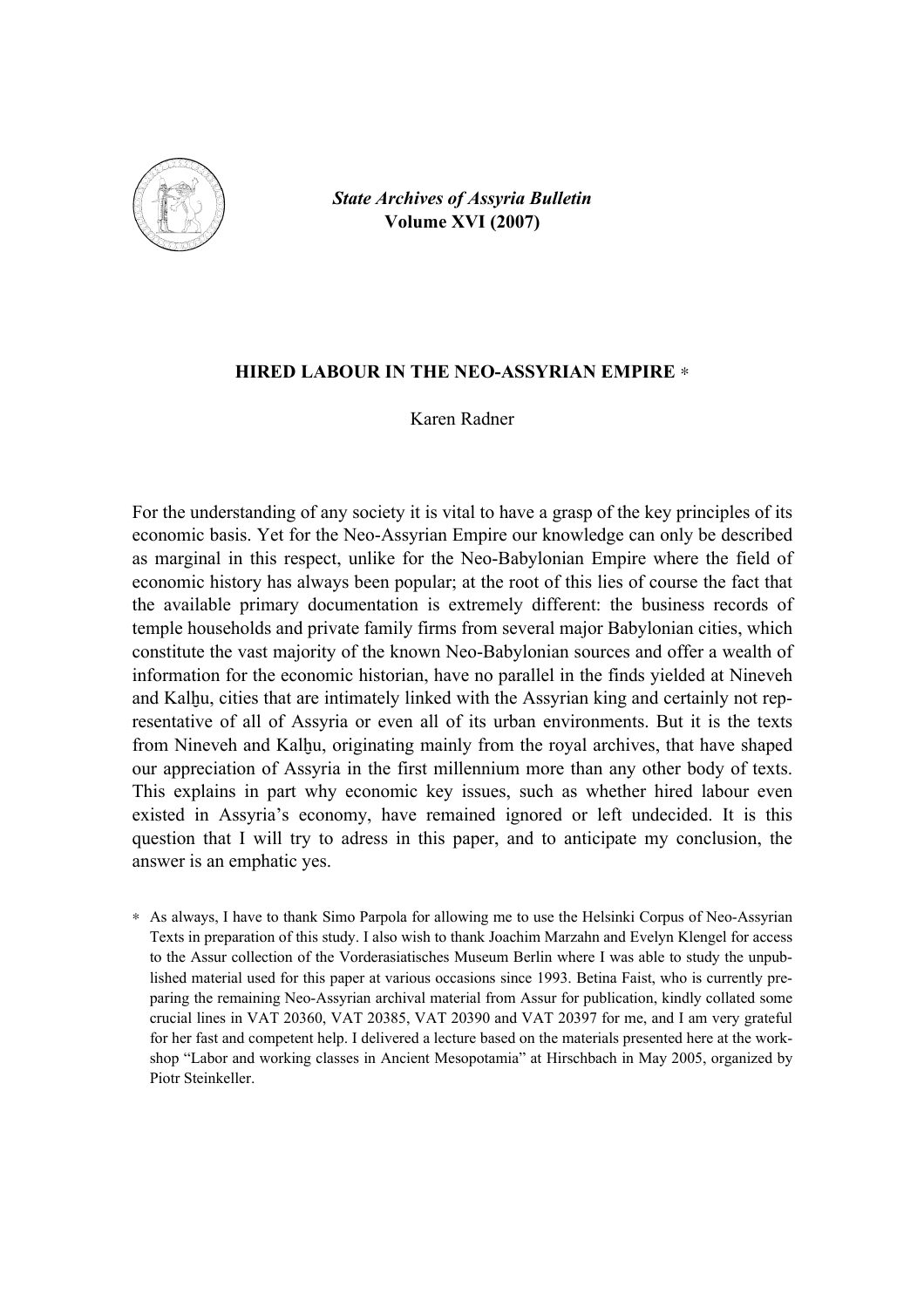Only J.N. Postgate has previously dealt with the subject, in his important study "Employer, Employee and Employment in the Neo-Assyrian Empire." While published in 1987 in the volume *Labor in the Ancient Near East* (edited by M.A. Powell), this work had its origins much earlier in an invited lecture for the Ancient Near Eastern section of the 1978 *Congress of the International Association of Economic Historians* in Edinburgh, organized by I.M. Diakonoff (cf. Postgate 1987, p. 257). Postgate had been asked to present his views on the topic of "Non-Slave Labour in Assyria", but — given the bias of the available documentary record towards large-scale organized labour and his reluctance to "become involved in the problems of definition" of socio-economic classes — had preferred to speak on the more general subject of "The Organization of Labour in Assyria".<sup>1</sup> At that time, there was hardly any material available to throw light on the topic of what Postgate labeled "the employment of free persons". To quote the author himself (Postgate 1987, p. 260):

The "self-employed" of Assyria must have existed as an important part of the economy, whether they were farmers, craftsmen with small businesses, or merchants. However, in the complete absence of documentary evidence we have to pass over them with this bare mention.

And in a footnote to this, he quotes from Diakonoff's response to his 1978 Edinburgh paper:

For this summary dismissal of the self-employed I was taken to task by Diakonoff. It is true, as he commented, that we should like to know the answer to such questions about them as: did such a group exist at all? Did they supplement their own labour with that of slaves? Were they numerous or of marginal importance? To some extent I have given an opinion on these points, directly or indirectly, but my principal line of defense is that we just do not have the evidence to answer the questions.

Postgate then summarily presented the "various situations in which free persons are temporarily subordinated to other employers" (Postgate 1987, p. 260) and briefly discussed four specific circumstances:

<sup>1.</sup> I am able to elaborate on the background of the 1987 paper due to the fact that some years ago J.N. Postgate very kindly provided me with a copy of his original 1978 manuscript, together with the response of I.M. Diakonoff. I wish to thank him again for his generosity in sharing this material.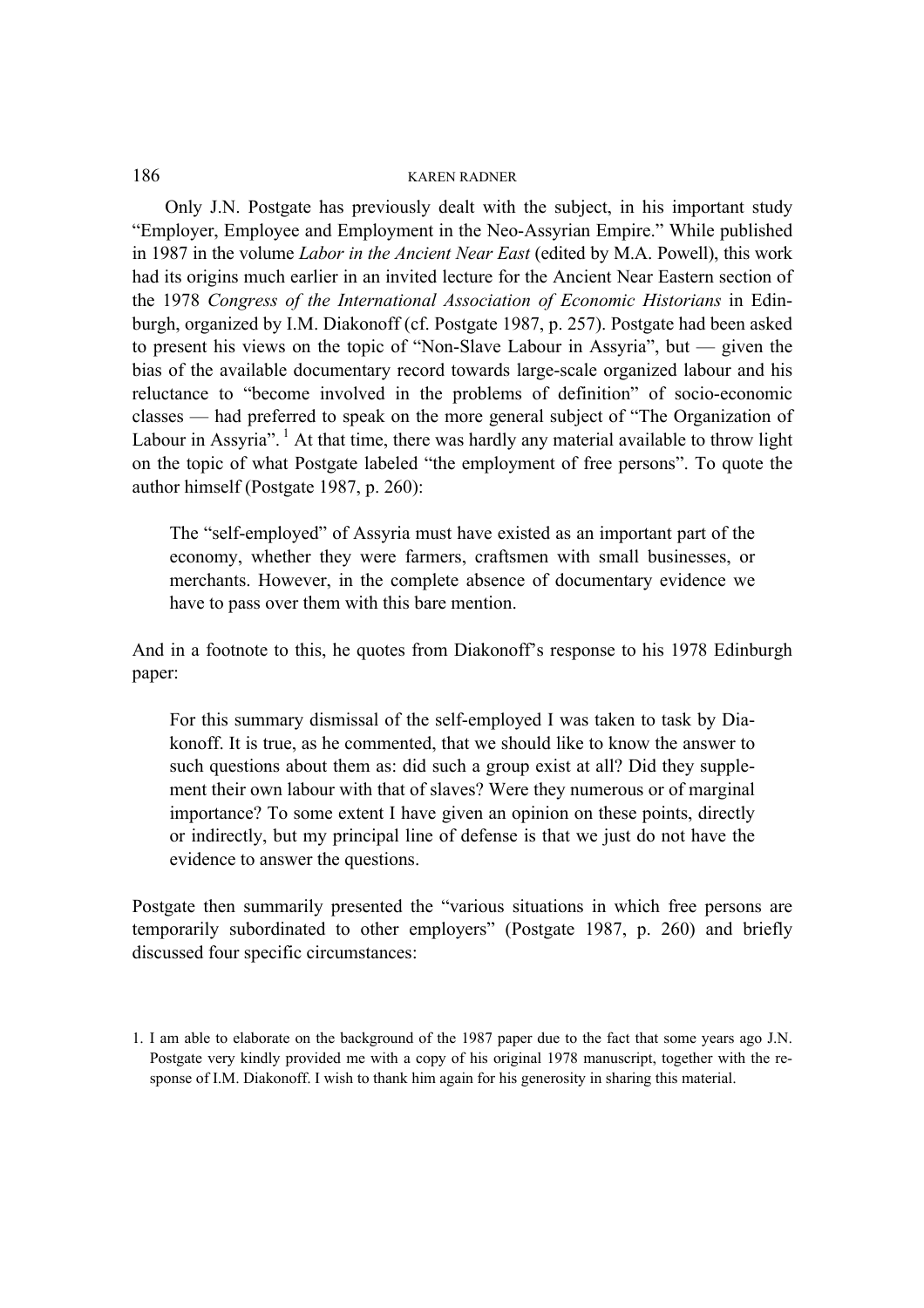- 1. Free persons working for hire: "This group would include those attached to one particular employer on a more or less permanent, but voluntary basis (i.e., neither under economic or social coercion), and receiving a regular wage (not rations). It must also include those, virtually self-employed, who undertook piece-work or contract work wherever they found it (Postgate 1987, p. 261). $^{1,2}$
- 2. Free persons attached to institutions or households (i.e., receiving regular rations for regular service [hardly represented in the documentary record at all]).
- 3. Free persons temporarily on state service (i.e., *ilku* and *dullu ^a ^arri*; see Postgate 1974, pp. 63-79, 218-229).
- 4. Free persons temporarily enslaved (i.e., pledges and debt slavery; see now Radner 2001, pp. 269-271, 280-284).

I will focus on the subject of labour for hire, Postgate's first category, for two reasons. Firstly and crucially, the sheer existence of one group that Postgate included in this labour category was not at all accepted by Diakonoff in his response to the 1978 paper. To quote from the published version (Postgate 1987, p. 261 fn. 7):

Diakonoff feels that this group [i.e., those attached to one particular employer on a more or less permanent, but voluntary basis (KR)] "is purely imaginary. I cannot think of any real basis on which such a subgroup might have arisen". I could not myself be so emphatic: can we really be sure that it was not possible for a (legally) free Assyrian to work regularly for another free Assyrian without the coercion of debtor: creditor relationship, but more permanently than a seasonally hired worker or one carrying out a specific piece of contract work?

As Postgate at that time could not offer any solid evidence for his point of view and as one of the most influential economic historians of the time was not willing to even consider the possibility that such a form of labour should have existed meant that the argument has remained a matter of belief ever since, and the unresolved issue of whether there was hired labour in the Neo-Assyrian Empire has been ignored ever since. $3$ 

- 2. As I have previously dealt with the documentary record for work contracts, I will not discuss this aspect again. For the production of bricks see Radner 1997-98, pp. 160-161; for building work see SAA 6, 21, and cf. Radner 1997a, p. 259; for harvest work see Radner 1997b, pp. 14-17; Radner 2004, pp. 68-69, 73; for the processing of barley see Radner 2004, pp. 69, 76-79.
- 3. Tellingly, there is no entry for "Miete. Neuassyrisch" in the RlA, while the Old Assyrian, Old Babylonian and Neo-Babylonian evidence is discussed in some detail by Veenhof 1993-97, Stol 1993-97 and Ries 1993-97 (see s.v. "Personenmiete").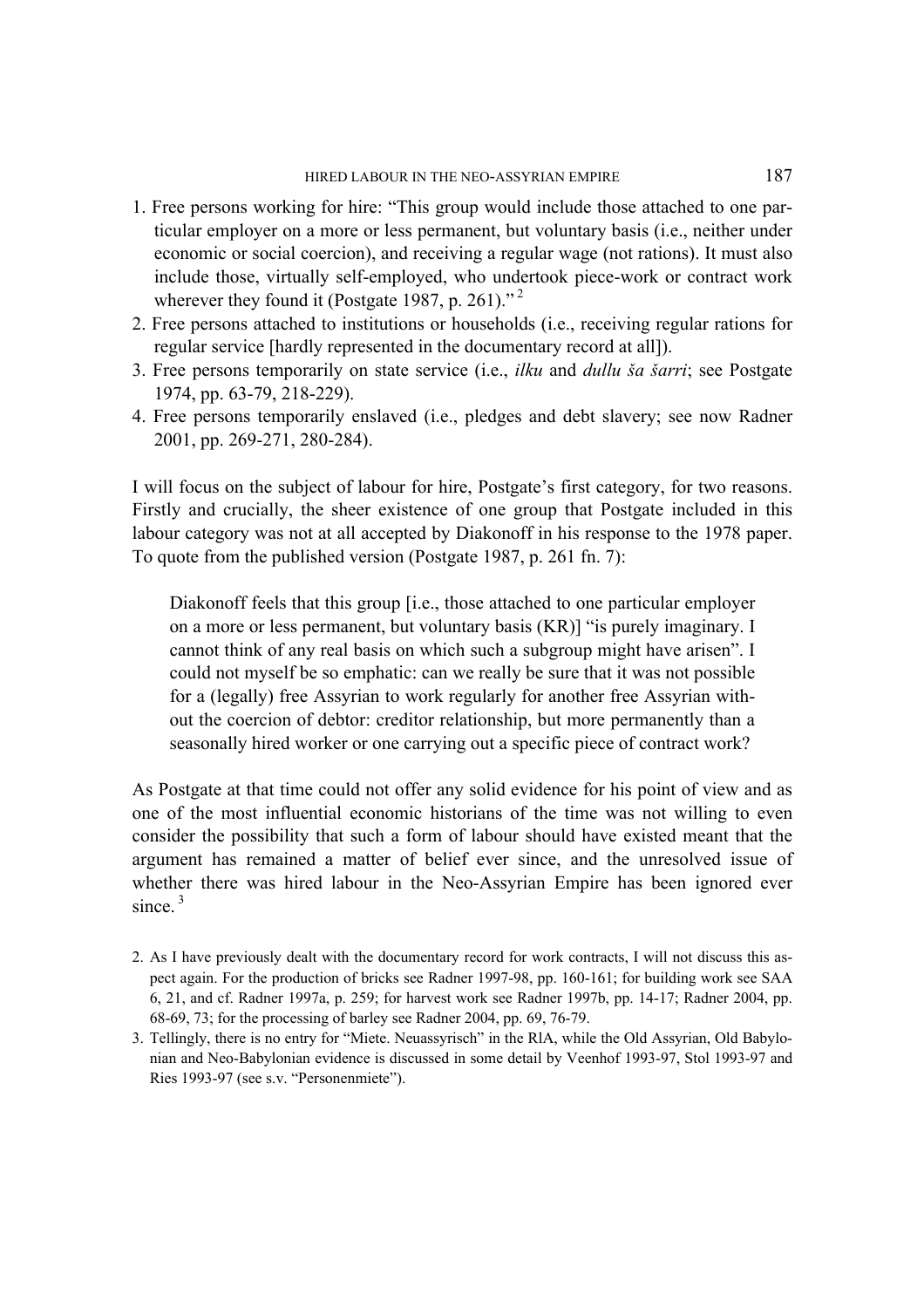My second and more pragmatic reason is that the amount of relevant sources has dramatically increased in recent years. This material stems from the city of Assur, and while some pertinent texts were found during the Iraqi excavation of 1979-80 and the German excavations of 1990, the bulk of the evidence was unearthed already between 1903–1914 by Walter Andrae, yet has only just become available since the resumed publication of the materials from the  $7<sup>th</sup>$  century private archives in the 1990ies. In contrast to this, the substantial new text finds from Syria (Dūr-Katlimmu, Til Barsip, Būrmarīna) have failed to provide us with additional data for this subject, mirroring the lack of information to be derived from the long-familiar archive of Guzāna and also of Nineveh and Kalhu.

Yet as we shall see, the phenomenon of hired labour is certainly not restricted to the city of Assur. We have to bear in mind that the archives discovered in Assur's residential areas are the business files of families of craftsmen and specialists attached to the Assur temple, rather than those of high ranking officials of the royal administration attested in the archives known from elsewhere. Through their position, the latter may have had other ways to remedy a shortage of personnel at their disposal, methods that unlike in the case of the Assur families did not require a formal legal relationship with a record documenting it — to be set up: the new evidence for hired labour from Assur stems exclusively from legal documents.

#### **The Assyrian terminology for hired labour**

Our task begins with an identification of the terminology that the Assyrians employed to refer to hired labour. All pertinent vocabulary is derived from the verb *agāru*, "to hire", which is used in the *G* stem and the *N* stem (passive). Attested are the terms *munnagru*, "hired worker", *nāgurtu*, "labour as a hired worker", and, by far most widely used, *igrē*, "wages (for hired labour)". The true nature of these wages, however, is difficult to establish without a context. As we shall see, some hired men, such as sailors and mercenaries, were in full-time service while others, such as goldsmiths and tailors, were employed by palace and temple and worked for hire on the side, charging a fee for their services.

| agāru G | SAA 15, 2, 6: e-ga-ru-ni-ni.                                                       |
|---------|------------------------------------------------------------------------------------|
|         | $a$ gāru $N$ SAA 1, 223, 9: in-na-gu-ru; SAA 2, 6, iii 27': in-na- $a^1$ -ru-u-ni. |
|         | munnagru <sup>4</sup> SAA 1, 223, 6: $L(f^* . mu-un-n[a-ag-r]u-te.$                |

<sup>4.</sup> The term *munnagru* is only attested in CT 53, 87 = SAA 1, 223, and was first recognized by Postgate 1987, p. 261.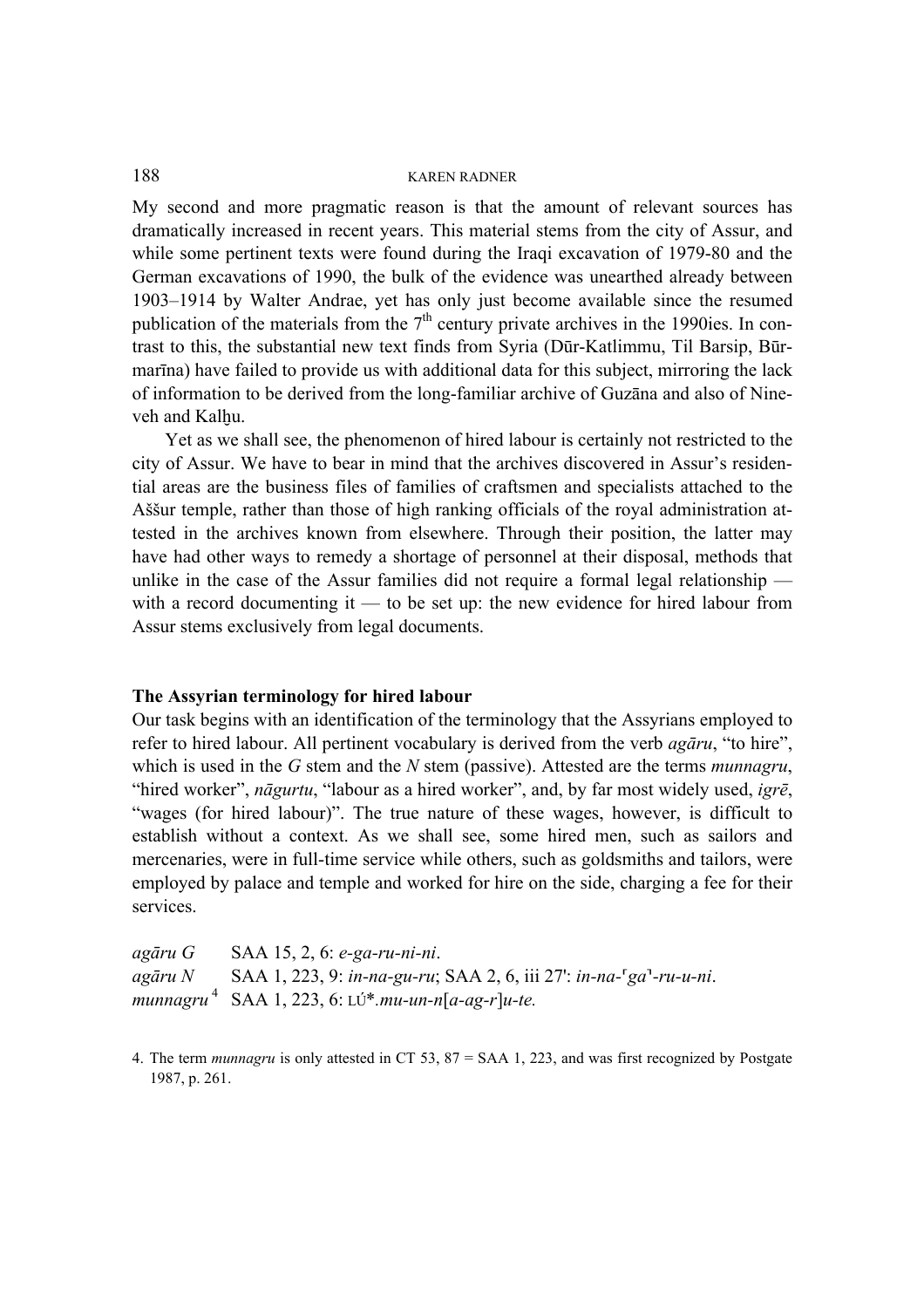#### HIRED LABOUR IN THE NEO-ASSYRIAN EMPIRE 189

## *nāgurtu* 5 SAA 1, 207, 5: *na-gu-ur-te*; SAA 5, 46, 7¥: *na-gúr-te*; SAA 5, 105, 18: *nagúr-tú*; SAA 5, 105, rev. 3: *na-gúr-te*; StAT 1, 52, 10: *na-gúr-ta-[ka]*.

#### **Whose services are for hire, who works for wages?**

We will investigate who worked for hire by looking at the available evidence, spanning 150 years, in chronological order.<sup>6</sup> The nature of that evidence, although small in number, is quite diverse: we are able to use legal contracts, letters, both private and from the royal correspondence, administrative notes and an international treaty.

The wide range of different sources to a certain extent compensates us for the lack of quantity as we find a variety of occupations attested: working for hire are military men, namely bodyguards and scouts, craftsmen, namely goldsmiths, tailors and specialists fit to assist an exorcist, as well as — implicitly attested — sailors, caravan staff and harvesters.

The earliest references date to the reign of Tiglath-pileser III (744–725). It is a legal document from the Governor's Palace in Kalhu (no. 1 in Appendix B) in the form of a receipt for some copper which is described as the compensation for somebody's wages. The phrasing makes clear that the affair had been subject to a court case and was settled with this agreement; although not explicitly stated, the archival context suggests that the case was decided by the governor of Kalhu.<sup>7</sup> In the commentary of the text's edition, Postgate found the fact that the man in question was introduced as the servant of another man worth of mention; <sup>8</sup> but as those two are the only parties referred to by name, it is impossible to know from what kind of work arrangement the financial claim resulted and who actually satisfied it.

During the reign of Sargon II (721–705), our data stems from various letters to the king. Hence, a dispatch of the governor of Arrapha informs us that one could hire bodyguards: "Concerning the guard about whom the king, my lord, wrote to me and whom the servants of the king, my lord, have hired for me: he will set forth tomorrow". <sup>9</sup> The letter continues with information on a planned trip by boat, leading through dangerous

<sup>5.</sup> The term *nāgurtu* was identified and discussed by Radner 1999a, pp. 174-175.

<sup>6.</sup> This will not duplicate Postgate 1987, p. 261, as he only used two of these texts: the Kalhu administrative list ND 2310 and the Sargon letter CT 53, 87  $(= SAA 1, 223)$ .

<sup>7.</sup> The document shares this feature with another relevant legal text from Kalhu (no. 2 in the Appendix) that also portrays a hired work arrangement as the outcome of a court case.

<sup>8.</sup> Postgate 1973, p. 126.

<sup>9.</sup> SAA 15, 2, 4–7: *[ina UGU LÚ\*.š]á–EN.NUN ša LUGAL be-lí [iš-pur-an-n]i ša LÚ\*.*ìR.MEŠ [*ša LUGA]L be-líía e-ga-ru-ni-ni [ina ^i]-a-ri ú-nam-ma-á^.*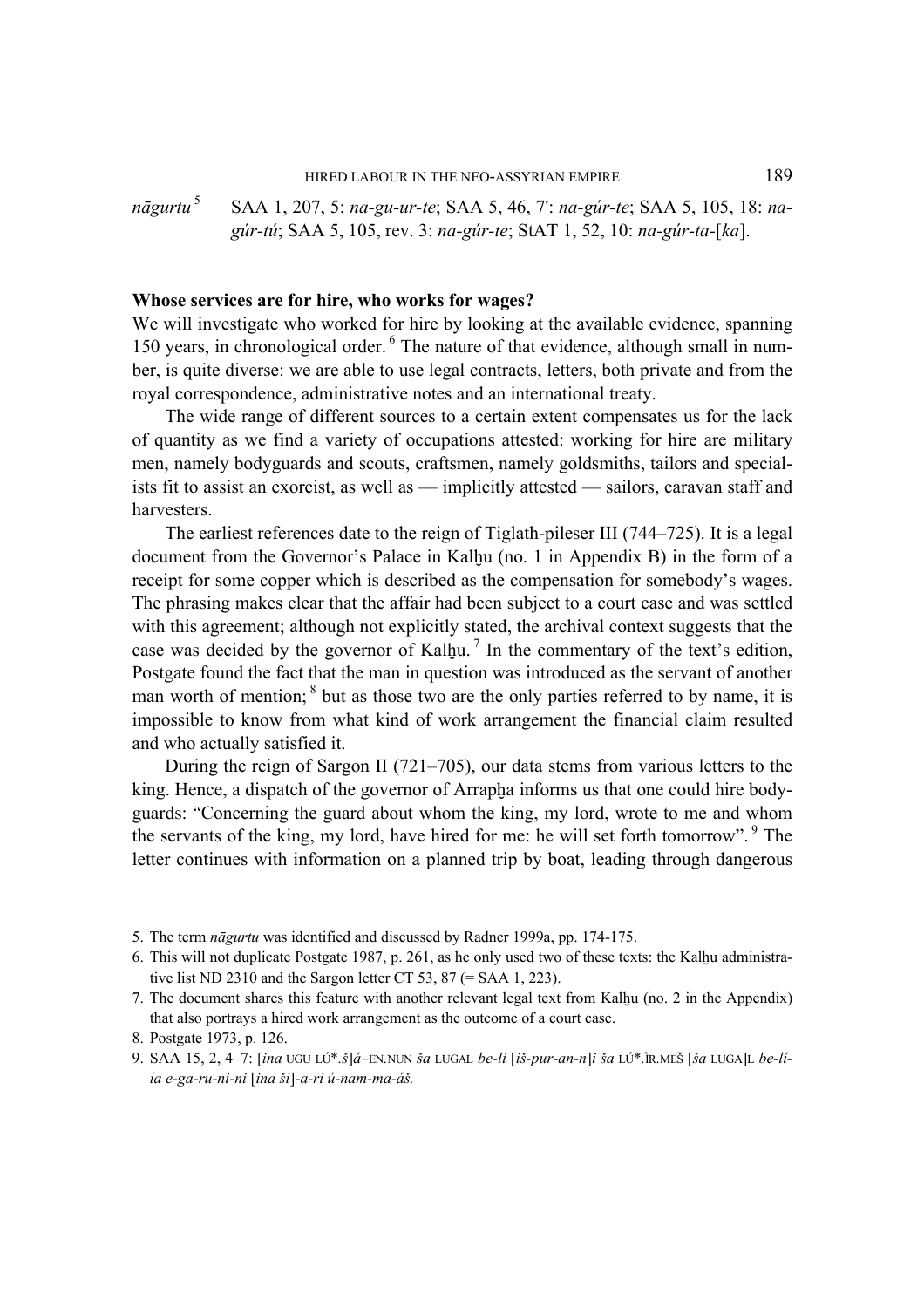territory to Babylonia; the guard may well have been hired as protection for this enterprise.

There is also evidence for scouts hiring out their services. An official informs his king about the reaction of Ariyê and Arisâ, the co-regents of Assyria's northern neighbour and vassal state, the small mountain kingdom of Kumme, to a royal order concerning a plan to subjugate their subjects residing in Assyria to the standard deportation practice:

The king, our lord, he is the master of all. What can we say (against his orders)? The king, our lord, may take the men from Kumme who hold houses in the countries (i.e., who live in the provinces of the Assyrian Empire) to wherever is good (in the king's opinion), but the scouts from Kumme who have gone away from Kumme in hired service have not yet come back: they are still there (i.e., in Assyria). The king, our lord, should ask and investigate maybe they are among those (i.e., the men from Kumme living in Assyria) who are getting deported.<sup>10</sup>

The author of the letter then counsels Sargon to take this request seriously, these scouts being valuable assets when operating from home where they played an important role in gathering intelligence about Assyria's arch enemy Urartu:

The king, my lord, should return them to Kumme. The king, my lord, knows how they are withdrawn from (their regular working environment in) Urartu and that they are in Assyria (only) in hired service.<sup>11</sup>

The scouts from Kumme are quite clearly compensated for their services with payment, and this links our present topic to the issue of mercenaries in the Assyrian army: while the presence of foreign troops in Saite Egypt and the Neo-Babylonian Empire is well attested, this reference from the late  $8<sup>th</sup>$  century is valuable evidence for the fact that already Assyria's army relied on the paid service of professional soldiers from outside the Empire.

11. SAA 5, 105, 24-rev. 3: LUGAL be-lí ina URU.ku-me lu-sa-hi-ir-šú-nu LUGAL be-lí ú-da a-ki TA\* ŠÀ *KUR.URI bat-qu-ni ina KUR–a^-^ur a-na na-gúr-te ^ú-nu-ni*.

<sup>10.</sup> SAA 5, 105, 11–23: *[ma]-a LUGAL be-lí-i-ni be-lí ^[a] gab-bi [^u]-ú ma-a a-ni-nu mi-nu ni-qab-bi ma-a LÚ\*.ku-ma-a-a-e am-mar ina KUR.KUR.ME& É.ME& ú-kal-lu-u-ni LUGAL be-lí-(ni) É ^a-bu-u-ni lubi-li ù LÚ\*.ku-ma-a-a-e LÚ\*.da-ia-a-li ^a TA\* URU.ku-me a-na na-gúr-tú il-li-ku-u-ni ú-di-ni la il-la*ku-[u-ni] am-ma-ka-ma šú-nu LUGAL be-[lí-ni] liš-al lu-si-si i-s[u-ri] qa-ni am-mu-te ú-šá-ga-lu-šú*nu*.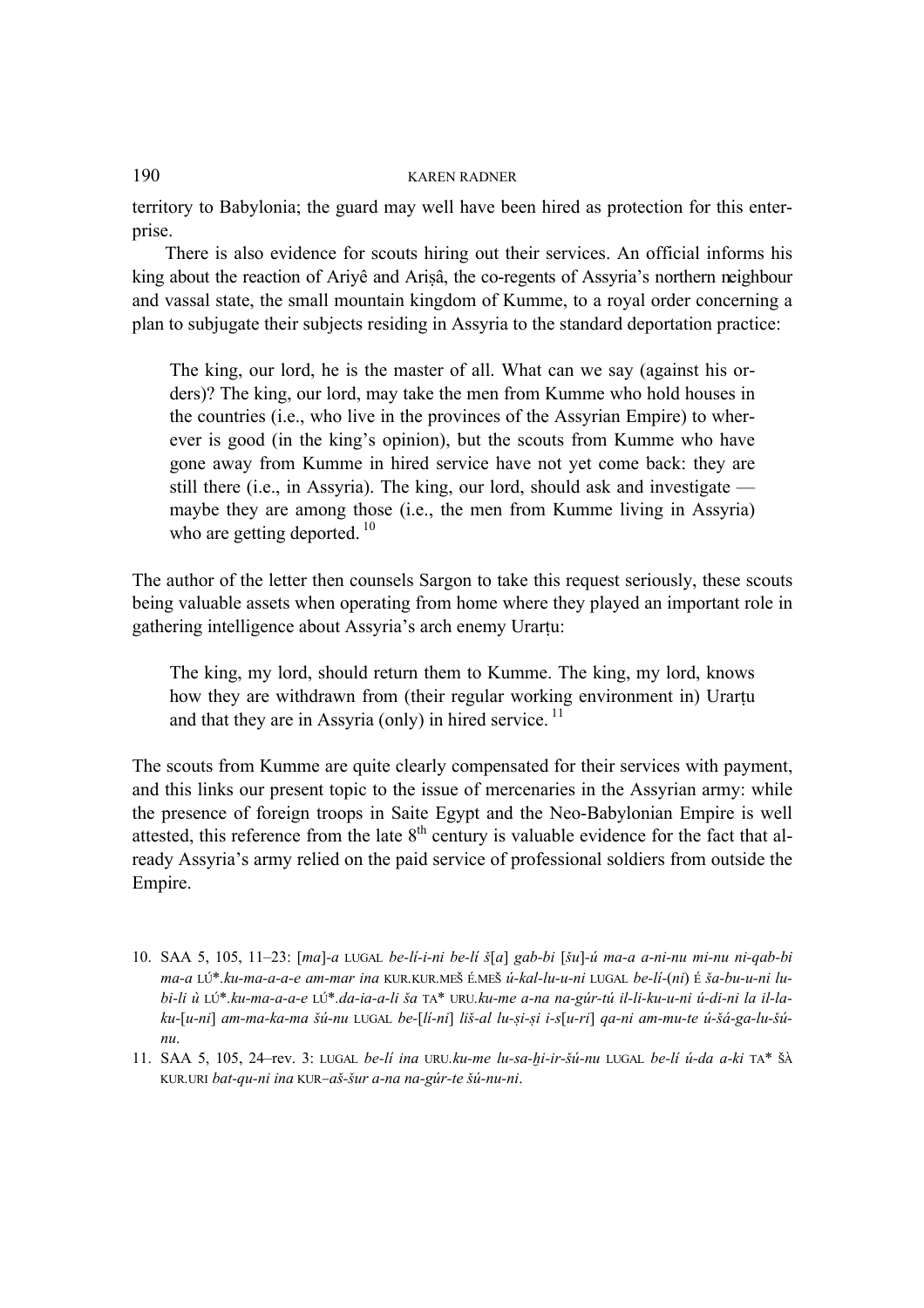As soon as the subjects of a foreign ruler lived and worked in Assyria there was room for potential conflict. That a vassal's subjects working in Assyria as hired hands could fall victim to the Assyrian authorities is attested in another letter to Sargon, sent by the upset ruler of a northern vassal state, possibly &ubria: "They (i.e., the Assyrians) attack my cities. They also capture my servants who work for hire in the countries (i.e., in the provinces of the Assyrian Empire)!" <sup>12</sup> It would seem likely that the vassal king's subject were drafted into military service which, however, they did not owe to the king of Assyria but to their own master, at least according to the latter's views.

People working for hire were clearly quite common during Sargon's reign and could be found far from their place of origin. While we learn about foreigners working in Assyria from the two letters just discussed, the hirelings mentioned in yet another letter from Sargon's reign are Assyrian subjects living in Assyria, if far from their original home. What kind of work the people from the town of &adikanni (mod. Tell Ağağa on the Habūr) were employed to do was not mentioned when an official from that region wrote to Sargon, but the author took care to make absolutely clear that they were good tax-paying citizens who should be treated accordingly:

The king, my lord, knows that the men from Sadikanni are hired workers; they work in the countries of the king (i.e., in the provinces of the Assyrian Empire). They are no fugitives: they perform their tax obligations and supply king's men (i.e., conscripts for the Assyrian army) from their midst.  $^{13}$ 

The same group of people may well be the subject of the letter of another official from the Hābūr region to the king, too fragmentarily preserved to offer any further information. $14$ 

A source from the time of Esarhaddon (680–669) shows that, not surprisingly, sailors are among those professions who worked for hire. This is clear from one of the stipulations found in the treaty with Ba'alu, king of Tyre, that grants the Tyrian ships access to the Mediterranean harbours under Assyrian control; it is specifically stated that the ships and their crew should not be harmed: "Nobody will [cause] injustice [to those]

- 13. SAA 1, 223, 3–13: *LUGAL be-lí ú-da ki-i URU.^[e-d]i-kan-a-a LÚ\*.mu-na-n[a-ag-r]u-te ^u-nu-u-ni ina KUR.KUR.MEŠ ša LUGAL in-na-gu-ru [I]a hal-qu-te šú-nu [i]l-ku il-lu-ku [TA\* Š]À-bi-šú-nu LÚ.ÉRIN.MEŠ*– *MAN [id-d]u-nu*.
- 14. SAA 1, 207, 4–5: *LUGAL be-lí ú-d[a] ki-[i] na-gu-ur-tú […]*, "The king, my lord, knows that hired labor […]."

<sup>12.</sup> SAA 5, 46, 6'-8': *URU.MEŠ-ni-ia i-[kaš-šu-du ÌR.MEŠ-ni-ia] ša a-na na-gúr-te [ina KUR.KUR.MEŠ] ú-sabbu-tú*.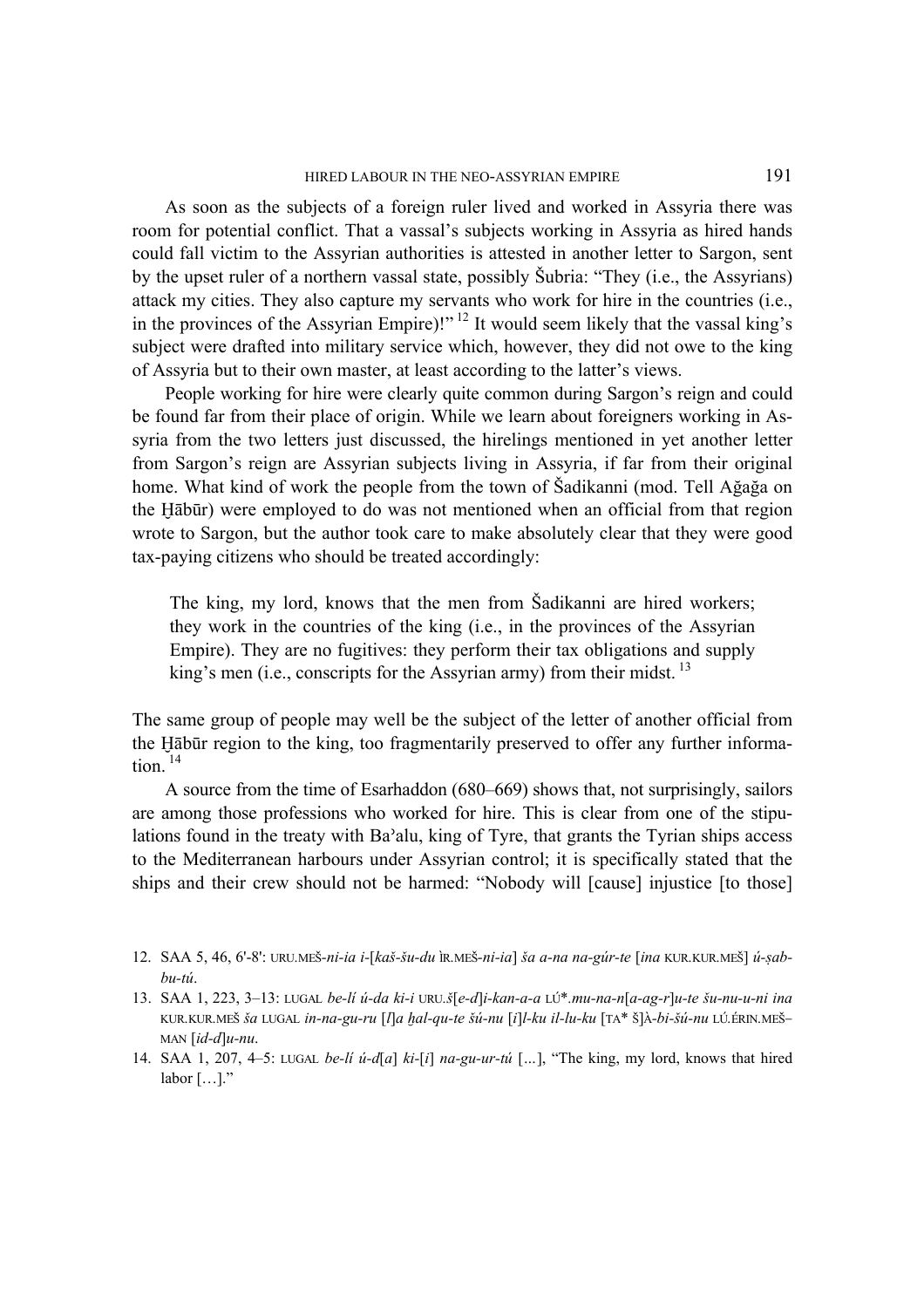who are hired (as the ship's crew) nor impair their ships."<sup>15</sup> The treaty between Esarhaddon and Ba"alu firmly places the ships and their crews in a predominatly commercial context, but the sailors' duties are in many ways comparable to the tasks of the scouts and bodyguards attested in the Sargon letters: long-distance trade, whether overland or aboard a ship, was always a risky enterprise that needed armed protection.

The evidence for hired labour during the reign of Assurbanipal (668–ca. 630) comes from a very different world and stems from two letters of the scholarly correspondence. That one could hire a tailor and pay him to sew one's clothes is to be gained from the letter of an unhappy scholar, who eloquently pleads with the king to rescue him from his dire straits; one of the more graphic examples for his increasingly troublesome financial situation is: "(I swear) that I can afford neither shoes nor the wages for a tailor!" <sup>16</sup> If the writer of this letter is correctly identified with the exorcist Urdu-Gula, then we find another reference to his lack of proper clothing and, more importantly for our purposes, to wages paid to an exorcist's helper in a second piece of his correspondence: after listing various garments that a certain scholar has secured for himself Urdu-Gula contrasts these riches with his own poverty and that of his colleagues:

And we emerged with empty hands! How can we possibly remedy our lack of clothing? When will we receive our wages, we who not even command wages as high as his assistant?  $17$ 

That the work of goldsmiths was for hire, too, is to be gained from a  $7<sup>th</sup>$  century administrative text from Kalhu that lists various expenses, mostly for foodstuff such as bread, wine and meat; the last item listed, however, is of a different nature: "One shekel (of silver): wages of the goldsmith."<sup>18</sup> This reference illustrates our difficulty to distinguish full-time employment from services rendered for a view; it is likely that the latter was the case here, and the goldsmith in question may well have been part of a palace or temple household otherwise. Nabû-balāssu-iqbi from Assur was such a goldsmith: while being part of the goldsmiths' guild of the Aššur temple his work was also for hire elsewhere as he needed money to settle outstanding debts. We learn this from a letter to

- 15. SAA 2, 5, iii 26<sup>-</sup>28': *[ša] in-na-ga-ru-u-ni me-me-ni pi-ir-k[u ep-pa-áš-ma] ina* ŠÀ GIŠ.MÁ.MEŠ-šú-nu  $la$ *i*-ha-ši.
- 16. SAA 10, 294, rev. 27-28: šúm-mu am-mar KUŠ.E.SÍR am-mar ig-re ša LÚ.TÚG.KA.KÉŠ ma-as-sa-ku-ni.
- 17. SAA 10, 289, rev. 9'-13': *ù a-né-en-nu* TA\* a-hi-in-n[i ra-aq-te] né-ta-li-a bat-qu ša TÚG.gu-zip-pi-ni *ina &À mi-i-ni ni-ik-#ur TA\* a-a-ka ni-i^-^i-a ig-re-e ^a am-mar LÚ.TUR-^ú a-ni-nu la ma-a#-#a-ni-ni*.
- 18. ND 2310, 22': 1 GÍN *ig-re šá* LÚ.SIMUG.KÙ.GI . For an edition see Postgate 1979a, pp. 100-101, and cf. Postgate 1987, p. 261 with fn. 9.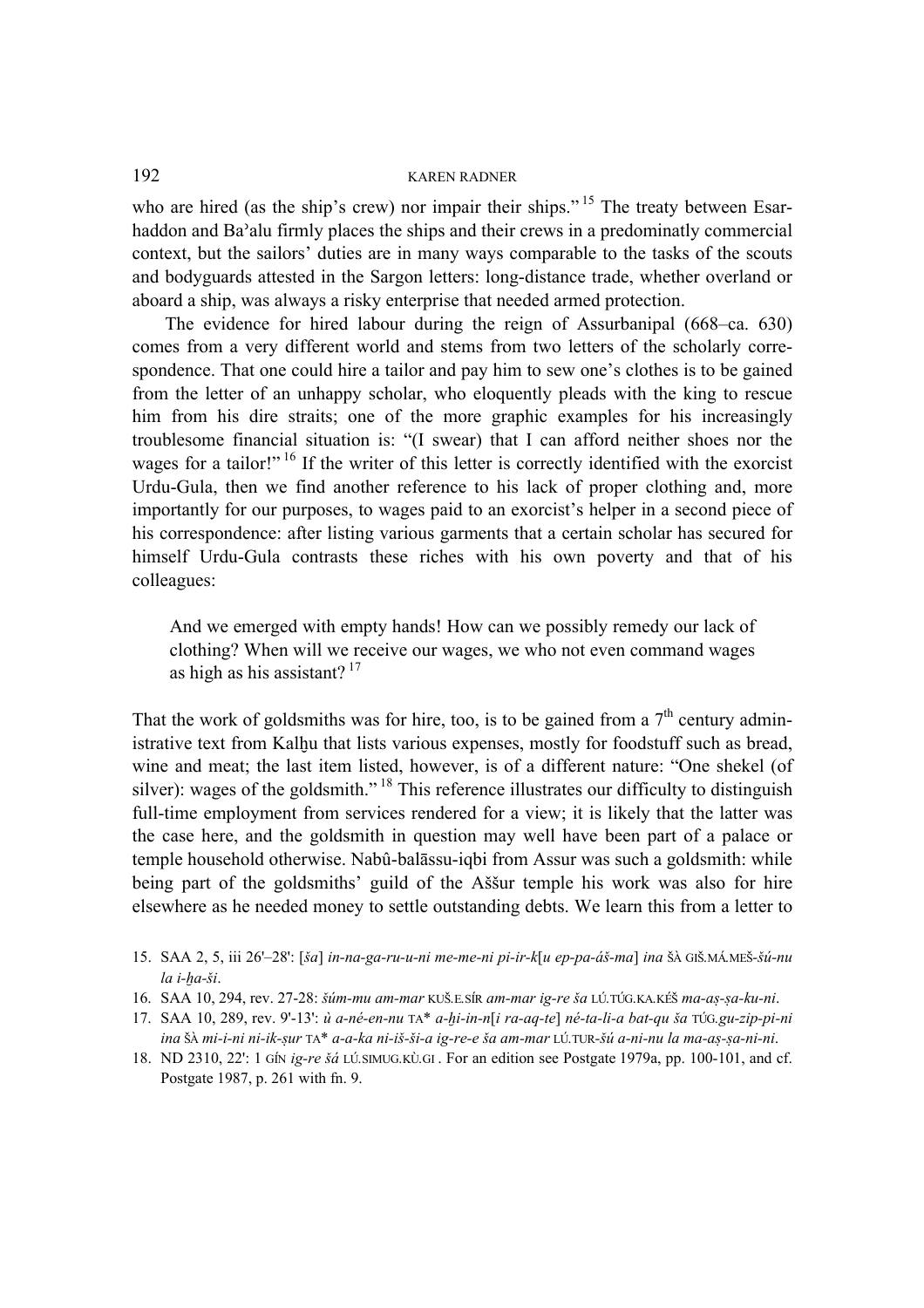Nabû-zēru-iddina, a high-ranking goldsmith of the A^^ur temple during Assurbanipal's reign who is informed about Nabû-balāssu-iqbi's activities by one of his subordinates: "I said to Nabû-balāssu-iqbi: 'Where do you work for hire?' He answered: '[…]. I will pay off the old debts!' ".<sup>19</sup> This last reference makes it clear that working for hire could be the result of financial difficulties and was then surely meant to supplement the basic income drawn from working one's own land or from regular sustenance from the public sector. Given the patchy documentation it would be hasty to take this reference as an indication for the emergence of an urban proletariate in the Assyrian centers of the  $7<sup>th</sup>$ century; however, it is important to be aware of the fact that working for hire was a possible way of supplementing and even replacing one's income.

Another case of hired labour in the reign of Assurbanipal is documented in a legal text from the archive of Šamaš-šarru-usur of Kalhu, a royal eunuch whose private business activities included a strong interest in poultry (no. 2. in Appendix B). The city overseer of Kalhu settled a court case between this man and one Mannu-kī-Arbail by establishing a work relationship between the eunuch and an individual under Mannu-kī-Arbail's authority (described as a *LÚ.TUR*, "assistant, helper"). For his services, the man was to receive wages, payable to his superior. These "wages", however, were a legal fiction; in reality, they constituted the contested sum. The work relationship was to end after a certain period, and the man was then free to leave. This illustrates the main difference between such an arrangement and the very common institution of pledge: a pledged person was placed with the creditor in order to cover the debtor's interest, and that person's discharge could only be brought about by paying back the debt sum. Nevertheless, the relationship between employer and employee can hardly be described as voluntary; this reminds us once again of the wide semantic range of the term *igrē*, "wages".

This is useful when we consider the documentation from the two decades before the fall of Assyria, i.e. the reigns of Assurbanipal's successors Aššur-ētel-ilāni and Sîn-šarru-iškun. No less then 21 legal contracts from the city of Assur document the hiring of men — never women! — for periods between one and ten months (nos. 3–23 in Appendix B). For our purposes, these texts are the most instructive source material presently available, as they provide us with information about both parties, employer and employee, the length of the labour agreement and the amount of wages. The tables in Appendix A are meant to provide an overview over the archival context (a), the length of hired work contracts (b), the wages per months and special arrangements that might ex-

<sup>19.</sup> VAT 8646 = StAT 1, 52, 9–15: *a-na* <sup>Id</sup>PA–TI.LA-su–E mu-uk na-gúr-ta-[ka] a-le-e ma-[a x x x m]a-a  $da-[x \ x \ h]a-bu-le$  la-bi-ru-t[i] *ú-šal-lam*.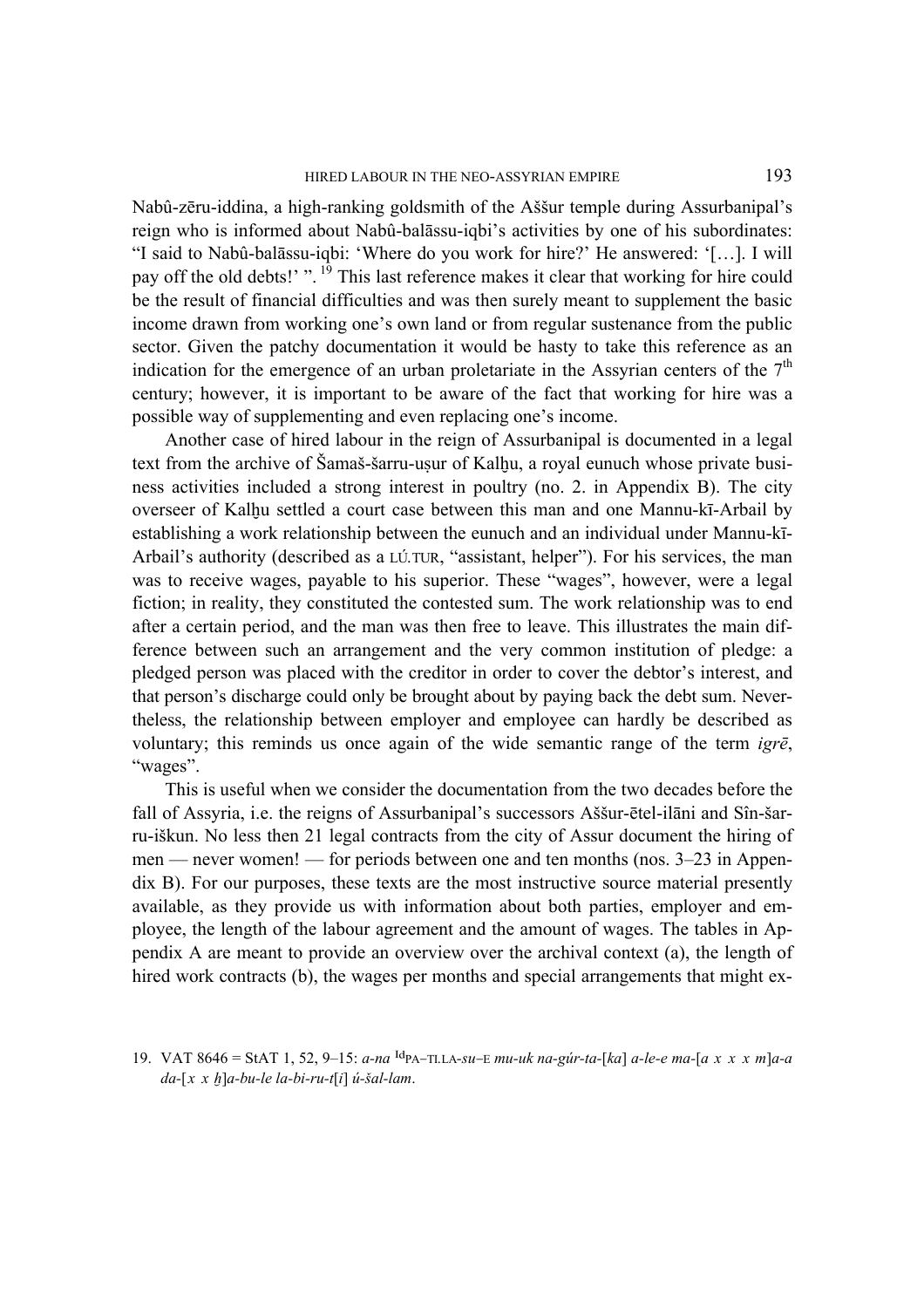plain the considerable variations (c), as well as the distribution of the contracts over the seasons (d) and the years (e).

Only some of these texts, however, offer a clue to the nature of the work the hired hand was to perform. One text (no. 4 in Appendix B) states explicitly that the hired worker was to bring in his employer's harvest; the contract is for only one month and was established in December — at a time when bringing in the crops was a good half year in the future: December was rather the season to think about planting the seed. As the text mentions the — unusual — fact that the hired worker had already received his complete wages, the man in all probability had found himself short of cash and resolved this problem by pledging his labour for the busiest time of the agricultural year to somebody who was willing to help him out right now. It has to be noted that in Neo-Assyrian debt notes the debtor's obligation to provide harvesters during harvest time often replaces the provision of interest,  $^{20}$  taking advantage of the debtor's financial situation to secure additional workers at harvest time; we can therefore safely assume that the hired worker's decision to pledge his labour months before the next harvest was to his employer's advantage. Indeed, as we shall see, the wage of one shekel of silver for a month's work is at the bottom scale of the wages attested in the Assur material.

Four other Assur contracts contain the stipulation *alaktu u^ē^a u^ērab*, "he will make the caravan leave and enter", *alaktu ušērab ušēṣa*, "he will make the caravan enter and leave", or *alaktu ušērab*, "he will make the caravan enter" (nos. 12, 13, 15 and 22 in Appendix B); the point of reference is certainly the city of Assur. Whether we should take the variants of the clause as an indication to what the specific duties of the employee were to be, or whether these differences in phrasing should be disregarded is difficult to decide at present, but it would seem quite possible that staff members were hired at various stages of the enterprise, some when the treck was leaving Assur, others when setting out to return to the city. That *alaktu* indeed means "caravan; trading mission" is clear from a group of private letters from a contemporary archive in Assur that deal with commercial activities conducted further up the Tigris in the "mountains" and feature a characteristic introduction formula. After the usual greeting formula the sender assures the addressee about the good state of their joint business: "The whole caravan is well. You may be happy!"<sup>21</sup>

21. IM 124717 = Ass. 1990-103, 4–5: *DI-mu a-lak-tú gab-bu &À-ba-ka lu DÙG.GA-ka.* Similar in IM 124703 = Ass. 1990-51, envelope 2 // inner tablet 4–5: *DI-mu a-lak-tú &À-ba-ka lu DÙG.GA-ka*, "The caravan is well. You may be happy!", in IM 124686 = Ass. 1990-23, 3: *DI-mu a-l[ak-tú*], "The caravan is well". and in IM 124709 = Ass. 1990-67, 5–6: *DI-mu a-lak-ti-ni gab-bu &À-ba-ku-nu lu DÙG-ku-nu*, "Our whole caravan is well. You may be happy!". I will publish these texts in the final excavation report

<sup>20.</sup> For references see. fn. 2, above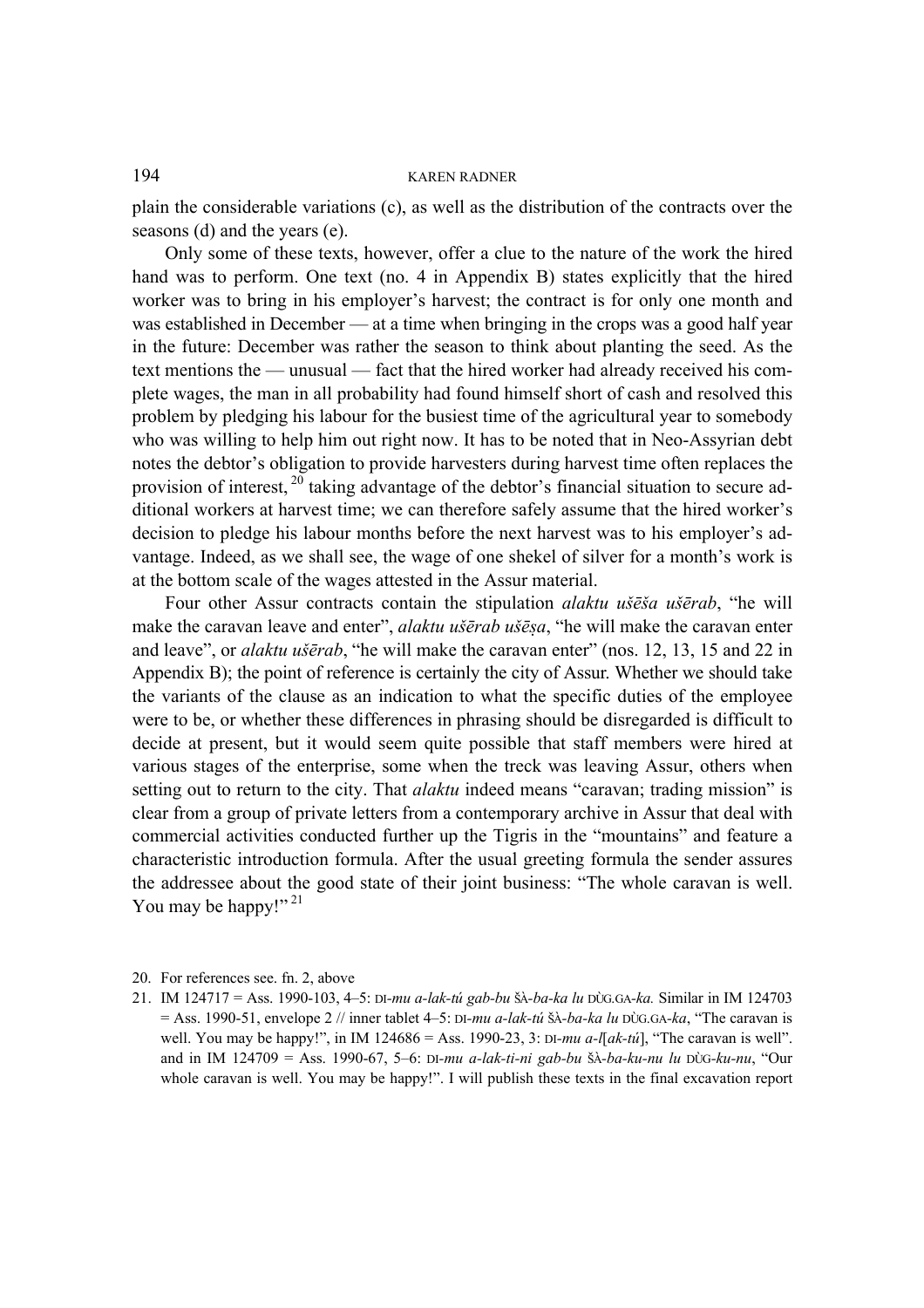#### HIRED LABOUR IN THE NEO-ASSYRIAN EMPIRE 195

The men hired according to the four Assur contracts would seem to have been part of trade caravans leaving from Assur, and their duties can be easily compared with the body guards, scouts and sailors who are attested in the Sargon letters and the Esarhaddon treaty as professionals whose work was for hire: the men employed to go on longdistance trading missions will have been expected to find their way from Assur to their destination and back again, to man the boats and rafts constructed out of two types of popular merchandise, wine skins and wood, whenever using the river was possible  $^{22}$ , and at all times to guard the merchandise and funds with their lives. Their wages are in the top region of the Assur wage scale (see Table c in Appendix A), and it seems likely that the other contracts with similar arrangements for the appointment (seven to ten months) and wages (2–31/2 shekels per month) also deal with caravan staff members, the difference in payment perhaps reflecting the level of responsibility and experience. The generally high wages attested in this group of documents reflect the fact that travelling always meant putting one's life in danger, and the employees were thus compensated with payments that are at least twice as high as the going rate for harvesting work.

The caravan contracts are all dated between late September/early October and late December/early January, i.e. the more quiet season of the agricultural year when the fields had already been harvested and were not yet cultivated again. The longest period of employment is ten months, which would allow the employee to tend to his fields before accepting a paid appointment. While our evidence stems exclusively from the last decades of the Assyrian Empire, it is difficult to establish whether this is at all significant. We have to bear in mind that debt notes, pledge arrangements, labour contracts and the likes were, unlike purchase texts, not meant to be kept forever, and hence the documentary record for these Neo-Assyrian types of documents favours the decades before the destruction of the urban centres at the end of the  $7<sup>th</sup>$  century. Hence, while it may be tempting to take these references as evidence for a problematic economic situation in the heartland of Assyria, when farmers were not able to subsist by relying on agriculture alone and had to support their income by hiring themselves out as caravan staff, it would seem to me to be far more significant that the population of Assur was traditionally exempt from military service and corvee work and hence had the option to use the part of the year normally reserved for state service for other enterprises, in the last decades of the Assyrian Empire as well as long before.

edited by P. Miglus which will appear in the series *Wissenschaftliche Veröffentlichung der Deutschen Orient-Gesellschaft*.

22. The waters of the Tigris are too swift to allow to navigate an oar-manned boat upstreams, and consequently it was common practice until the beginning of the 20th century AD to travel upstreams alongside the river but make use of the river when going downstreams. Navigating the other rivers of the region (Euphrates, Diyala, the two Zabs) was less problematic; see Fales 1995, pp. 211-213.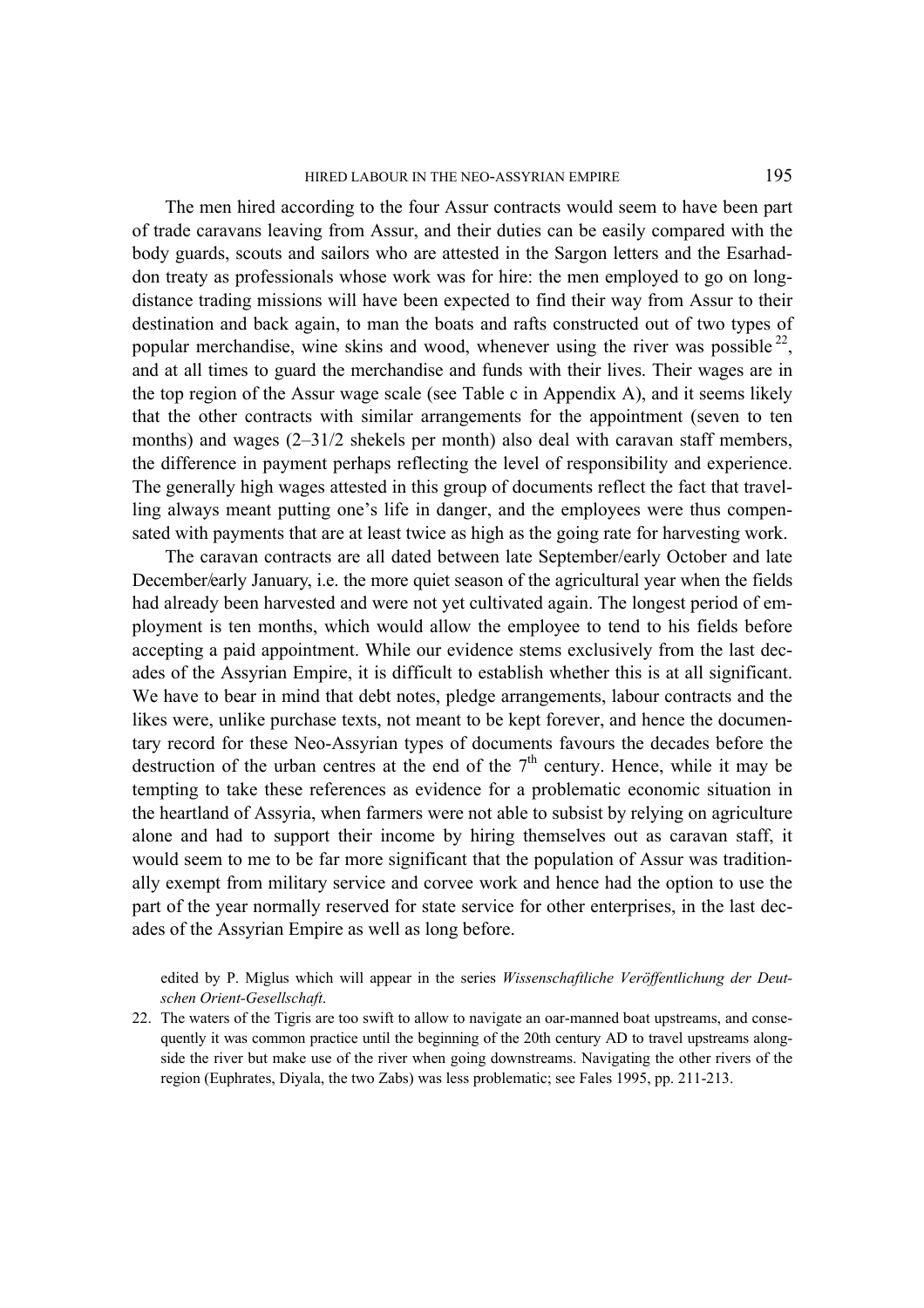It is, however, remarkable to see that no less than 18 of the 21 contracts for hired labour from Assur stem from the same two archives, or rather one big archive that was stored in two parts: the archives N9 and N10<sup>23</sup> of the *Hundurav* $\bar{e}$  were found in the houses built in the so-called *Außenhaken* in the northwest of the city of Assur (see table a in Appendix A). Hundur (also known as Hundir) is a place in the Zagros region, specifically the hinterland of the city of Kišessim that became the capital of a newly founded Assyrian province in 716, and *Hundurāy* $\bar{e}$  is in its primary meaning a gentilic referring to the inhabitants of Hundur, a region inhabited by Medes. *Hundurāvē* are attested in the city of Assur from the reign of Sargon II onwards who had integrated this area of the Zagros into the Assyrian Empire, and we can safely assume that the *Hundurāv* $\bar{e}$  of Assur were the deportees from the Hundur area and their offspring; at Assur, the term takes on a secondary meaning, indicating a certain kind of craftsman that may well have created carpets.<sup>24</sup> Like other Assur inhabitants, the *Hundurāv* $\bar{e}$  were active in the overland trade that is best attested by the partnership contracts setting up a finance group for a caravan.<sup>25</sup> Assur and its inhabitants were not only exempt from state service, as already mentioned, but also from taxation, and, as trading enterprises were otherwise subject to heavy dues, <sup>26</sup> the tax-exempt citizens of Assur may have been more likely than other inhabitants of the Assyrian Empire to engage in caravan trade.<sup>27</sup> However, at least according to the surviving documentary record, the *Hundurāy*<sup> $\bar{c}$ </sup> seem to be the only Assur trading entrepreneurs who hired caravan staff — and other workers — on a regular basis. One can only speculate whether these trading missions may have set out for the original homeland of the *Hundurāy* $\bar{e}$  in Iran, taking advantage of old family connections; it would seem a likely destination to me. At all times, we must bear in mind how little is known about Assyria's relationship with Western Iran in the second half of the  $7<sup>th</sup>$  century. If we assume regular trading contacts between private entrepreneurs from Assur with the Median heartland in the period immediately prior to the Median attack on

- 23. The numbering of these and the other Assur archives discovered during Andrae's excavations follows Pedersén 1986.
- 24. See Radner 2003, pp. 62-63.
- 25. The *EN KASKAL* contracts were discussed by Radner 1999b, pp. 109–119. Among the texts presented there, nos. 3, 6, 9 and 20 stem from the archives N9 and N10, and two of the three partners in no. 6  $(=$  VAT 20362 = KAN 1, 64), dating to the eponym of Bel-ahu-usur (= 621 BC according to Reade 1998), are attested together as employers in our texts nos. 21 and 22.
- 26. Postgate 1979b, pp. 205-206. How heavily trade was taxed in the  $1<sup>st</sup>$  millennium is unknown; in the Middle Assyrian period there seems to have been no fixed rate, and cases were decided by tax inspectors on an individual basis, see Jakob 2003, pp. 169–172. In one such instance the tax due amounted to one fourth of the merchandise's value (TR 3019, see Jakob 2003, pp. 171–172).
- 27. Radner 2000, pp. 101–103.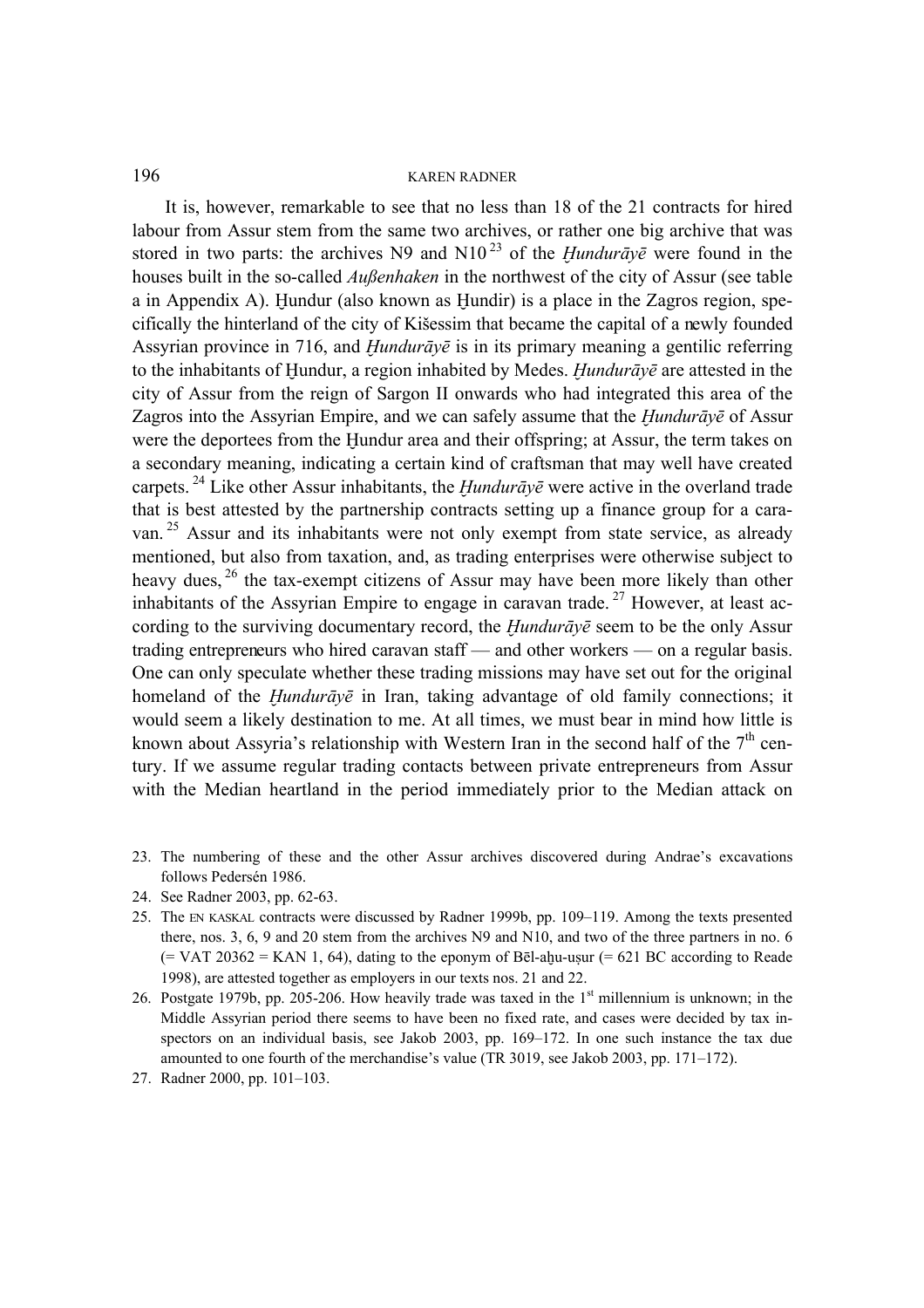Assur in 614, we must also allow for the possibility that these contacts may have been instrumental in triggering Cyaxares' invasion plans, and may even have contributed to Assur's sudden fall.

Whether it is due to the specific nature of the business transactions of the *Hundurāyē* or whether it is due to their origin and family relationships or rather due to some other coincidence that this sort of text has been found in such high numbers in their archive is hard to decide at present. Yet, when combined with the references from other and earlier sources, the rich evidence for hired labour in this particular archive suggests just how common the practice to work for wages must have been in Assyria — and how diverse the motivations triggering this form of employment. To quantify the phenomenon of hired workers within the Neo-Assyrian labour market is currently not viable but all attempts to reconstruct the workings of the society and economy of Assyria Empire must accommodate the fact that there was labour for hire.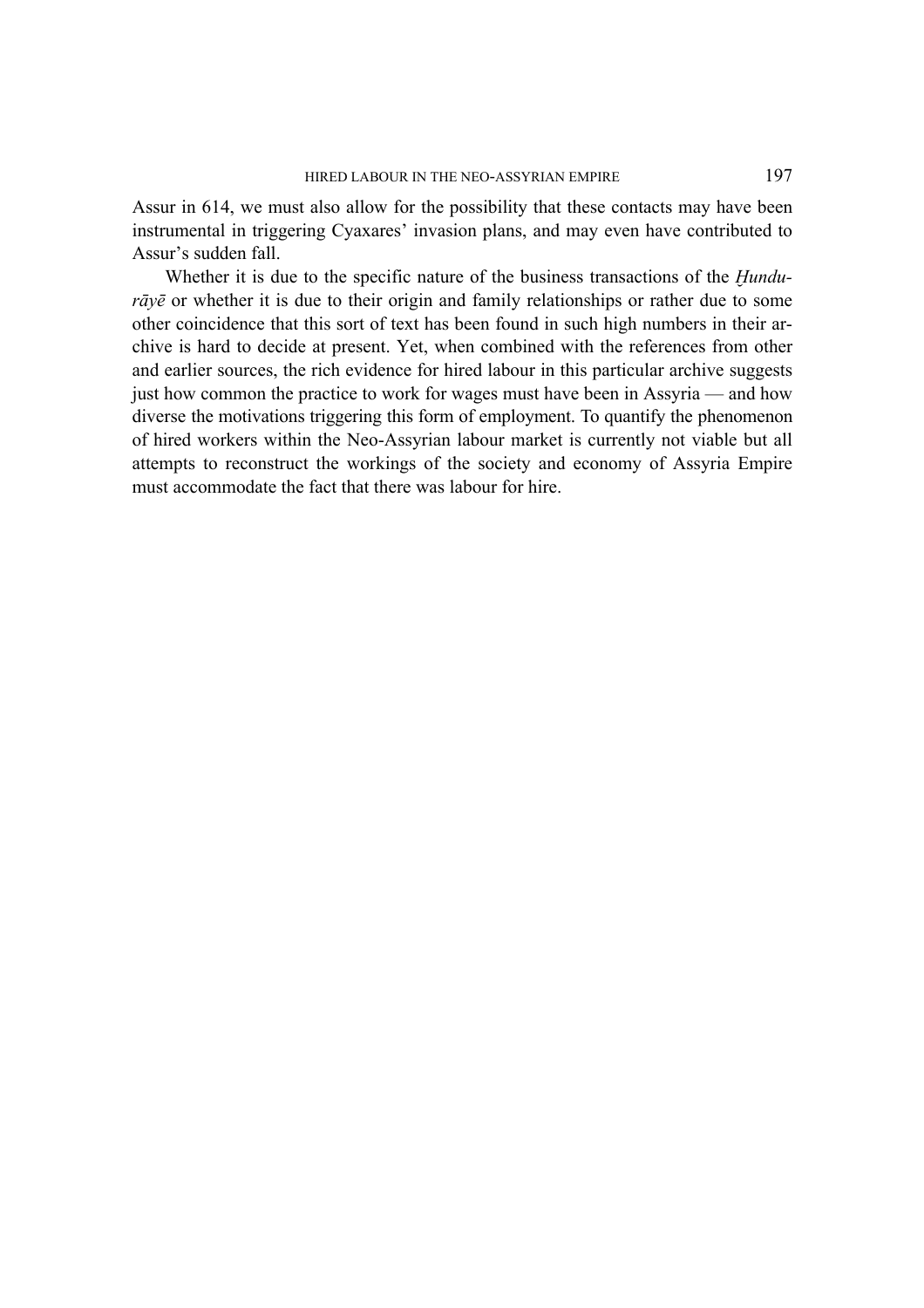## **Appendix A 7th century wages according to the Assur documentation**

| a. Archival contexts: N9 and $N10$ = archives of the Hundurāye in the Außenhaken area |  |
|---------------------------------------------------------------------------------------|--|
|---------------------------------------------------------------------------------------|--|

|                | archive        | date                    | time span    | shekels               | shekels<br>per month | special arrangements |
|----------------|----------------|-------------------------|--------------|-----------------------|----------------------|----------------------|
| $\overline{3}$ | 1979-80        | ix. 616                 | tuppu        | 10                    | (1)                  |                      |
| $\overline{4}$ | 1990           | iv. 631                 | 1 month      | $\mathbf{1}$          | 1                    | eşādu-agreement      |
| 5              | N <sub>2</sub> | vi. 620                 | tuppu        | 15                    | (11/2)               |                      |
| 6              | N <sub>9</sub> | viii. 631               | 9 months     | 20(1/4)               | 21/4                 |                      |
| 7              | N <sub>9</sub> | viii. 629               | 10 months    | 17 1/2                | 13/4                 |                      |
| 8              | N <sub>9</sub> | viii. 625               | 8 months     | 30                    | 33/4                 |                      |
| 9              | N <sub>9</sub> | ix. 625                 | 9 months     | $\left[\ldots\right]$ |                      |                      |
| 10             | N <sub>9</sub> | vii. 624                | 10 months    | 12 1/2                | 11/4                 |                      |
| 11             | N <sub>9</sub> | viii. 623               | 10 months    |                       |                      |                      |
| 12             | N <sub>9</sub> | vi. 623                 | 7 months     | 14                    | $\overline{2}$       | alaktu ušērab        |
| 13             | N <sub>9</sub> | vii. 621                | 10 months    | 32 1/2                | 31/4                 | alaktu ušēsa ušērab  |
| 14             | N <sub>9</sub> | vii. $621$ <sup>?</sup> | 10 months    | 38 2/3                | 3 13/15              |                      |
| 15             | N10            | x. 628                  | 7 months     | 14                    | $\overline{2}$       | alaktu ušērab ušēsa  |
| 16             | N10            | viii. 625               | []           | $\overline{4}$        |                      |                      |
| $17\,$         | N10            | vii. 624                | 8 months     | 15                    | 17/8                 |                      |
| 18             | N10            | vii. 621                | 10 months    | 35                    | 31/2                 |                      |
| 19             | N10            | viii. 621               | []           | 15                    |                      |                      |
| 20             | N10            | vii. 619                | 10 months    | 11 2/3                | 11/6                 |                      |
| 21             | N10            | viii. 619               | 10 months    | 35                    | 31/2                 |                      |
| 22             | N10            | ix. 616                 | <i>tuppu</i> | $30+$                 | $(3+)$               | alaktu ušēşa ušērab  |
| 23             | N31            | x. 622                  | 2 months     | 42/3                  | 21/3                 |                      |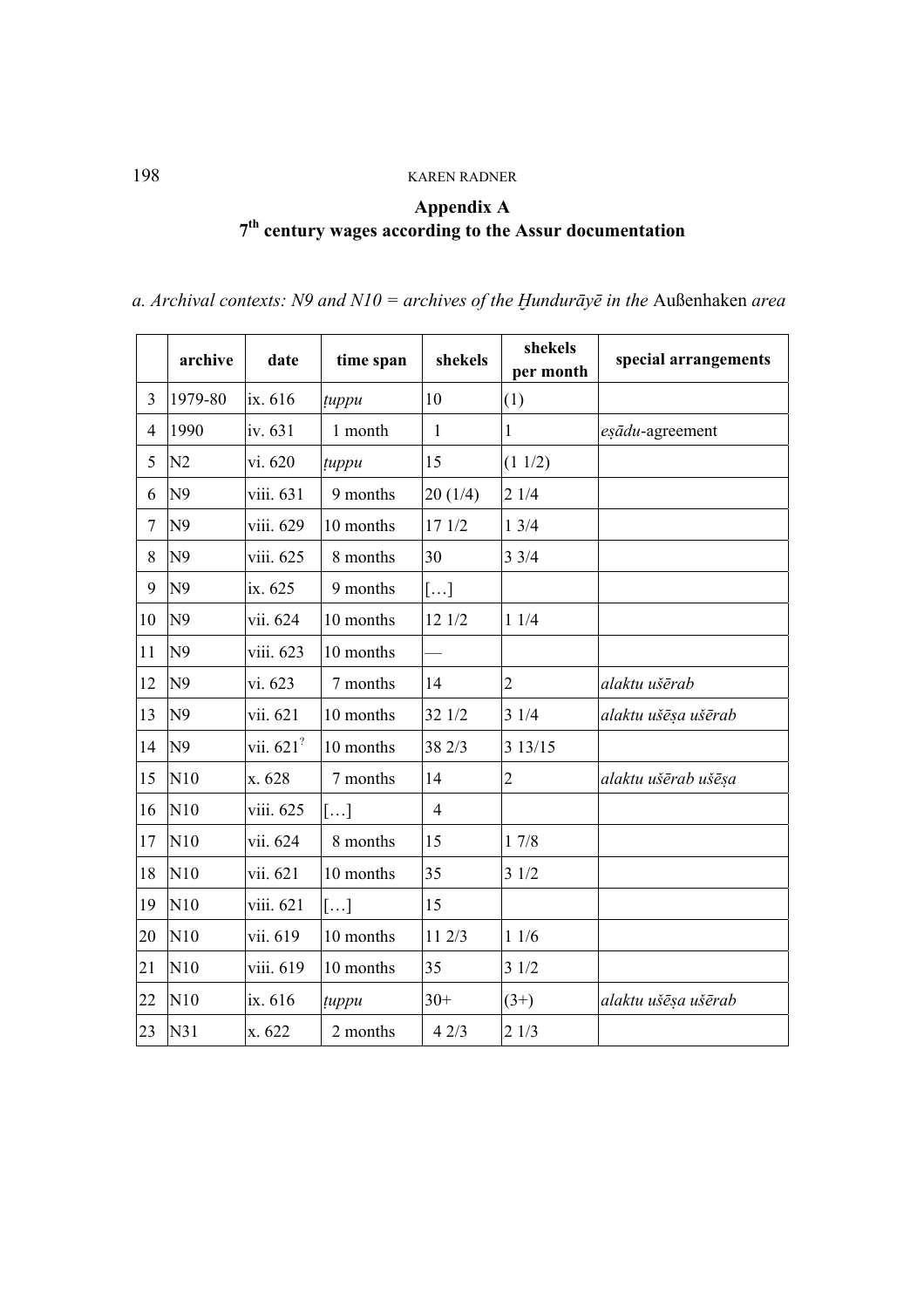| b. Length of work contract: mostly seven to ten months. |  |
|---------------------------------------------------------|--|
|---------------------------------------------------------|--|

|    | time span | shekels | shekels<br>per month | special arrangements | date                  | archive        |
|----|-----------|---------|----------------------|----------------------|-----------------------|----------------|
| 4  | 1 month   | 1       | 1                    | eşādu-agreement      | iv. 631               | 1990           |
| 23 | 2 months  | 42/3    | 21/3                 |                      | x. 622                | N31            |
| 12 | 7 months  | 14      | $\overline{2}$       | alaktu ušērab        | vi. 623               | N <sub>9</sub> |
| 15 | 7 months  | 14      | $\overline{2}$       | alaktu ušērab ušēşa  | x. 628                | N10            |
| 8  | 8 months  | 30      | 33/4                 |                      | viii. 625             | N <sub>9</sub> |
| 17 | 8 months  | 15      | 17/8                 |                      | vii. 624              | N10            |
| 6  | 9 months  | 20(1/4) | 21/4                 |                      | viii. 631             | N <sub>9</sub> |
| 9  | 9 months  | []      |                      |                      | ix. 625               | N <sub>9</sub> |
| 11 | 10 months |         |                      |                      | viii. 623             | N <sub>9</sub> |
| 20 | 10 months | 11 2/3  | 11/6                 |                      | vii. 619              | N10            |
| 10 | 10 months | 12 1/2  | 11/4                 |                      | vii. 624              | N <sub>9</sub> |
| 7  | 10 months | 17 1/2  | 13/4                 |                      | viii. 629             | N <sub>9</sub> |
| 13 | 10 months | 32 1/2  | 31/4                 | alaktu ušēsa ušērab  | vii. 621              | N <sub>9</sub> |
| 18 | 10 months | 35      | 31/2                 |                      | vii. 621              | N10            |
| 21 | 10 months | 35      | 31/2                 |                      | viii. 619             | N10            |
| 14 | 10 months | 38 2/3  | 3 13/15              |                      | vii. 621 <sup>?</sup> | N <sub>9</sub> |
| 3  | tuppu     | 10      | (1)                  |                      | ix. 616               | 1979/80        |
| 5  | tuppu     | 15      | (11/2)               |                      | vi. 620               | N <sub>2</sub> |
| 22 | tuppu     | $30+$   | $(3+)$               | alaktu ušēsa ušērab  | ix. 616               | N10            |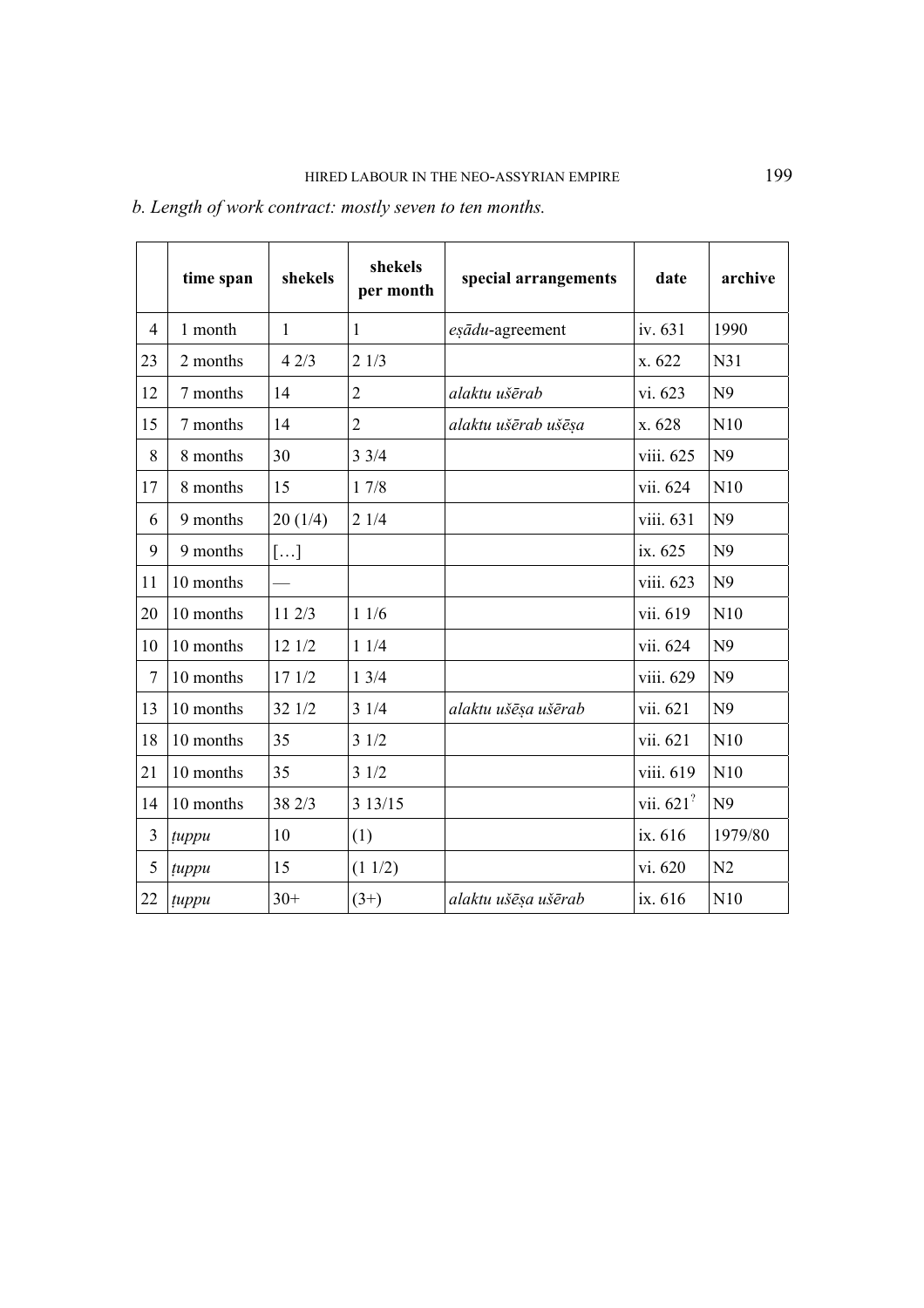| c. Wages per month: being paid in advance cuts the wages, but working abroad |  |  |  |  |  |  |
|------------------------------------------------------------------------------|--|--|--|--|--|--|
| <i>pays better.</i>                                                          |  |  |  |  |  |  |

|                  | shekels<br>per month | shekels      | time span | special arrangements                               | date         | archive        |
|------------------|----------------------|--------------|-----------|----------------------------------------------------|--------------|----------------|
| 4                | $1 = 1,000$          | $\mathbf{1}$ | 1 month   | eşādu-agreement / wages<br>paid                    | iv. 631      | 1990           |
| 3                | $(1) = 1,000$        | 10           | tuppu     | third party $=$ father takes<br>wages / wages paid | ix. 616      | 1979-80        |
| 20               | $11/6 = 1,166$       | 11 2/3       | 10 months | 3rd party takes wages                              | vii. 619     | N10            |
| 5                | $(1\ 1/5) = 1,200$   | 15           | tuppu     | previous obligation needs<br>to be paid off        | vi. 620      | N <sub>2</sub> |
| 10               | $11/4 = 1,250$       | 12 1/2       | 10 months | third party $=$ father takes<br>wages              | vii. 624     | N <sub>9</sub> |
| $\boldsymbol{7}$ | $13/4 = 1,750$       | 17 1/2       | 10 months | guarantor                                          | viii. 629    | N <sub>9</sub> |
| 17               | $17/8 = 1,875$       | 15           | 8 months  |                                                    | vii. 624     | N10            |
| 12               | $2 = 2,000$          | 14           | 7 months  | alaktu ušērab / Guarantor                          | vii. 624     | N <sub>9</sub> |
| 15               | $2 = 2,000$          | 14           | 7 months  | alaktu ušērab ušēşa /<br>third party takes wages   | x. 628       | N10            |
| 6                | $21/4 = 2,250$       | 20(1/4)      | 9 months  |                                                    | viii. 631    | N <sub>9</sub> |
| 23               | $21/3 = 2,333$       | 42/3         | 2 months  |                                                    | x. 622       | N31            |
| 13               | $31/4 = 3,250$       | 32 1/2       | 10 months | alaktu ušēsa ušērab                                | vii. 621     | N <sub>9</sub> |
| 18               | $31/2 = 3,500$       | 35           | 10 months |                                                    | vii. 621     | N10            |
| 21               | $31/2 = 3,500$       | 35           | 10 months |                                                    | viii. 619    | N10            |
| 8                | $3\,3/4 = 3,750$     | 30           | 8 months  |                                                    | viii. 625    | N <sub>9</sub> |
| 14               | $3\ 13/15 = 3,866$   | 38 2/3       | 10 months |                                                    | vii. $621$ ? | N <sub>9</sub> |
| 22               | $(3+) = 3,000$       | $30+$        | tuppu     | alaktu ušēsa ušērab                                | ix. 616      | N10            |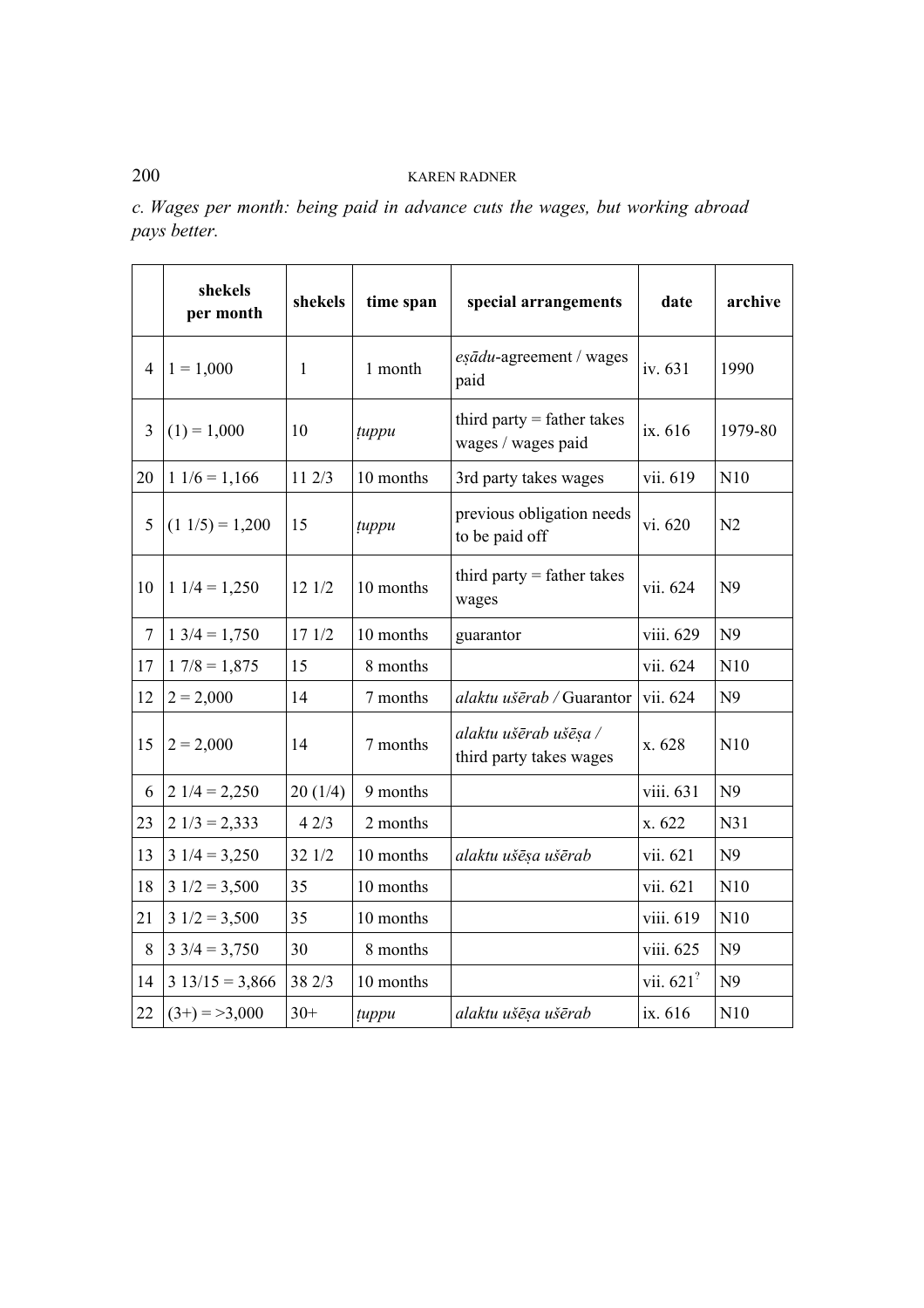|                | date                    | time span | shekels        | shekels<br>per month | special arrangements | archive        |
|----------------|-------------------------|-----------|----------------|----------------------|----------------------|----------------|
| $\overline{4}$ | iv. 631                 | 1 month   | $\mathbf{1}$   | $\mathbf{1}$         | eşādu-agreement      | 1990           |
| 12             | vi. 623                 | 7 months  | 14             | $\overline{2}$       | alaktu ušērab        | N <sub>9</sub> |
| 5              | vi. 620                 | tuppu     | 15             | (11/2)               |                      | N <sub>2</sub> |
| 17             | vii. 624                | 8 months  | 15             | $17/8$               |                      | N10            |
| 10             | vii. 624                | 10 months | 12 1/2         | 11/4                 |                      | N <sub>9</sub> |
| 13             | vii. 621                | 10 months | 32 1/2         | 31/4                 | alaktu ušēsa ušērab  | N <sub>9</sub> |
| 18             | vii. 621                | 10 months | 35             | 31/2                 |                      | N10            |
| 14             | vii. $621$ <sup>?</sup> | 10 months | 38 2/3         | 3 13/15              |                      | N <sub>9</sub> |
| 20             | vii. 619                | 10 months | 11 2/3         | 11/6                 |                      | N10            |
| 6              | viii. 631               | 9 months  | 20(1/4)        | 21/4                 |                      | N <sub>9</sub> |
| $\tau$         | viii. 629               | 10 months | 17 1/2         | 13/4                 |                      | N <sub>9</sub> |
| 8              | viii. 625               | 8 months  | 30             | 33/4                 |                      | N <sub>9</sub> |
| 21             | viii. 619               | 10 months | 35             | 31/2                 |                      | N10            |
| 16             | viii. 625               | []        | $\overline{4}$ |                      |                      | N10            |
| 11             | viii. 623               | 10 months |                |                      |                      | N <sub>9</sub> |
| 19             | viii. 621               | []        | 15             |                      |                      | N10            |
| 9              | ix. 625                 | 9 months  | []             |                      |                      | N <sub>9</sub> |
| 3              | ix. 616                 | tuppu     | 10             | (1)                  |                      | 1979-80        |
| 22             | ix. 616                 | tuppu     | $30+$          | $(3+)$               | alaktu ušēsa ušērab  | N10            |
| 15             | x. 628                  | 7 months  | 14             | $\overline{2}$       | alaktu ušērab ušēsa  | N10            |
| 23             | x. 622                  | 2 months  | 42/3           | 21/3                 |                      | N31            |

*d. Distribution of contracts over the seasons: mostly autumn and winter (September to January)*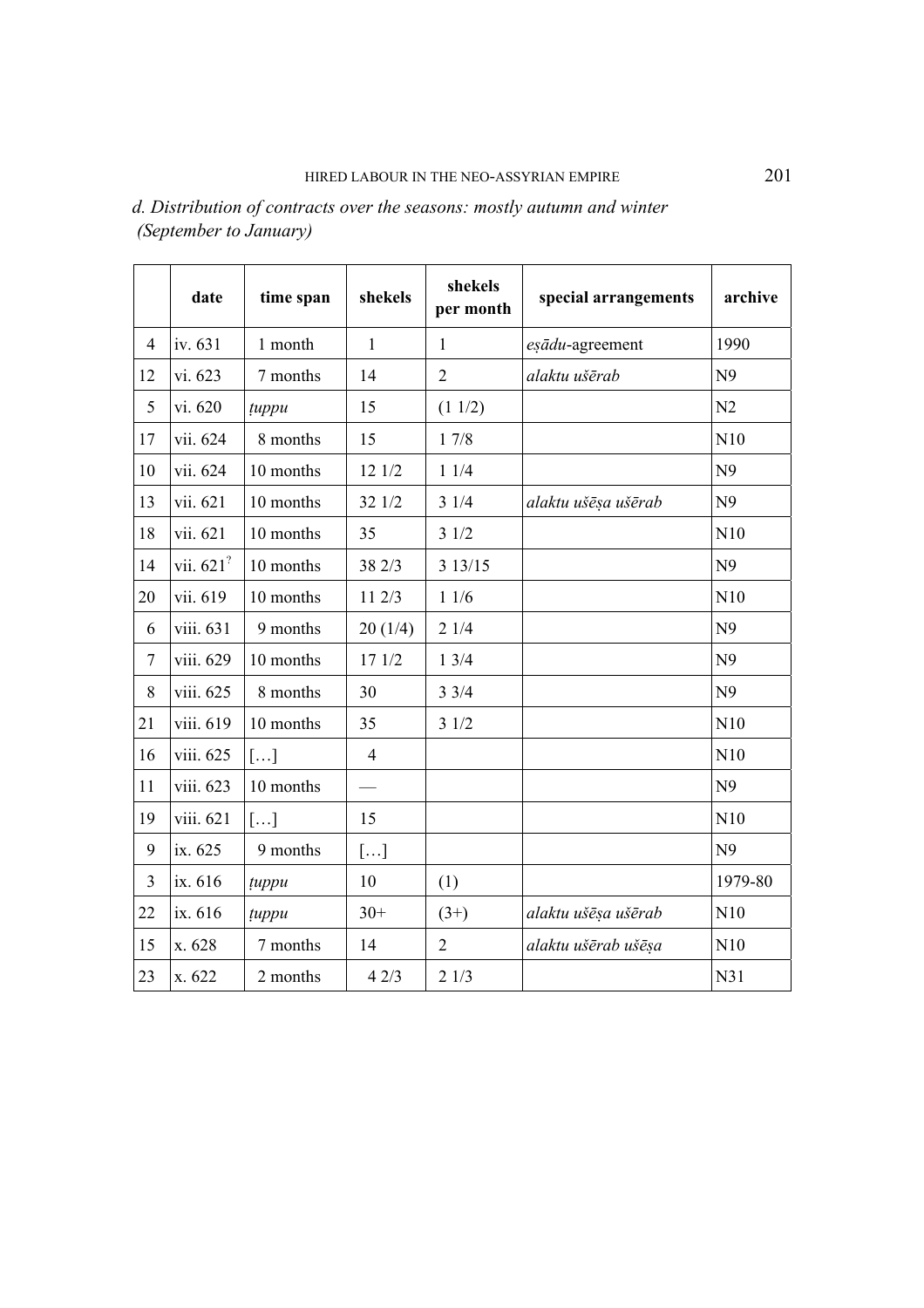|                | date                  | time span | shekels               | shekels<br>per month | special arrangements | archive        |
|----------------|-----------------------|-----------|-----------------------|----------------------|----------------------|----------------|
| $\overline{4}$ | iv. 631               | 1 month   | $\mathbf{1}$          | $\mathbf{1}$         | eşādu-agreement      | 1990           |
| 6              | viii. 631             | 9 months  | 20(1/4)               | 21/4                 |                      | N <sub>9</sub> |
| $\overline{7}$ | viii. 629             | 10 months | 17 1/2                | 13/4                 |                      | N <sub>9</sub> |
| 15             | x. 628                | 7 months  | 14                    | $\overline{2}$       | alaktu ušērab ušēşa  | N10            |
| 8              | viii. 625             | 8 months  | 30                    | 33/4                 |                      | N <sub>9</sub> |
| 16             | viii. 625             | []        | $\overline{4}$        |                      |                      | N10            |
| 9              | ix. 625               | 9 months  | $\left[\ldots\right]$ |                      |                      | N <sub>9</sub> |
| 17             | vii. 624              | 8 months  | 15                    | 17/8                 |                      | N10            |
| 10             | vii. 624              | 10 months | 12 1/2                | 11/4                 |                      | N <sub>9</sub> |
| 12             | vi. 623               | 7 months  | 14                    | $\overline{2}$       | alaktu ušērab        | N <sub>9</sub> |
| 11             | viii. 623             | 10 months |                       |                      |                      | N <sub>9</sub> |
| 23             | x. 622                | 2 months  | 42/3                  | 21/3                 |                      | N31            |
| 13             | vii. 621              | 10 months | 32 1/2                | 31/4                 | alaktu ušēsa ušērab  | N <sub>9</sub> |
| 18             | vii. 621              | 10 months | 35                    | 31/2                 |                      | N10            |
| 14             | vii. 621 <sup>?</sup> | 10 months | 38 2/3                | 3 13/15              |                      | N <sub>9</sub> |
| 19             | viii. 621             | []        | 15                    |                      |                      | N10            |
| 5              | vi. 620               | tuppu     | 15                    | (11/2)               |                      | N <sub>2</sub> |
| 20             | vii. 619              | 10 months | 11 2/3                | 11/6                 |                      | N10            |
| 21             | viii. 619             | 10 months | 35                    | 31/2                 |                      | N10            |
| $\overline{3}$ | ix. 616               | tuppu     | 10                    | (1)                  |                      | 1979-80        |
| 22             | ix. 616               | tuppu     | $30+$                 | $(3+)$               | alaktu ušēsa ušērab  | N10            |

*e. Distribution of contracts over the years (NB: Year sequence after 648 is uncertain!)*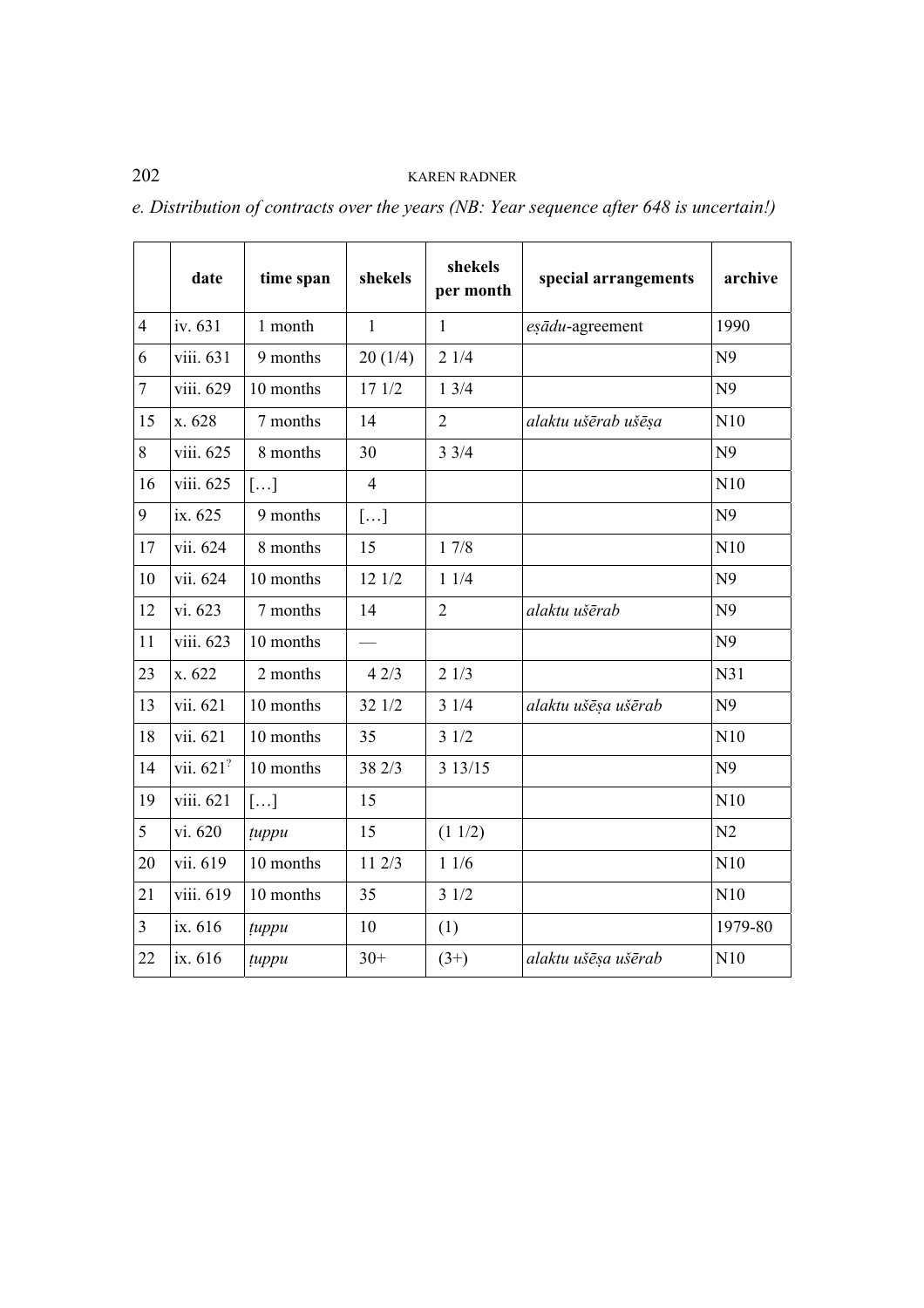## **Appendix B Neo-Assyrian legal documents dealing with hired labour**<sup>28</sup>

### 1. Kalhu – Governor's Palace, Room K

CTN 2 98 =  $ND$  218 = IM 56816 Date: i. 738

Obverse

- *1. 21 MA.NA URUDU.ME&*
- *2. %bar-ruq LÚ\*.ÌR*
- *3. ^a %di-lil–15*
- *4. URU–^a–%lib-lu^-a-a*
- *5. {ku}-um ig-re-^u*
- *6. [i]t-ti-^i ú-\u-ru*

Left edge

*7. mám-ma TA\* mám-ma la DU[G4].DUG4*

Reverse

(three witnesses)

Upper Edge

*14. ITU.BARAG U4–13–KÁM*  (one witness)

Left Edge

*16. [l]im-mu %10–EN–GI[N]* 

```
17. [ina] 2 pu-ri
```
21 mina of copper. Barruqu, servant of Dilīl-Issār from Al-^a-Liblu\, has taken (the copper) in compensation of his wages. They are mutually contented, and neither will sue the other.

<sup>28.</sup> In addition to the usual abbreviations the following sigla are used: KAN  $1 =$  Jakob-Rost – Fales 1996; KAN 3 = Faist 2005; StAT 1 = Radner 1999; StAT 2 = Donbaz – Parpola 2001. Note that the dates are not translated but given in the headings.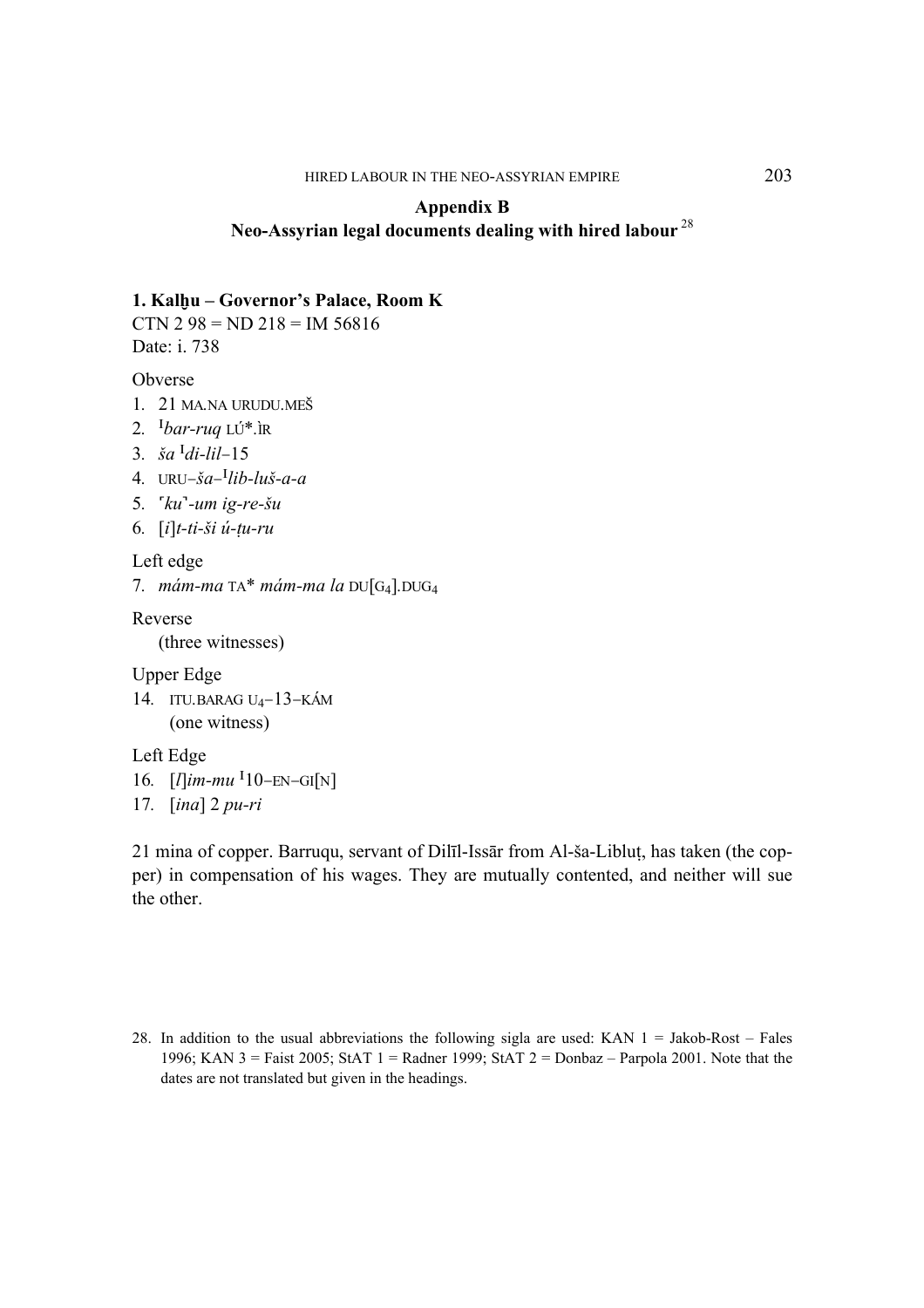## **2. Kalhu – private archive (TW 53, Room 19)**

ND 3433 = IM 57058 (unpublished)<sup>29</sup>

Date: x. 638 (sequence of Reade 1998)

## Upper Edge

 *1. 8 GÍN.ME& KÙ.BABBAR* 

## Obverse

- 2. *ig-re*  $\check{g}a$  <sup>I</sup>PAP–e-di
- 3.  $\check{a}a^{Id}\check{a}$ *-ma* $\check{a}$ –MAN–PAP (two stamp seal impressions)
- *4 . ina IGI %man-nu–ki–arba-ìl*
- 5  $\mu$  *ina* ŠA <sup>I</sup>PAP–*e-di* LÚ.TUR ŠU.2-*Šú*
- $6$ , *it-ta-na-áš-šu*

## Left Edge

- *7.*  $[x \ x] \ e$ -da-nu ina 'š $A \ e$ -da-ni'
- *8 . i-pa-là~-^ú ki-m[a]*

## Reverse

- *9. i-da-nu-^ú us-sal-lim*
- 10. *il-lak ú-sa*
- *11. ITU.AB U4–22 lim-mu*
- *12. %ú-paq–ana–arba-ìl*
- *13. IGI %SU-ba-a-a LÚ.^á–UGU–URU*
- *14. ^a de-e-nu e-me-du-ni*  (three witnesses)

Eight shekels of silver, being the wages of Ahu-ēdi which Šamaš-šarru-usur has given to Mannu-kī-Arbail on behalf of Ahu-ēdi, the apprentice under his authority.  $[x]$ *months*<sup>2</sup>] is the (agreed) term. He (i.e. Ahu-ēdi) will serve him (i.e. Šamaš-šarru-usur) during this term. As soon as his term has been completed he shall go and leave. *Date*. (13-14) Witnessed by Rībāya, the city overseer who has passed this vedict.

29. Cf. Wiseman 1953, p. 142.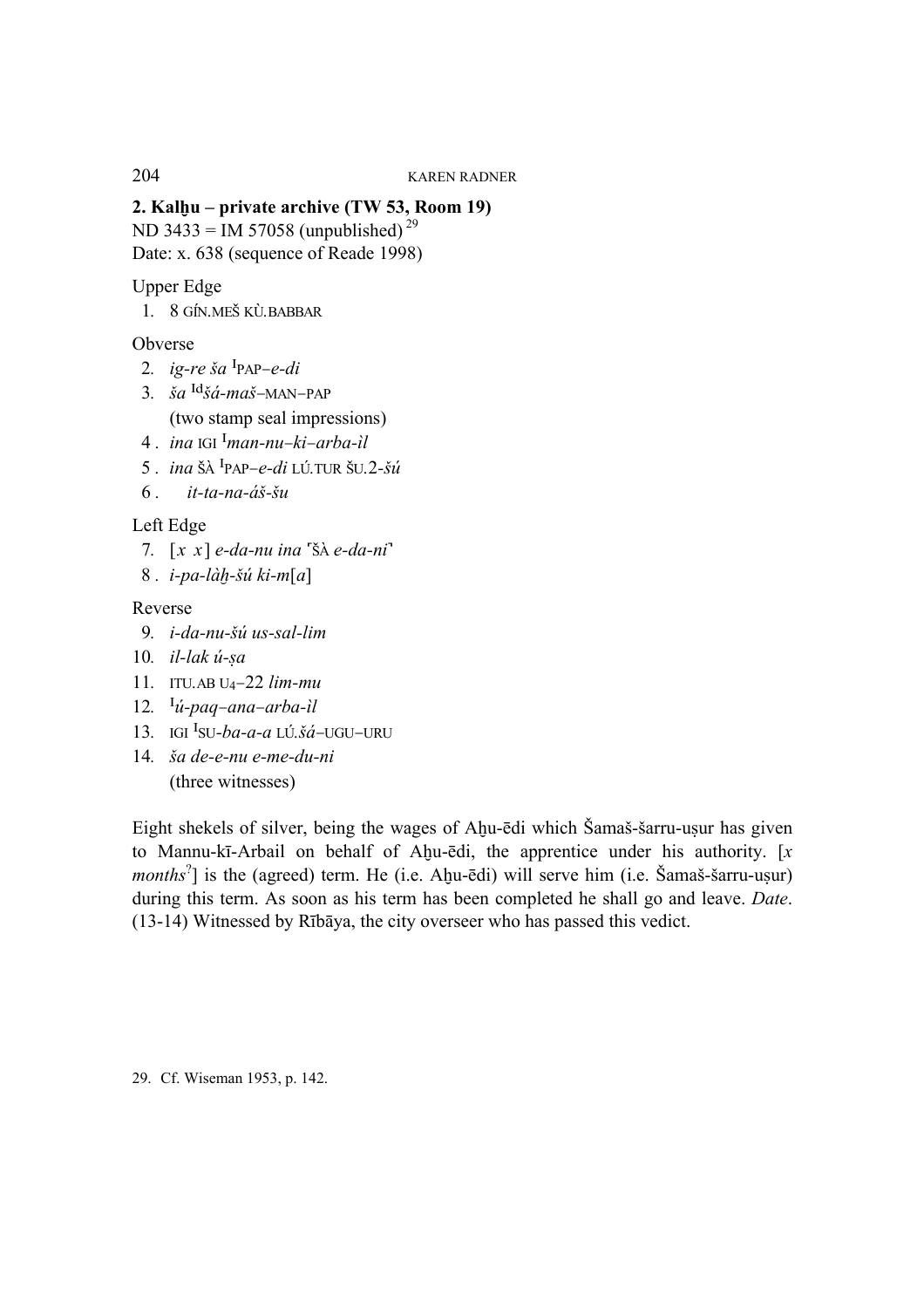#### 3. Assur – private archive (Iraqi excavations 1979-80)

"Aššur  $15" = A.Y.$  Ahmad, *al-Rafidan* 17, 1996, no. 14 Date: ix. 616 (sequence of Reade 1998)

#### Obverse

- 1. NA<sub>4</sub>.KIŠIB  $^{\text{I}}$ *sam-si-u-ni*
- 2. TA\* ŠÀ URU.ta-aá-ri-te-en
- 3.  $I_a$ - $ku$ - $e$ - $d$ AG stamp seal impression
- 4. DUMU-šú tup-pi-šú
- 5. ana IGI  $d_{a}$ š-šur-KUR-LAL
- 6.  $i$ -pa-lah-šu
- 7. 10 GÍN KÙ. BABBAR
- 8.  $\left[\begin{matrix}1\end{matrix}\right]$ sam-si-u-nu AD-šú
- 9.  $[i]$ g-re-šú ša tup-pi-šú it-ti-ši
- 10.  $\left[\check{su}\right]$ m-mu e-te-gi DUMU-šú
- 11. U<sub>4</sub> im-te-ki KÙ.BABBAR e-sip SUM-an
- 12. ÚŠ ZÁH ina UGU AD-Šú
- 13. ITU.GAN U<sub>4</sub> $-1$ -KÁM lim-mu
- 14.  $\text{Id}_{\text{PA} tap-pu-tu-a-lik}$ (seven witnesses)

Seal of Samsiūnu from the city of Tagriten (mod. Tigrit). His son Akue-Nabû will serve Aššur-mātu-taggin for his *tuppu* (i.e., a fixed period of time). His father Samsiūnu has (already) taken ten shekels of silver as his wages for his *tuppu*. Should his son be negligent and careless for even one day, he (*i.e.*, Samsiūnu) shall give the double amount of silver. (To compensate for his) death or escape is the duty of his father.

## 4. Assur – private archive (German excavations 1990)

IM  $124719 = Ass. 1990-105$ Date: iv. 631 (sequence of Reade 1998)

A: Envelope **Upper Edge** 

- 1.  $[NA_4]$ . KIŠIB  ${}^{I}$ IR $-{}^{d}$ GAŠAN
- 2.  $[TA^*]$  É <sup>I</sup>aš-šur-MAN-PAP KÙ<sup>!</sup>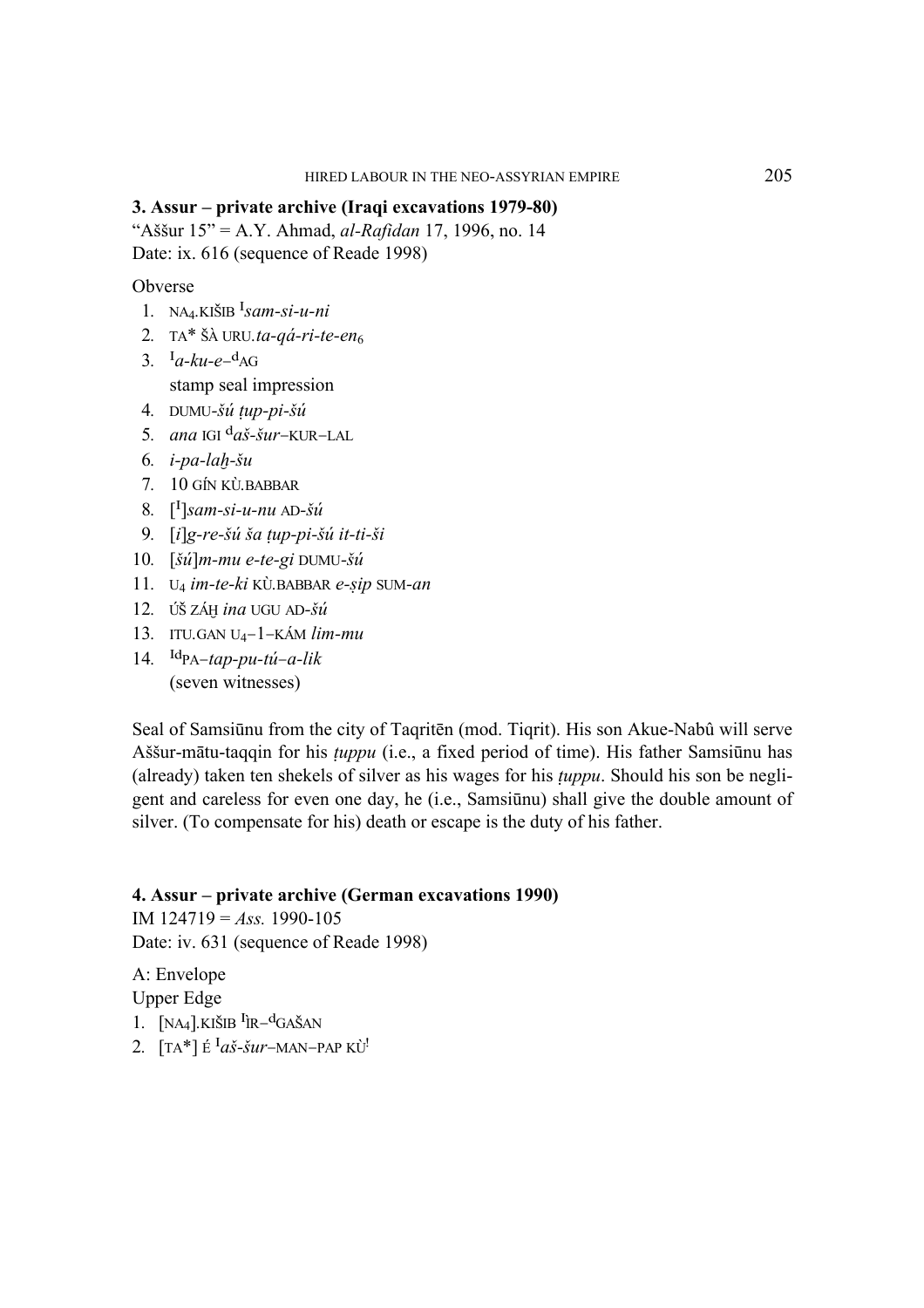Obverse

3. 1 GÍN KÙ. BABBAR Šá ITU U4. MEŠ 4. ig-re- $[\check{su}]$   $\hat{\mathbb{L}}$ 

fingernail impressions rest lost

Reverse beginning lost

- 1'.  $[pu-tuh-hu] BURU_{14} i-na-ši$
- 2'.  $[ig-re-*š*]$ *ú* ik-ti-mis ít.
- 3'.  $[TU.\check{S}]U U_4 20 KAM$
- 4'.  $\left[$ *lim-m* $\right]$ u <sup>Id</sup>ŠÚ-MAN-PAP (three witnesses)

Seal of Urdu-Bēltī from the household of the goldsmith Aššur-šarru-uṣur. He will take one shekel of silver as his wages for a full month. [...... Should he fail to harvest,] he shall bear the liability for the harvest. He has (already) collected and taken his wages.

**B:** Inner Tablet **Upper Edge** 1. ITU U<sub>4</sub>.MEŠ e-sa-du

Obverse

- 2.  $\check{s}a$ <sup>I</sup>BÀD-aš-šur
- 3.  $I_{IR}$ -d<sub>GAŠAN</sub> e-si-di
- 4. šum-mu la e-si-di
- 5.  $pu-tuh-hu^{\dagger} BURU_{14} i-na-ši$

Left Edge

- 6. ITU.DUL  $U_4 20$
- 7. *lim-mu* <sup>Id</sup>šÚ-MAN-PAP

### Reverse

- 8. 1 GÍN KÙ. BABBAR ŠÁ ITU U4. MEŠ
- 9.  $ik-ti-mis$  ft.

```
(four witnesses)
```
For a full month, Urdu-Beltī will bring in the harvest of Dūrī-Aššur. Should he fail to harvest, he shall bear the liability for the harvest. Date. He has (already) collected and taken one shekel of silver, (his wages) for a full month.

206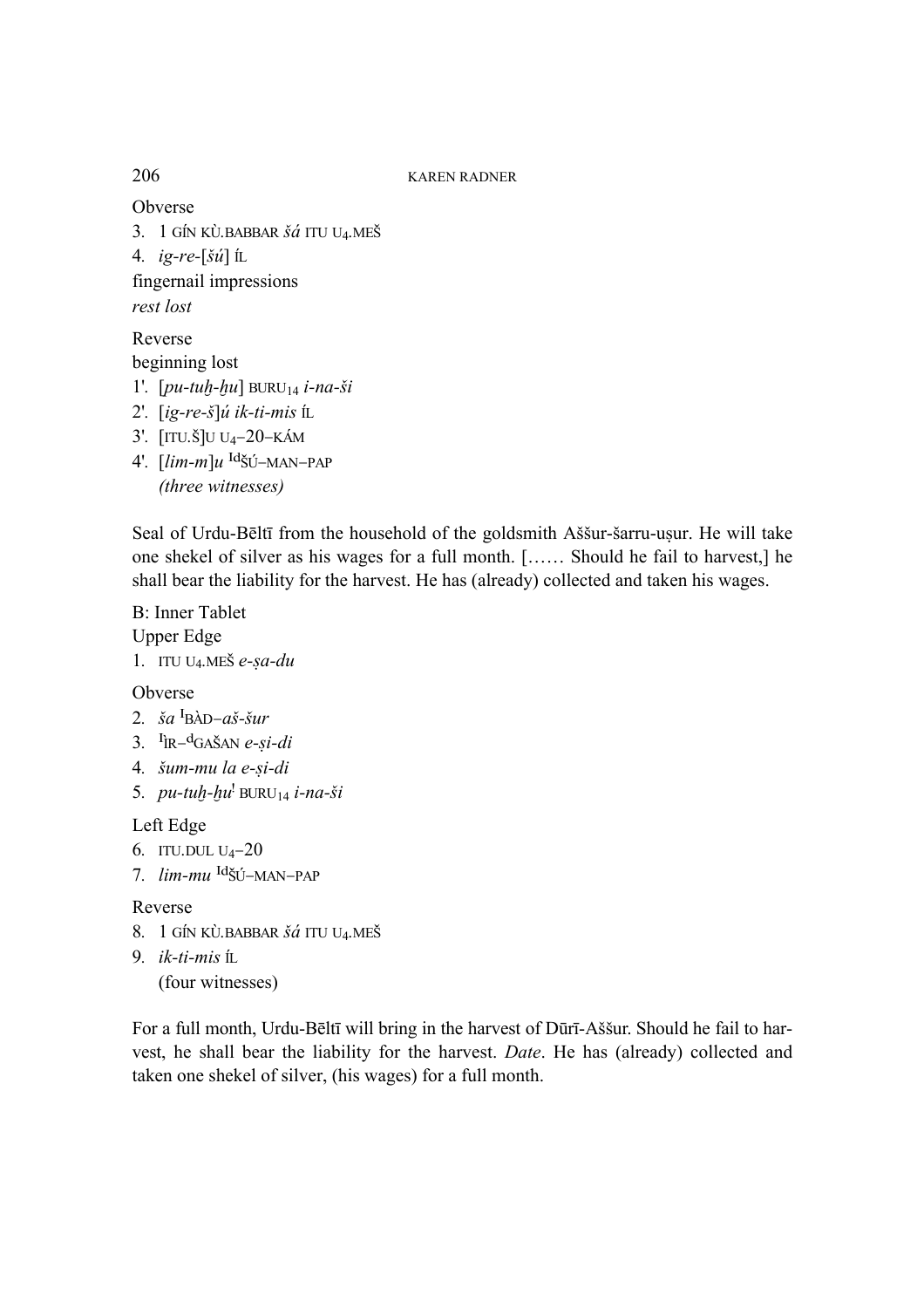## **5. Assur – private archive N 2M 30**

KAN 3 11 = VAT 9783 = Ass*.* 2282h Date: vi. 620 (sequence of Reade 1998)

A: Envelope

Upper Edge

- 1. NA<sub>4</sub>.KIŠIB  $^{I}par-ru-tu$  A  $^{I}D\dot{U}-a\dot{S}-\dot{S}ur$
- 2. 15 GÍN KÙ.BABBAR  $\check{s}a$ <sup>I</sup>hu-ba- $\check{s}a$ -[a]-te

## Obverse

- 3. *ina* IGI  $\frac{I_{par-ru-tu}}{I}$  *ina ig-re-šú*<sup>1</sup>
- *4. ^á* {*\up-pi-^ú*} *i-ti-^i*
- *5. 10 GÍ[N] KÙ.BABBAR ma-ku-*{*su ^á \up*}*-[p]i-[^ú]*
- *6.*  $a$ -na <sup> $I$ </sup>qu-ni-i  $a$ - $[a$ <sup> $I$ </sup> $n$  $a$ <sup> $I$ </sup> $[PA]$ -mu-S[IG]
- *7. a-na* <sup>I</sup>PAB–lam-ma a-<sup> $\lceil n a \rceil$ MU<sup> $\lceil -\lceil$ DING]IR</sup></sup> (two stamp seal impressions)

Left Edge

- *8.*  $[a-na]$ <sup>*Irém-u-te a-na*<sup>*I*</sup>SUH[UŠ]–30</sup>
- 9.  $[a-na]$ <sup>I</sup>PAP–la-mur a-na <sup>I</sup>aš-šur–ZI–PAP
- 10. <sup>*a-na pu*<sup> $1$ </sup>-uh-hi *i-ta-su*</sup>
- *11. \up-pi-^ú i-pal-là~-^ú*

### Reverse

- 12. U<sub>4</sub>-mu e-t[i-g]i <sup>r</sup>la i<sup>1</sup>-[p]al-làh
- 13. IT $[U \, a-n]a \, \left[\begin{matrix} I \, hu-ba-\check{s}a-a-te \end{matrix}\right] \left[\begin{matrix} i^T\end{matrix} pal-\check{la}\right]$
- *14. ^um-[ma la i-p]al-l[à~] KÙ.BABBAR*
- 15. <sup>*e*</sup>-sip SUM-an
- *16. TU.KIN U4–11–KÁM\**
- *17. lim-mu %sa-i-lu*  (six witnesses)

Seal of Parrutu son of Bāni-Aššur. Fifteen shekels of silver belonging to Hubašāte and made available to Parrutu. He has taken (the silver) as his wages for his *tuppu* (i.e., a fixed period of time). Ten shekels of silver are the compensation for his *\uppu* to Qunî,

30. In Pedersén 1986, p. 33, this text — which was found as part of a group of 16 tablets stored in a clay pot — was listed as part of the archive N 2. According to Pedersén 1998, p. 142, however, the pot was excavated in another building than the texts of N 2 and the tablets found within it are now interpreted as constituting a separate archive (N 2M).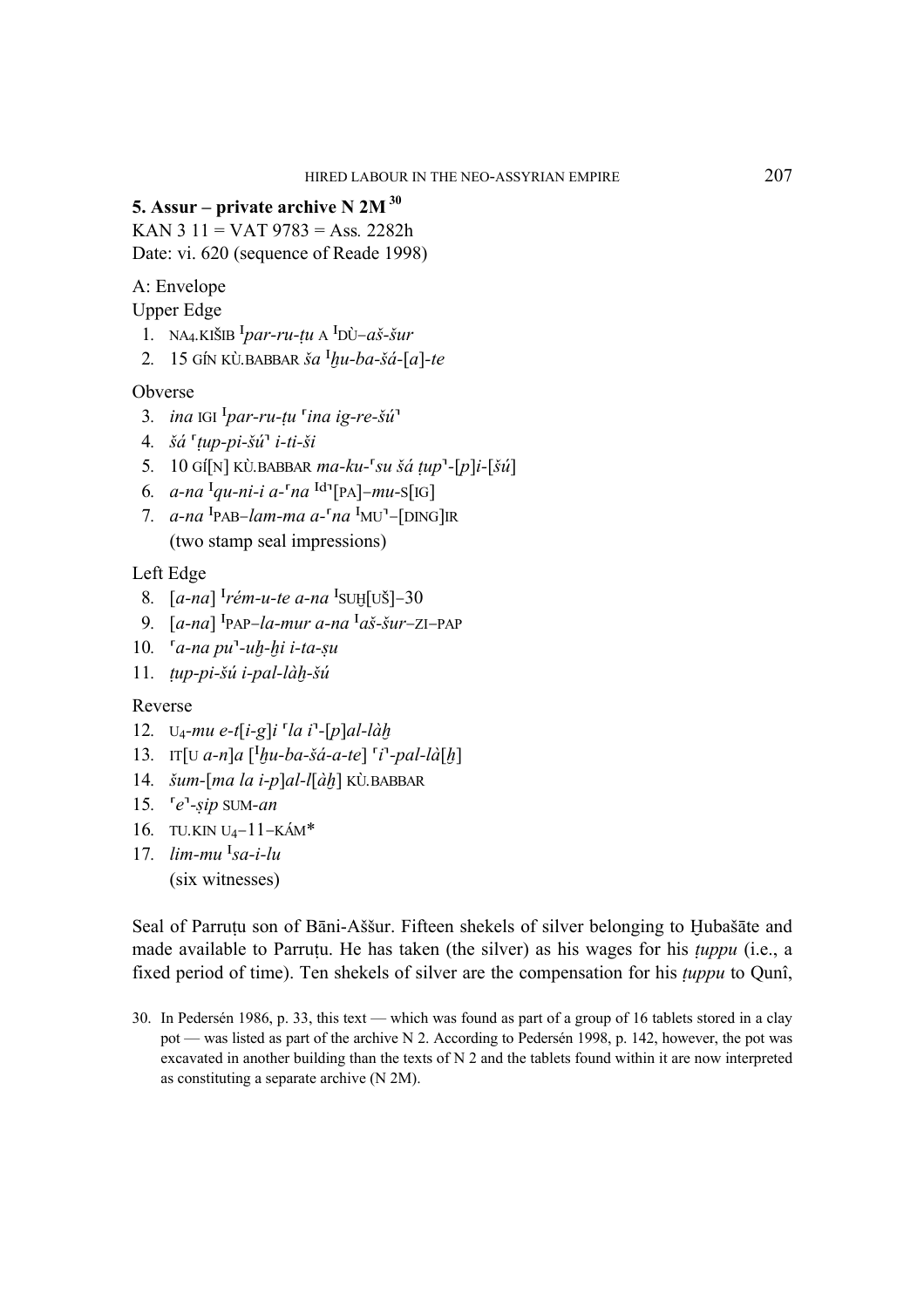Nabû-mudammiq, Ahu-lamma, Šumma-ilī, Ubru-Sîn, Rēmūte, Ahu-lāmur and Aššurnapšāte-usur. They took (the silver) as a loan. He (i.e., Parrusu) will serve him (i.e., Huba^āte) for his *\uppu*. Should he be negligent and not serve for even a day, he will serve Hubašāte for a month (per missed working day). Should he not serve (for a month per missed working day), he will give the double amount of silver.

Inner Tablet

Upper Edge

 *1. 15 GÍN KÙ.BABBAR* 

Obverse

- 2.  $\check{s}\acute{a}$ <sup>I</sup>hu-ba- $\check{s}\acute{a}$ -a-te
- 3. *ina* IGI  $\frac{I_{par-ru-tu}}{I_{par-ru-tu}}$
- *4. ig-re-^ú ^á \up-pi-^ú*
- *5. i-ti-(^i) 10 GÍN KÙ.BABBAR*
- *6. ma-ku-su ^á \up-pi-^ú*

## Left Edge

- *7.*  $a$ -na  $\frac{a}{a}$ -ni-i
- $8. a$ -na  $\frac{\text{Id}_{\text{PA}-\text{H}}}{\text{Id}_{\text{PA}-\text{H}}}\$

Reverse

- 9. *a-na %PAB–lam-ma*
- 10.  $a$ -na <sup>I</sup>MU–DINGIR
- 11. *[a]-na* <sup>*I*</sup>SUHUŠ-30
- 12.  $[a-n]a^{T}$ *rém-u-te*
- *13. a-na %PAP–la-mur*
- 14.  $a$ -na <sup> $I$ </sup>aš-šur–ZI–PAP

Upper Edge

```
15. [IT]U.KIN U4–11
```
Left Edge

16.  $lim-m[u]$ <sup>I</sup>sa]-*i*-l[u] (two witnesses)

Fifteen shekels of silver belonging to Hubašāte and made available to Parrutu. He has taken (the silver) as his wages for his *tuppu* (i.e., a fixed period of time). Ten shekels of silver are the compensation for his *tuppu* to Qunî, Nabû-mudammiq, Ahu-lamma, Šumma-ilī, Ubru-Sîn, Rēmūte, Ahu-lāmur and Aššur-napšāte-usur.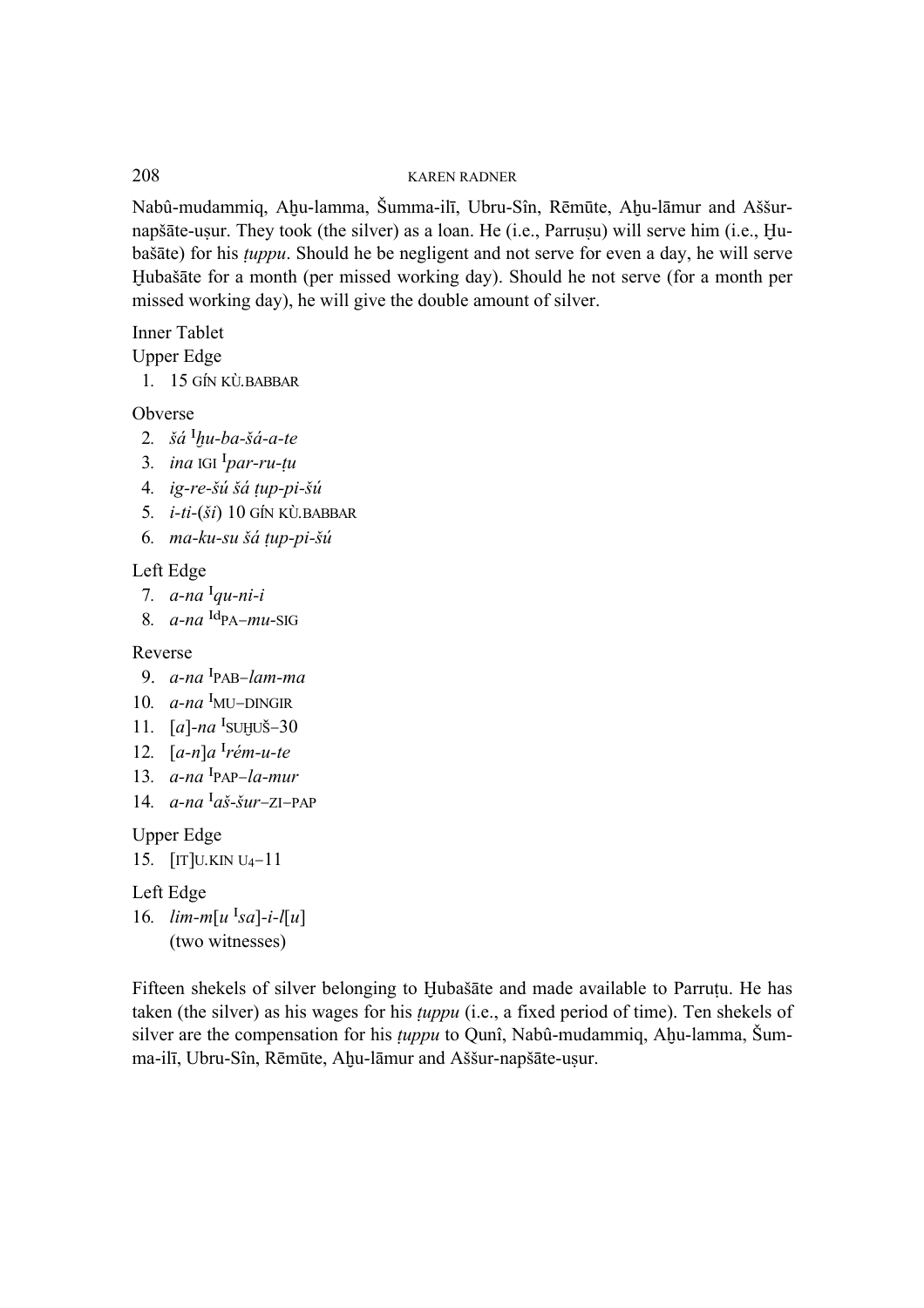**Notes** 

The term *makûtu* "compensation" is also attested in CTN 3 9: 11. For the clause in lines 12-15 of the envelope compare no. 22: 9-12.

#### 6. Assur – private archive N9

VAT  $20360 = Ass. 9661d$  (unpublished; collated by Betina Faist in April 2005) Date: viii. 631 (sequence of Reade 1998)

A: Envelope (today lost) **Upper Edge** 1. NA<sub>4</sub>.KIŠIB  $a\check{s}$ -*šur*-*še-zib-a-ni* 

Obverse

```
2. A^{I}[x \ x \ x \ x]
```
3.  $\left[ \int_{a}^{L} a \dot{s} - \dot{s}ur \right] - \dot{s}e - zib - a - ni$  TA\* IGI  $\left[ \int_{m}^{L} m u - \text{SIG} - a \dot{s} - \dot{s}ur \right]$ 

4. TA\* IGI  ${}^{I}sa-kip-a\check{s}\check{-s}ur$  TA\* IGI  ${}^{I}$ IM-DINGIR

5.  $[i-na-*d*š-*ši*<sup>T</sup> 9 ITU.MEŠ-*ni*<sup>T</sup>i<sup>T</sup>-[pa-*làh*]$ 

(finger nail impressions)

break of some lines

Left Edge 1'.  $[e-sip$  SUM]  $TUV$ . [APIN U<sub>4</sub>-1-(KÁM)]

Reverse 2'.  $lim-mu$  <sup>Id</sup>ŠÚ-MAN-P[AP]

(five witnesses)

Seal of Aššur-šēzibanni son of [PN]. Aššur-šēzibanni will take (the silver) from Mudammiq-Aššur, Sākip-Aššur and Šār-ilī. He will serve for nine months. [... Should he be negligent for even a day, he will give the double amount of silver.

**B:** Inner Tablet **Upper Edge** 1.  $1/3$  MA KÙ.BABBAR  $ig-ri-šu$ 2.  $\check{s}\acute{a}$  9 ITU.MEŠ-ni

Obverse

- 3.  $I_{a} \check{s}$ -šur-še-zib-a-ni
- 4. TA\* IGI  $\frac{I_{mu-SIG}-a\check{S}-\check{S}ur}{I_{mu-SIG}-a\check{S}-\check{S}ur}$
- 5. TA\* IGI  ${}^{I}sa$ -kip-aš-šur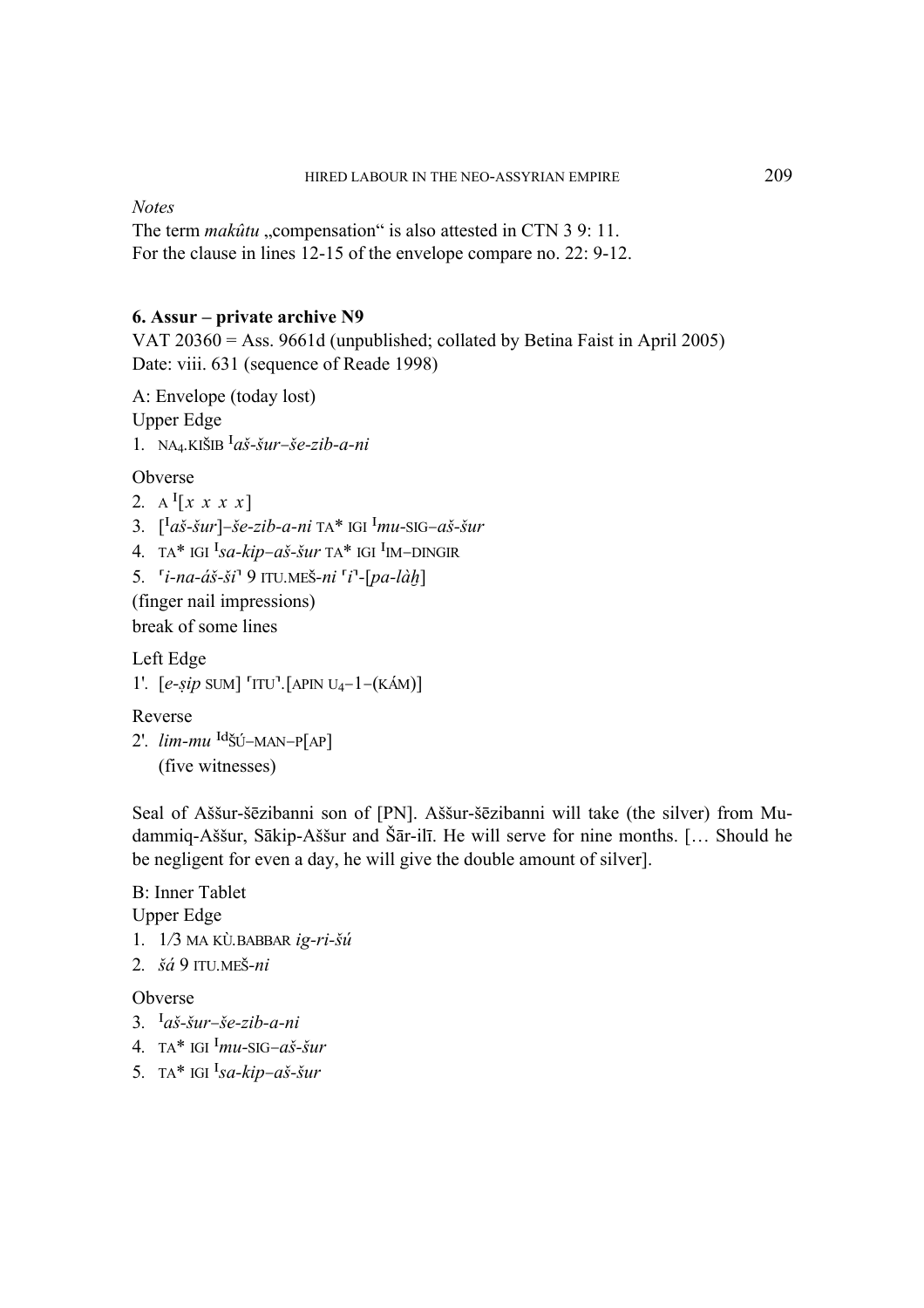- 6. TA\* IGI <sup>I</sup>IM-DINGIR ÍL
- 7. 9 ITU.MEŠ-ni i-pa-làh
- 8. 2 1/4 GÍN ša ITU-šú i-man-nu
- 9. MU  $U_4$ -mu e-te-gi

# Left Edge

- 10. KÙ.BABBAR e-sip SUM
- 11. ITU.APIN U<sub>4</sub>-1  $\lim_{m}$  <sup>I</sup>ŠÚ-MAN-PAP (three witnesses)

20 shekels, being his wages for nine months. Aššur-šēzibanni will take (the silver) from Mudammiq-Aššur, Sākip-Aššur and Šār-ilī. He will serve for nine months. They calculate 1 1/4 shekels per month. Should he be negligent for even a day, he will give the double amount of silver.

## 7. Assur – private archive N9

KAN 146 = VAT 20396 = Ass. 9661f Date: viii. 629 (sequence of Reade 1998)

A: Envelope

- **Upper Edge**
- 1. NA<sub>4</sub>.KIŠIB<sup>I</sup>PAP- $li$ -[di]
- 2. DUMU  $\text{Id}_{\text{PA}-\text{KAM-}e\check{\text{S}}}$

Obverse

- 3. 17 1/2 GÍN KÙ. [BABBAR]
- 4.  $[ig-re-\check{su}^{\dagger}]$  TA\* IGI  $^{\text{I}}mu\text{-}SIG-\check{as}-\check{su}r]$
- 5.  $[T]$ <sup>A</sup> IGI<sup>I</sup>IM<sup>3</sup>-DIN[GIR]
- 6.  $[T]$ A IGI <sup>I</sup>sa-kip-aš-š $[ur]$
- 7.  $[u]$ <sup>Id</sup>UTU-de-ni-ia
- 8. [10] ITU.MEŠ *i-pal-lah*
- 9.  $[a]$ -lak-tú u-še-rab u-še- $[sa]$
- 10.  $\int$ TTU<sup>-</sup> U<sub>4</sub> i-ma-ki

## Left Edge

- 11. KÙ.BABBAR e-sip SUM-an
- 12. ITU.APIN  $U_4 1 KAM$

210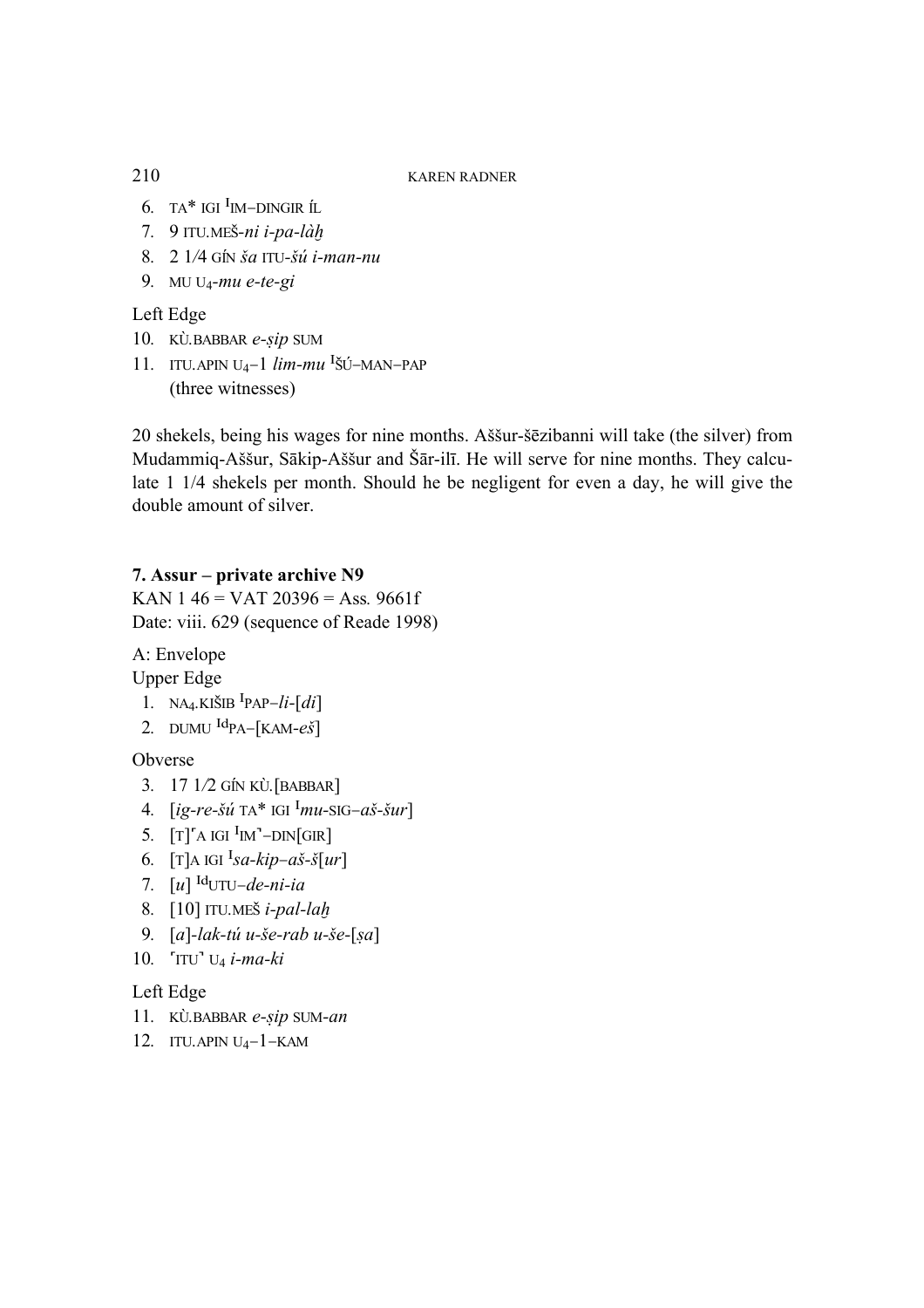Reverse

13.  $lim-mu$ <sup>Id</sup>PA–sa-kip (four witnesses)

Left Edge

- 18. <sup>I</sup>GIN-*i* DUMU- $\check{s}\acute{u}$
- *19. EN–&U.2.[ME&]*

Seal of Ahu-līdi son of Nabû-ēreš. 17 1/2 shekels of silver, being his wages from Mudammiq-Aššur, Šar-ili, Sākip-Aššur and Šamaš-dēnīa. He will serve for ten months. He will make the caravan enter and leave (the foreign territory). Should he be careless, be it a month or only a day, he shall give the double amount of silver. (18-19) His son Kēnî is the guarantor.

B: Inner Tablet

Obverse

- *1. 7 1/2 GÍN KÙ.BABBAR ig-re-^ú*
- 2. <sup>I</sup>PAP–*li-di* A <sup>Id</sup>PA–KAM- $e\check{s}$
- 3. TA\* IGI  $^{\text{I}}$ *mu*-SIG– $a\check{s}$ - $\check{s}ur$
- 4. : <sup>I</sup>IM–DINGIR TA\* IGI <sup>I</sup>sa-kip–aš-[šur]
- *5. u %oUTU–de-ni-ia*
- *6. ^a 10 ITU.ME& i-pal-la~*
- *7. {ITU} U4-mu i-ma-ki*

Left Edge

```
8. KÙ.BABBAR e-sip [SU]M-a[n]
```
Reverse covered by remainders of envelope

Upper Edge *1'. %GIN-i DUMU-^ú 2'. EN–&U.2.ME&* 

 $17 \frac{1}{2}$  shekels of silver, being his wages. Ahu-līdi son of Nabû-ēreš (will take the silver) from Mudammiq-Aššur, Šar-ili, Sākip-Aššur and Šamaš-dēnīa. He will serve for ten months. Should he be careless, be it a month or only a day, he shall give the double amount of silver. […] (u.e.1-2) His son Kēnî is the guarantor.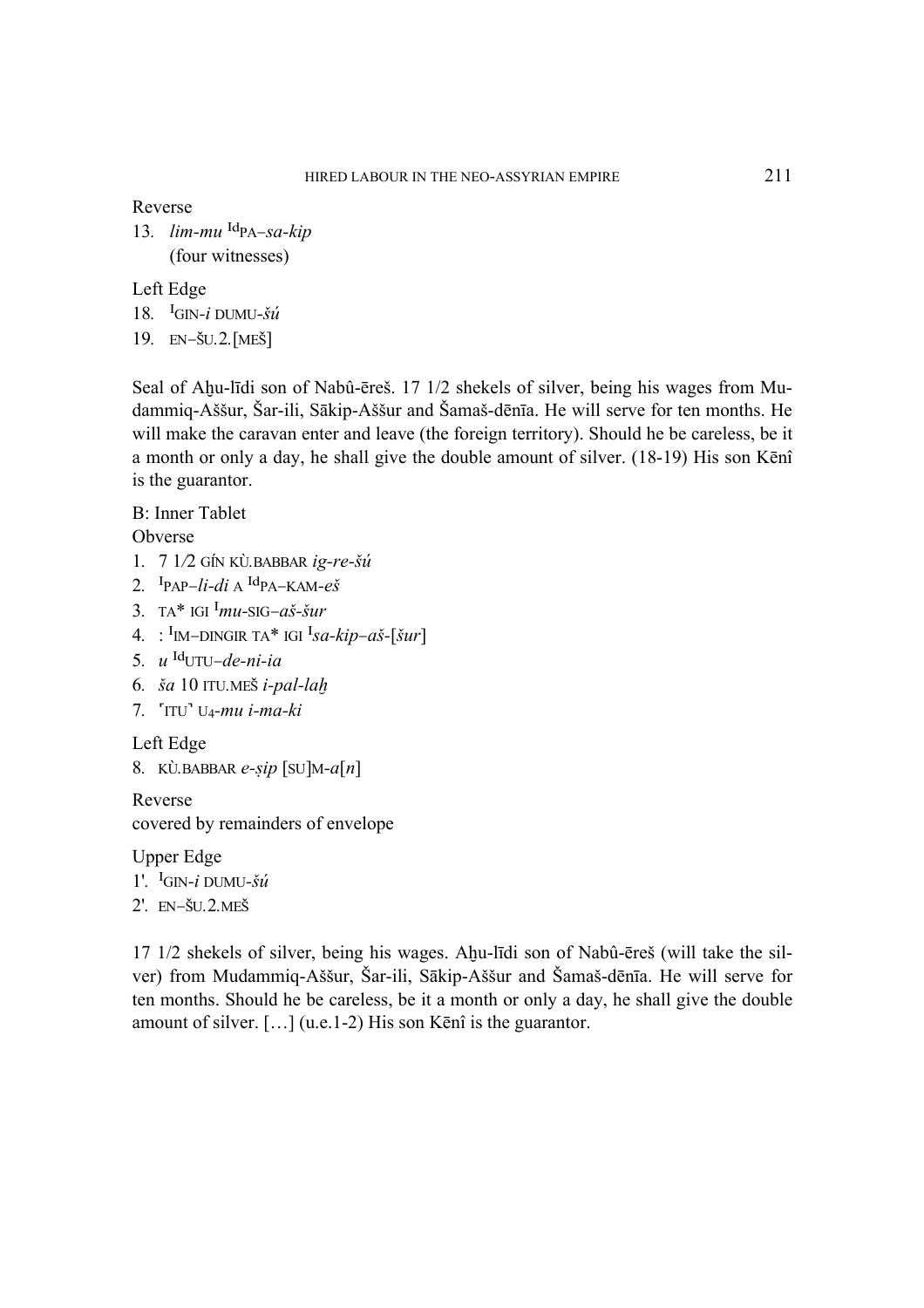## **8. Assur – private archive N9**

VAT 20390 = Ass*.* 9661k (unpublished; line 2 of the inner tablet collated by Betina Faist in April 2005) Date: viii. 625 (sequence of Reade 1998)

A: Envelope (today lost) Obverse Beginning Lost *1'.* [a-n]a <sup>Id</sup>UTU–MAN–PAP 2'.  $[a-n]a$ <sup>I</sup>IM–DINGIR 3'.  $[a-n]a^{1}mu-qa-lil-[IDIM]$ (stamp seal impression) rest lost Reverse

Beginning Lost *1'. [IT]U.APIN U4–15–KA[M]*  2'.  $\lim_{m|u}$ <sup>I</sup>aš-šur–rém-a-ni

(two witnesses)

rest lost

 $[...$  He will serve] Šamaš-šarru-uṣur, Šār-ilī and Muqallil-kabti.  $[...]$ 

B: Inner Tablet Upper Edge

- *1. 1/2 MA KÙ.BABBAR ig-re-^ú*
- *2. {%}KI–^e-rum–TI?.LA PAP*

Obverse

- *3. ^a 8 ITU.ME& ÍL*
- 4. *a-na* <sup>Id</sup>UTU–MAN–PAP
- 5.  $a$ -na <sup>I</sup><sub>M</sub>–DINGIR
- 6.  $a$ -na <sup>I</sup>mu-qa-lil–IDIM
- *7. i-pa-là~ MU U4-mu*

Left Edge

- *8. e-ti-gi KÙ.BABBAR*
- 9. *e-sip* SUM-*an* ITU.APIN U<sub>4</sub>-15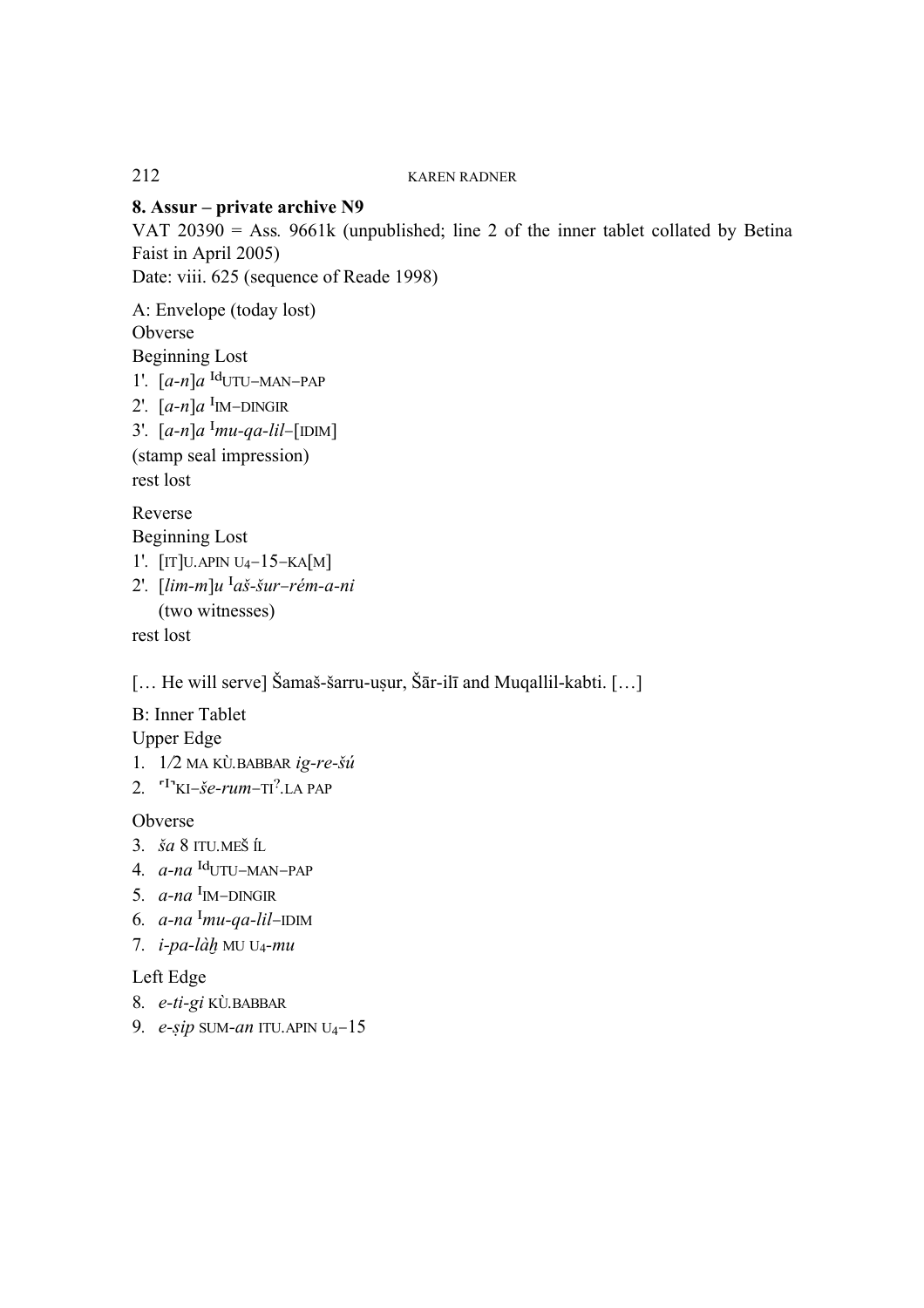Reverse

10. *lim-mu* <sup>Id</sup>aš-šur–rém-a-ni (four witnesses)

Thirty shekels of silver will Itti-Ser-balatu, the brother, take as his wages for eight months. He will serve Šamaš-šarru-u sur, Šār-ilī and Muqallil-kabti. Should he be negligent for even a day, he shall give the double amount of silver.

## **9. Assur – private archive N9**

KAN 1 6 = VAT 20347 = Ass*.* 9570f Date: ix. 625 (sequence of Reade 1998)

Upper Edge

*1. [x GÍ]N KÙ.BABBAR* 

Obverse

- *2. [ig-re-^]ú ^á 9\* ITU.ME&*
- 3.  $\left[\begin{matrix} \n\text{I} \text{R} \n\end{matrix}\right]$ –aš-šur A  $\text{I}$ sa-kip–aš-šur
- 4.  $\int \int L \, a \cdot na \, \frac{d}{m} u \text{SiG} a \dot{s} \cdot \dot{s} u$
- 5.  $[i-p]$ *a-làh* šum U<sub>4</sub>-mu
- *6. [e]-te-gi KÙ.BABBAR*
- *7. {e}-#ip SUM-an*

### Left Edge

- *8. [ITU].GAN U4–20–KAM*
- 9. *[lim-mu]* <sup>*Iaš-šur–rém-a-ni*</sup> (four witnesses)

[...] shekels of silver will  $[Urdu^2]$ -Aššur son of Sākip-Aššur take as his wages for nine months. He will serve Mudammiq-Aššur. Should he be negligent for even a day, he shall give the double amount of silver.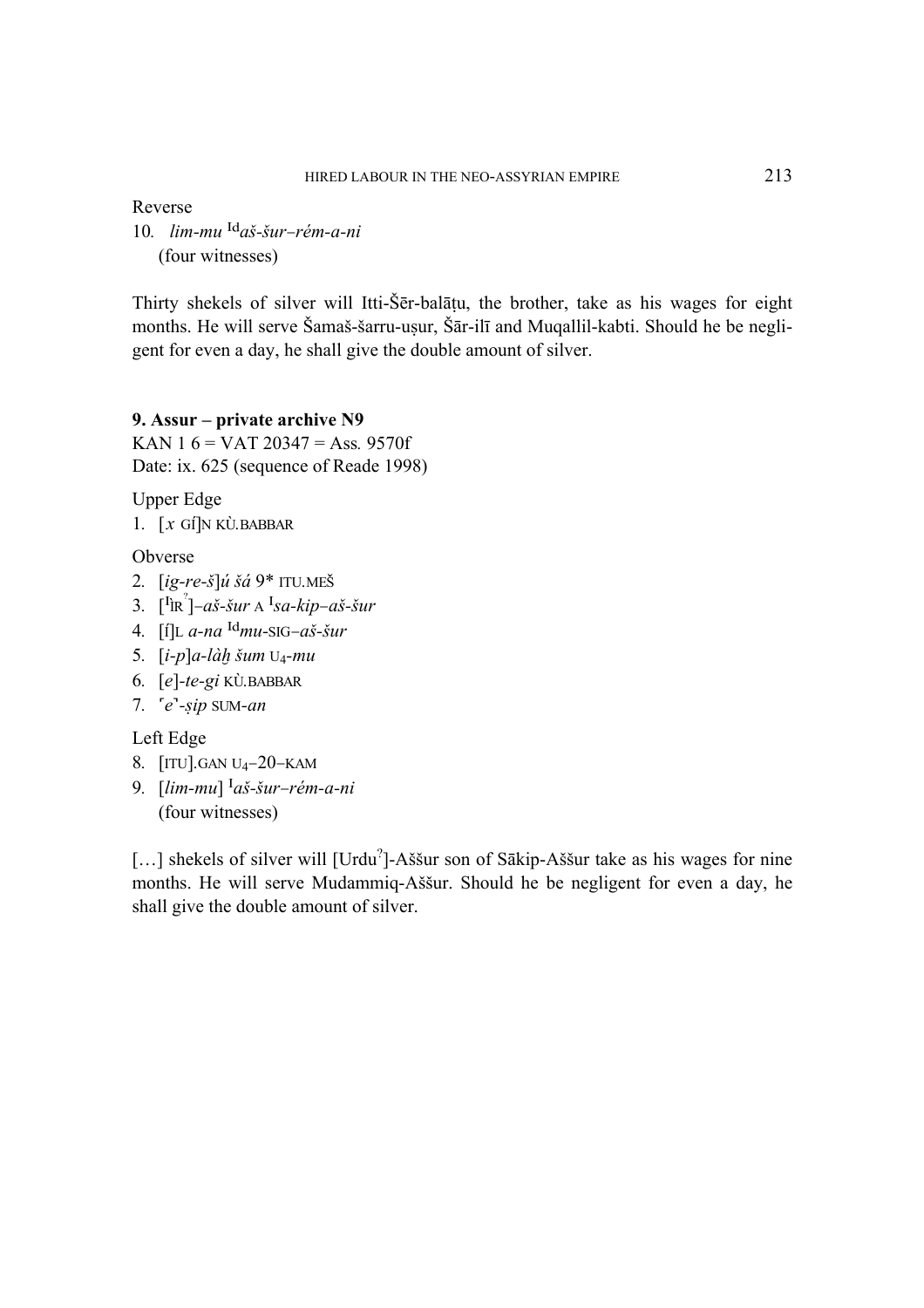**10. Assur – private archive N9** 

VAT 20373 = Ass*.* 9648 (unpublished) Date: vii. 624 (sequence of Reade 1998)

Upper Edge

 *1. 12 1/2 GÍN KÙ.BABBAR*

Obverse

- *2. ig-re ^á A-^ú*
- *3. ^a 10 ITU.ME& %la–qep*
- 4. IL  $\frac{I_B}{A}$ BÀD–<sup> $\frac{I_{\text{KUR}}}{I}$ <sup>-</sup> $a\check{s}$ - $\check{s}ur$ </sup>
- *5. a-na %ÌR–na-na-a*
- 6.  $a$ -na <sup>I</sup>mu-SIG-aš-šur *i-pa-làh*
- *7. ^um-mu U4-mu e-te-gi*

Left Edge

- 8. KÙ.BABBAR e-sip SUM-an
- *9. 1 1/4 (GÍN) ^a ITU-^ú*

Reverse

- *10. ITU.DU6 U4–20*
- 11.  $lim-mu$ <sup>Id</sup>PA–MAN–PAP

(four witnesses)

12 1/2 shekels of silver will Lā-qēpu take as wages for his son for ten months. Dūr-māt-Aššur will serve Urdu-Nanāya and Mudammiq-Aššur. Should he be negligent for even a day, he shall give the double amount of silver. (They calculate) 1 1/4 shekels per month.

## **11. Assur – private archive N9**

KAN 1 15 = VAT 20384 = Ass*.* 9570p Date: viii. 623 (sequence of Reade 1998)

Upper Edge

*1. 10 ITU.ME&* 

Obverse

- $2.$  <sup>I</sup>PAP- $hu$ -ma
- 3.  $a$ -na <sup>I</sup>mu-SIG-aš-šur
- 4. *i-pal-làh*
- *5. ^um-ma U4-mu e-gi*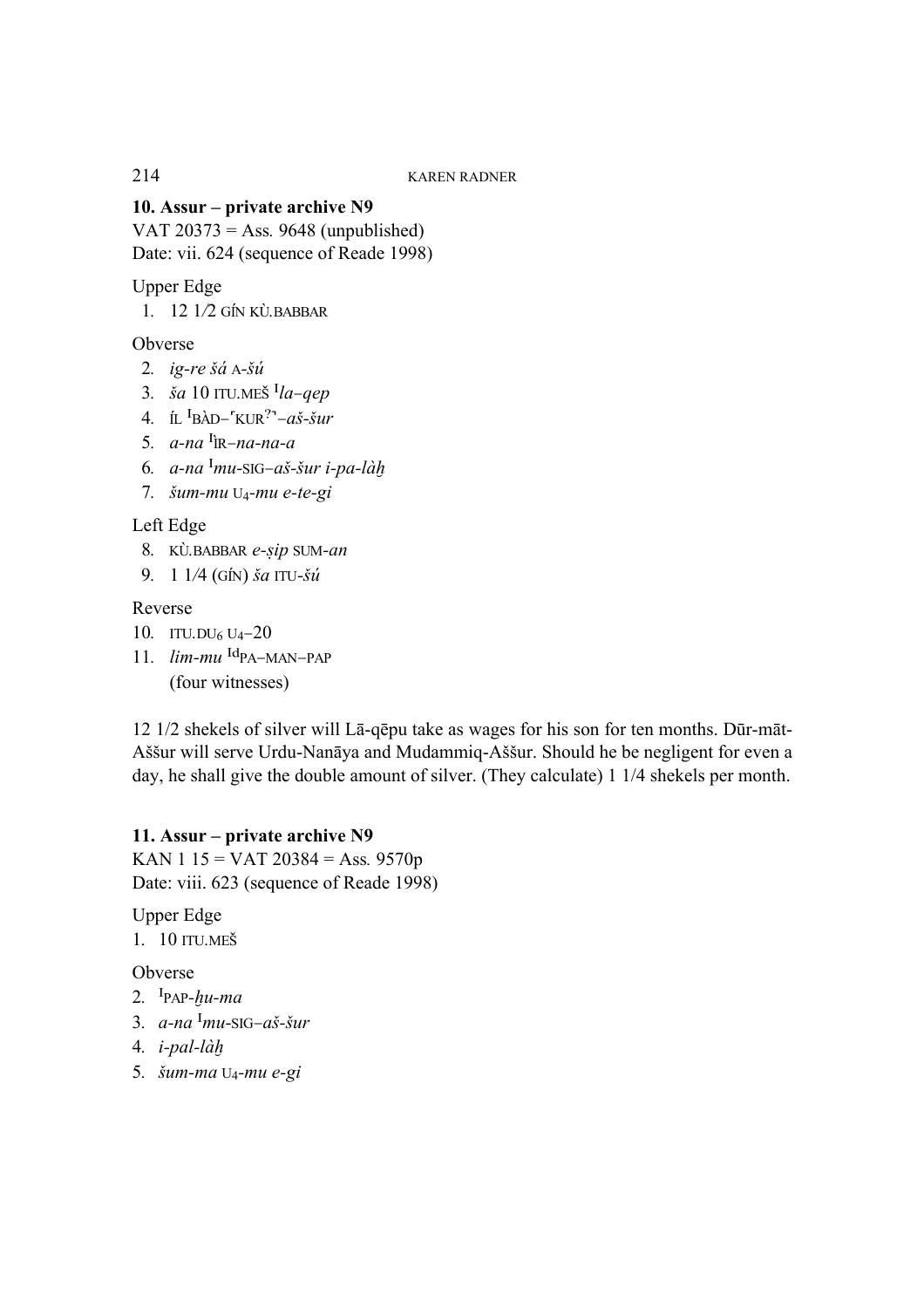## Left Edge

- 6. KÙ.BABBAR e-sip SUM-an
- 7. ITU.ŠU  $(U_4)$ –14–KÁM

## Reverse

8.  $lim-mu$ <sup>I</sup>NU-MAN-E (three witnesses)

Ahuma will serve Mudammiq-Aššur for ten months. Should he be negligent for even a day, he shall give the double amount of silver.

# 12. Assur – private archive N9

V. Scheil, RA 24, 1927, 119 no. 10 (formerly in private collection; present location unknown)

Date: vi. 623 (sequence of Reade 1998)

**Upper Edge** 

1.  $4$  GÍN KÙ BABBAR

Obverse

- 2.  $Imu$ -SIG-aš-šur DUMU  $Imu$ -ru-s[u]
- 3. ig-re-šú  $[i]$ L
- 4. TA\* IGI <sup>I</sup>U.GUR- $\lceil x \ x \rceil$
- 5.  $u<sup>T</sup>sa-kip-aš-sur$
- 6.  $a$ -lak<sup>1</sup>-tú u-še-rab

Left Edge

- 7.  $[\check{su}]$ m-mu  $U_4$ <sup>!</sup> i-'ma-ki'
- 8. KÙ.BABBAR e-sip 2 'GÍN'

### Reverse

- 9. ša ITU-šú i- $[man-nu]$
- 10. ITU.KIN U<sub>4</sub> $-10$ <sup> $KAM$ </sup>]
- 11.  $lim-mu$ <sup>I</sup>sal-mu-MAN-[E]
- 12. IGI  ${}^{I^{r}}bi$ <sup>-</sup>-[su]-u-a
- 13. IGI  $\frac{1}{3}a k[i] ia$

## **Upper Edge**

- 14. IGI  $\frac{1}{m}$ an-nu-[k]i-AD
- 15.  $\text{Id}[x \ x]-i$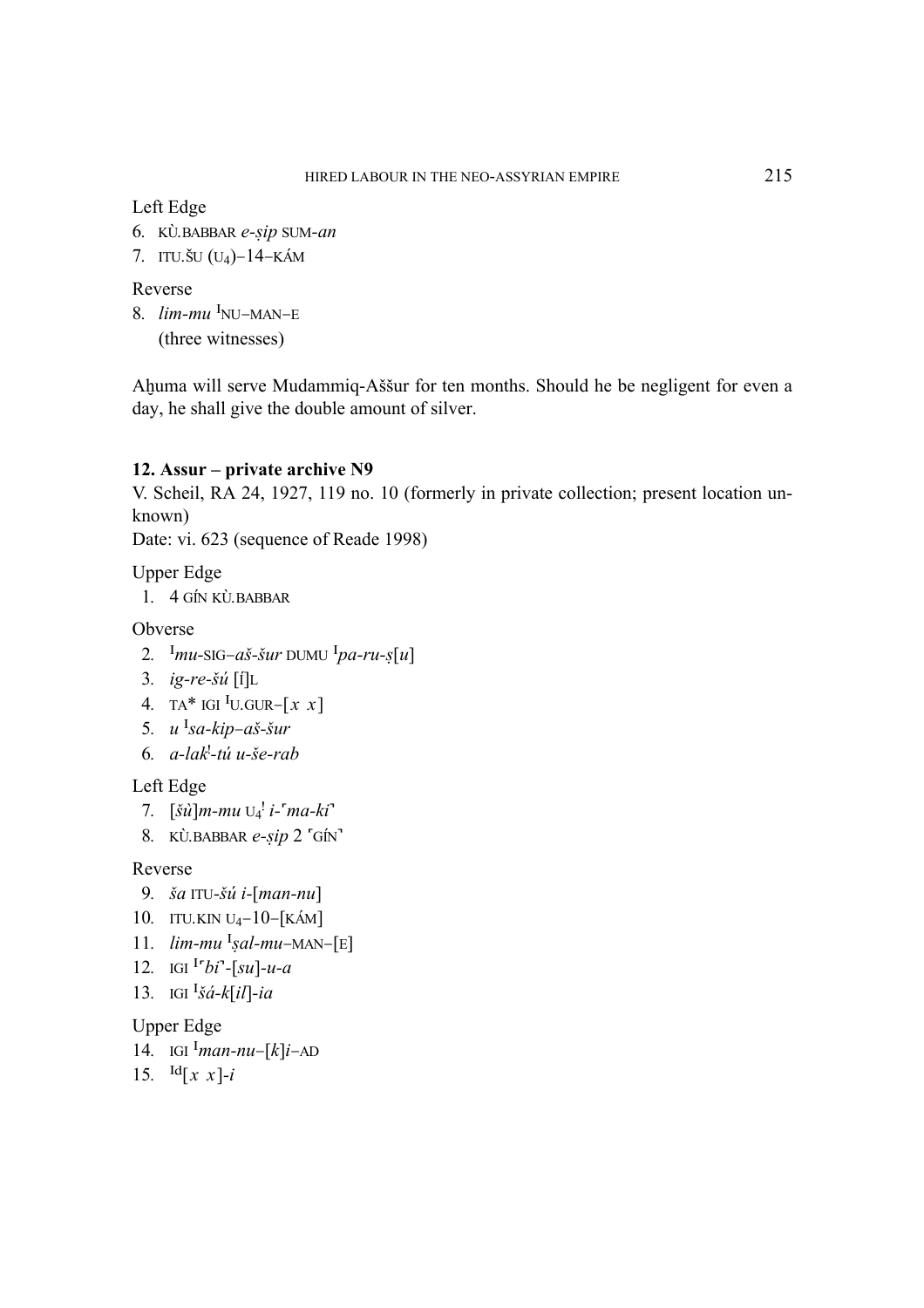*16. EN–&U.2.ME&*

Fourteen shekels of silver will Mudammiq-Aššur son of Paruttu take as his wages, from Nergal-[...] and Sākip-Aššur. He will make the caravan enter (foreign territory). Should he be careless for even one day, he shall give the double amount of silver. They calculate two shekels per month. *Date and witnesses*. (15-16) PN is the guarantor.

## **13. Assur – private archive N9**

KAN 1 48 = VAT 20382 = Ass*.* 9661i Date: vii. 621 (sequence of Reade 1998)

Upper Edge

- *1. 1/2 MA 2 1/2 GÍN KÙ.BABBAR*
- *2. ig-re-^ú*

## Obverse

- 3. *ša* 10 *ur-ha-a-ni*
- 4. <sup>I</sup>PAP–tab-ši i-na-áš-ši
- 5. *i-pal-làh*
- 6.  $a$ -na <sup>I</sup><sub>IM</sub>–DINGIR
- $7. a$ -na  $\frac{\text{Id}_{\text{PA}-\text{SU}}}{a}$

### Left Edge

- 8.  $a$ -na <sup>I</sup>mu-gal-lil–IDIM
- 9. *a-lak-tú ú-še-sa*

### Reverse

- 10. *u-še-rab re-eh-te*
- *11. ig-re-^ú i-na-á^-^i*
- *12. ITU.DU6 U4–20–KÁM*
- 13.  $lim-mu$ <sup>I</sup>EN–PAP–PAP (three witnesses)

 $32$  1/2 shekels of silver will Ahu-tabši take as his wages for ten months. He will serve &ar-ilī, Nabû-erība and Muqallil-kabti. He will make the caravan enter and leave (the foreign territory). (Then) he will take the remainder of his wages.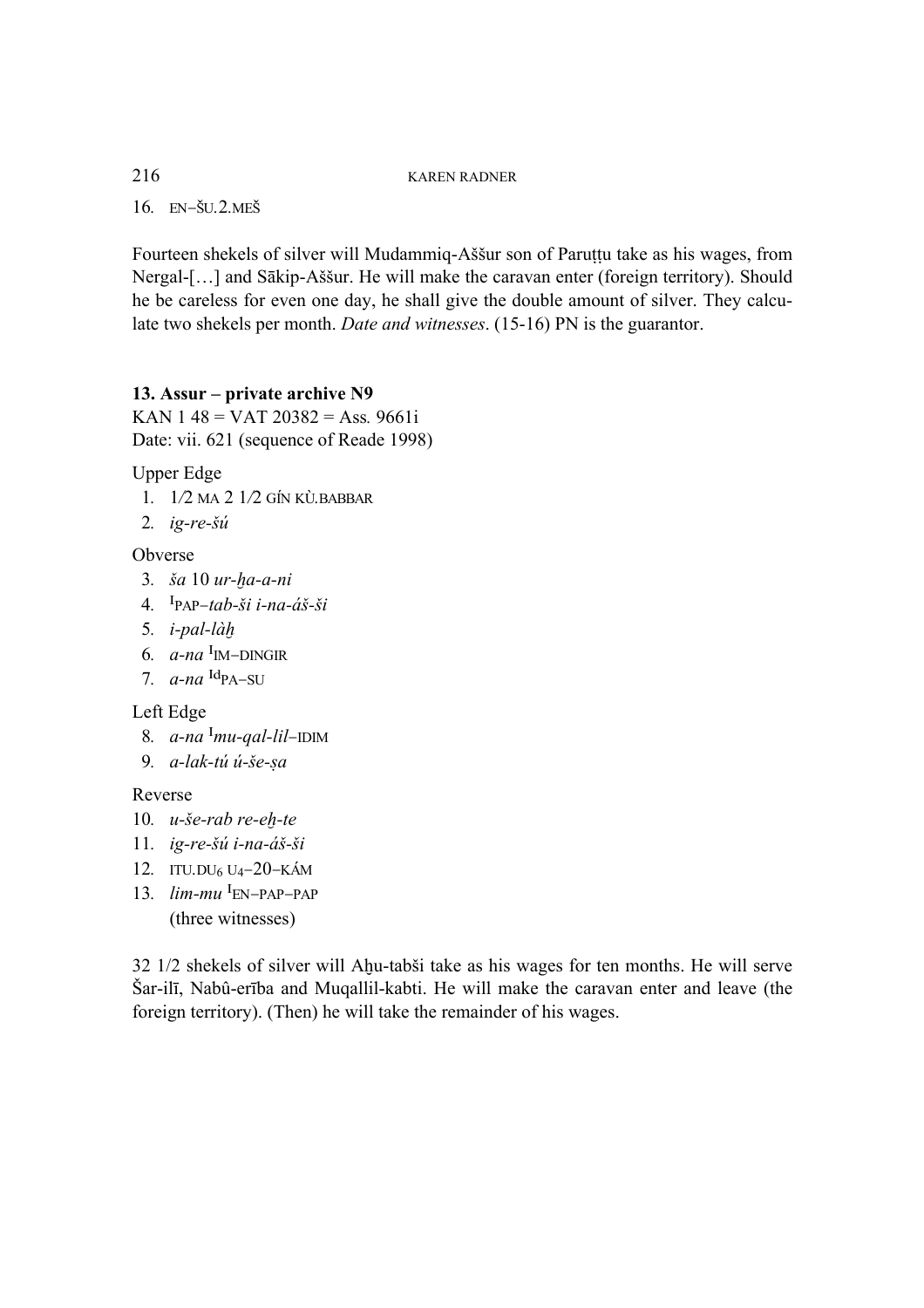### 14. Assur – private archive N9

KAN 1 56 = VAT 20343 = Ass. 9570y Date: vii. 621<sup>?</sup> (sequence of Reade 1998)

**Upper Edge** 

1.  $1/2$  MA  $8$   $2/3$  GÍN (KÙ.BABBAR)

Obverse

- 2.  $\check{g}a$  10 ITU.MEŠ
- 3.  $I_{ra-i} zu$
- 4. TA\* IGI  $^{Id}$ UTU-MAN-PAP
- 5. TA\* IGI  ${}^I$ IM-DINGIR
- 6. TA\* IGI  $^{I}mu$ -gal-lil-IDIM
- 7. ft. 10 ITU.MEŠ

Left Edge

- 8. i-pal-làh-šú-nu
- 9.  $U_4$ -mu e-ti-gi

## Reverse

- 10.  $a$ -na <sup>I</sup><sub>IM</sub>-DINGIR *la* [*i*-pal-làh]
- 11. KÙ.BABBAR e-sip SUM
- 12. ITU.DU<sub>6</sub> U<sub>4</sub> $-1 K$ ÁM
- 13.  $lim-m[u^I_{EN-PAP}]$ -PAP (three witnesses)

38 2/3 shekels of silver (as wages) for ten months will Ra'uzu take from Šamaš-šarruusur, Šār-ilī and Muqallil-kabti. He will serve them for ten months. Should he be negligent for even a day and not serve Sar-ili, he shall give the double amount of silver.

### 15. Assur – private archive N10

StAT 2,  $21 = A$  2636 = Ass. 9966f Date: x. 628 (sequence of Reade 1998)

Obverse

- 1.  $4'$  GÍN KÙ. BABBAR  $i\varrho$ -re-šú
- 2.  $\check{a}$  7 ITU.MEŠ  $\check{a}$ <sup>I</sup>ITU.AB-a-a
- 3.  $I_s \hat{u}k-a-a \wedge I_g \hat{i}r-a-a$
- 4. IL  $a$ -na <sup>I</sup> $a\check{s}$ - $\check{s}ur$ -A-GIŠ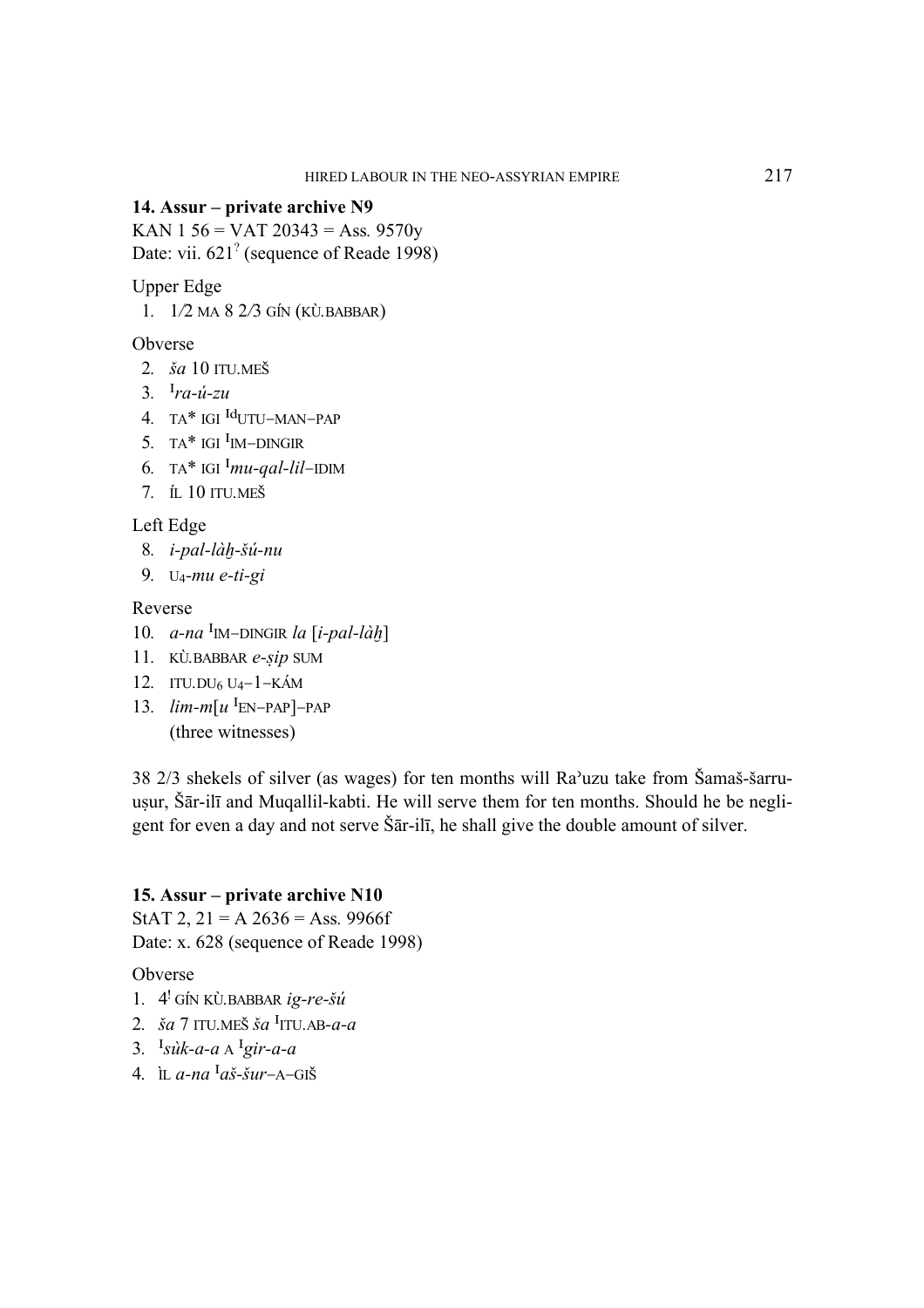- 5. a-na <sup>I</sup>a-hu-lam-ma
- *6. a-lak-tú (ú)-^e-{rab ú-^e-#a}*

## Left Edge

- 7. re-eh-te ig-re-šú
- *8. i-na-á^-^i*

## Reverse

- *9. ^um-mu U4 e-te-gi*
- 10. KÙ.BABBAR e-sip SUM
- *11. {ITU.AB} U4–8*
- *12. [lim-m]u %30–MAN–PAP A.BA–KUR*  (four witnesses)
- *17. 2! GÍN! ^á ITU-^ú*

Fourteen shekels of silver, being Kanūnāyu's wages for seven months. Sukkāya son of Gīrāya will take it. (Kanūnāyu will serve) Aššur-aplu-lēšir and Ahu-lamma. He will make the caravan enter and leave (the foreign territory). (Then) he will take the remainder of his wages. Should he be negligent for even a day, he shall give the double amount of silver. *Date and witnesses*. (17) (They calculate) two shekels per month.

## **16. Assur – private archive N10**

StAT 2, 24 = A 2628 = Ass*.* 9881 Date: viii. 625 (sequence of Reade 1998)

Obverse

- *1. {4} GÍN KÙ.BABBAR ig-re-^ú*
- 2.  $\left[\begin{array}{c} \xi a \ x \end{array}\right]$  ITU.MEŠ  $^I$ SUHUŠ-te
- *3. ÌL 1 GÍN*
- 4.  $\check{a}a^{x}x x x^{31}$
- *5. {ITU}.APIN U4–1–KÁM*

## Left Edge

- *6. lim-mu %a^-^ur–rém-a-ni* (two witnesses)
- 31. Donbaz' edition has  $\ddot{s}a^T\dot{p}i-\ddot{s}i\dot{r}-a\ddot{s}-\ddot{s}i\dot{r}$ , but this is certainly misread and needs collating. I would assume a reading *ša* ITU-*šú i-man-nu* likely although this cannot easily be reconstructed from Donbaz' reading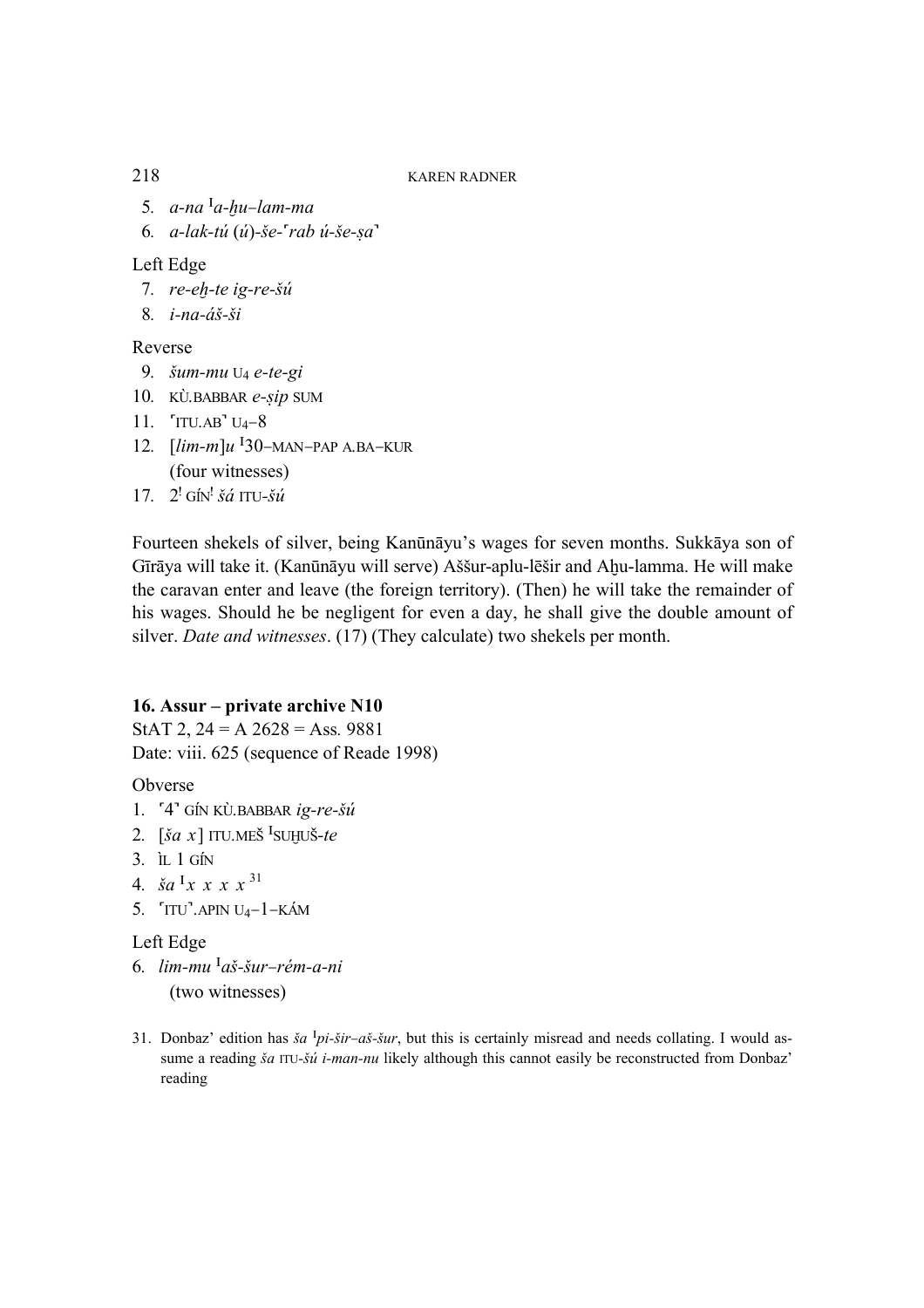Four shekels of silver will Ubrute take as his wages for [...] months. They calculate one shekel per month."

## **Notes**

My traslation of the last clause is based on the assumption that the familiar clause of no. 6:8, no. 10:9, no. 12:8-9 and no. 15:17 is present also here.

## 17. Assur – private archive N10

StAT 2,  $19 + 20 = A$  2634 = Ass. 9966e Date: vii. 624 (sequence of Reade 1998)

A: Envelope

Obverse

- 1.  $[NA<sub>4</sub> KIŠIB<sup>Id</sup>]<sup>r</sup>PA- $u-a$ <sup>r</sup>$
- 2.  $[A^{Id}PA-ku-sur]-a-ni$
- 3. [15 GÍN KÙ.BABBAR  $i$ ]g-re-šú
- 4.  $\left[\begin{array}{c} \n\sqrt{5a} & 8 \text{ ITU.ME} \n\end{array}\right]$  *IL* (stamp seal impression)

Left Edge

- 5.  $[a-na<sup>T</sup>a\check{s}-\check{s}u]r-SU$
- 6.  $[a]$ -na  $\frac{I}{ba}$ -si-a i-pa-làh

## Reverse

- 7.  $[1]$ -en U<sub>4</sub>-mu e-ti-'gi'
- 8. KÙ.BABBAR e-sip SUM
- 9. ITU.DUL  $U_4 1 KAM$
- 10.  $[I]$ *im-mu*  $^{Id}$ PA-MAN-PAP (three witnesses)

Seal of Nabû'a son of Nabû-kuşuranni. Fifteen shekels of silver will he take as his wages for eight months. He will serve Aššur-erība and Bāsīa. Should he be negligent for even one day, he shall give the double amount of silver.

**B:** Inner Tablet Obverse 1. 15 GÍN KÙ BABBAR  $\text{Id}_{\text{PA}-\mathcal{U}-\mathcal{U}}$ 2.  $A^{Id}PA-ku-sur-a-ni$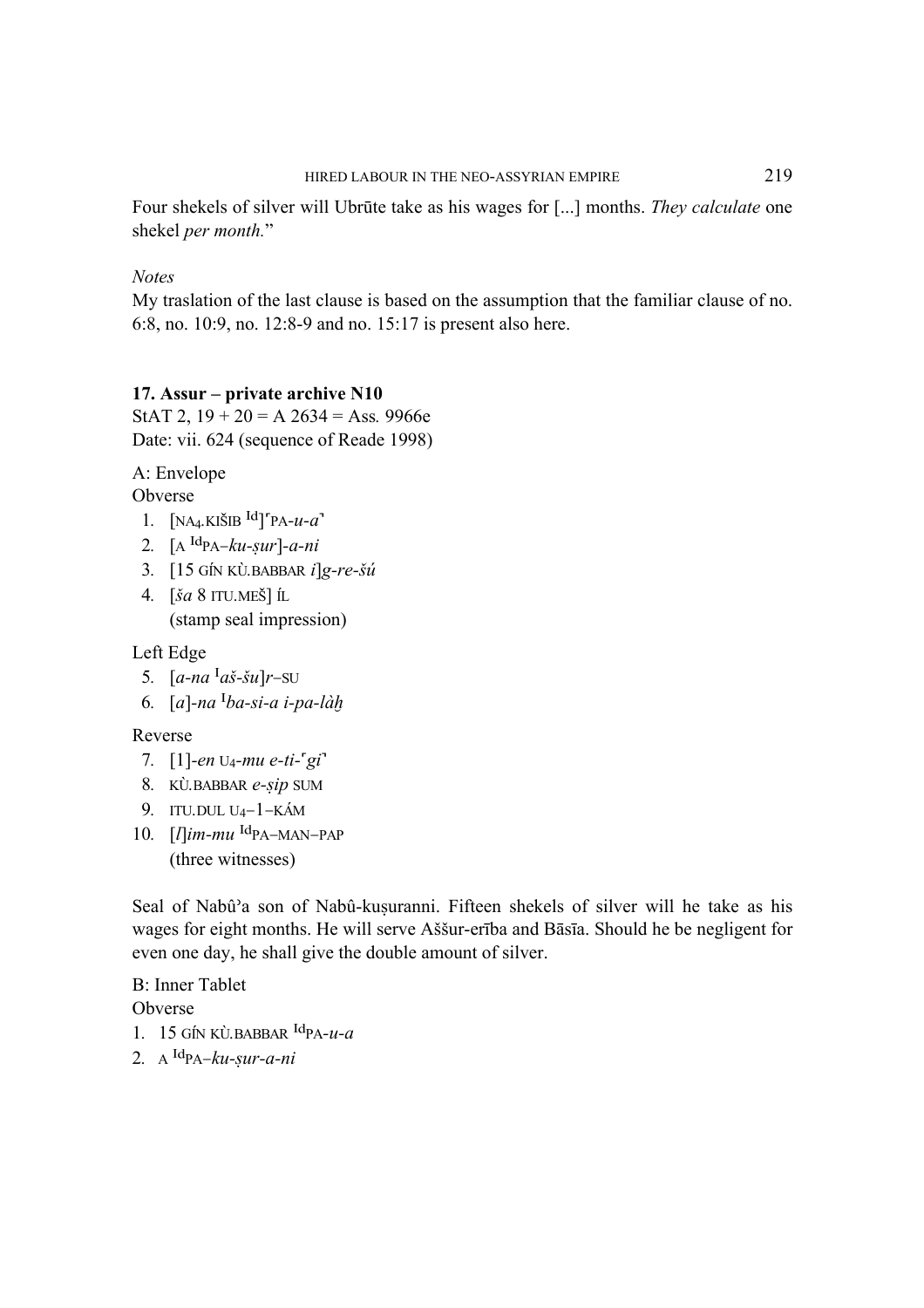- 3.  $\check{s}a$  8 ITU.MEŠ ÍL
- 4.  $a$ -na <sup>I</sup>aš-šur-SU
- 5.  $a$ -na  $a$ -si-a
- 6.  $i$ -pa-làh MU

# Left Edge

7.  $e-ti-gi$ 

## Reverse

- 8. KÙ.BABBAR e-sip SUM
- 9. ITU.DUL  $U_4-1-K\dot{A}M$
- 10. *lim-mu* <sup>Id</sup>PA-MAN-PAP (two witnesses)

Fifteen shekels of silver will Nabû'a son of Nabû-kuşuranni take for eight months. He will serve Aššur-erība and Bāsīa. Should he be negligent, he shall give the double amount of silver.

## 18. Assur – private archive N10

StAT 2,  $25 = A$   $2635 = Ass.9966c$ Date: vii. 621 (sequence of Reade 1998)

## Obverse

- 1.  $[NA_4]$ .KIŠIB <sup>I</sup>SU-aš-šur
- 2.  $A^I a\check{s}$ - $\check{s}ur$ -SAG- $i\check{s}$
- 3. 1/2 MA 5 GÍN KÙ. BABBAR
- 4. ig-re-šú šá 10 ITU.MEŠ
- 5. IL a-na  $a^I$ aš-šur-A-GIŠ
- 6.  $a$ -na <sup>I</sup>aš-šur-su i-pa-làh (two stamp seal impression)

## Left Edge

- 7.  $\text{Tr} U^1 3^{1} 1/2 \text{ G/N } \xi a i [g-r]i \xi u$
- 8.  $i$ -du-nu [MU U<sub>4</sub>-mu e-ti-gi]
- 9. KÙ.BABBAR e-sip SUM-an

## Reverse

10. ITU.DU<sub>6</sub> U<sub>4</sub> $-8$ <sup> $-$ </sup>KAM

220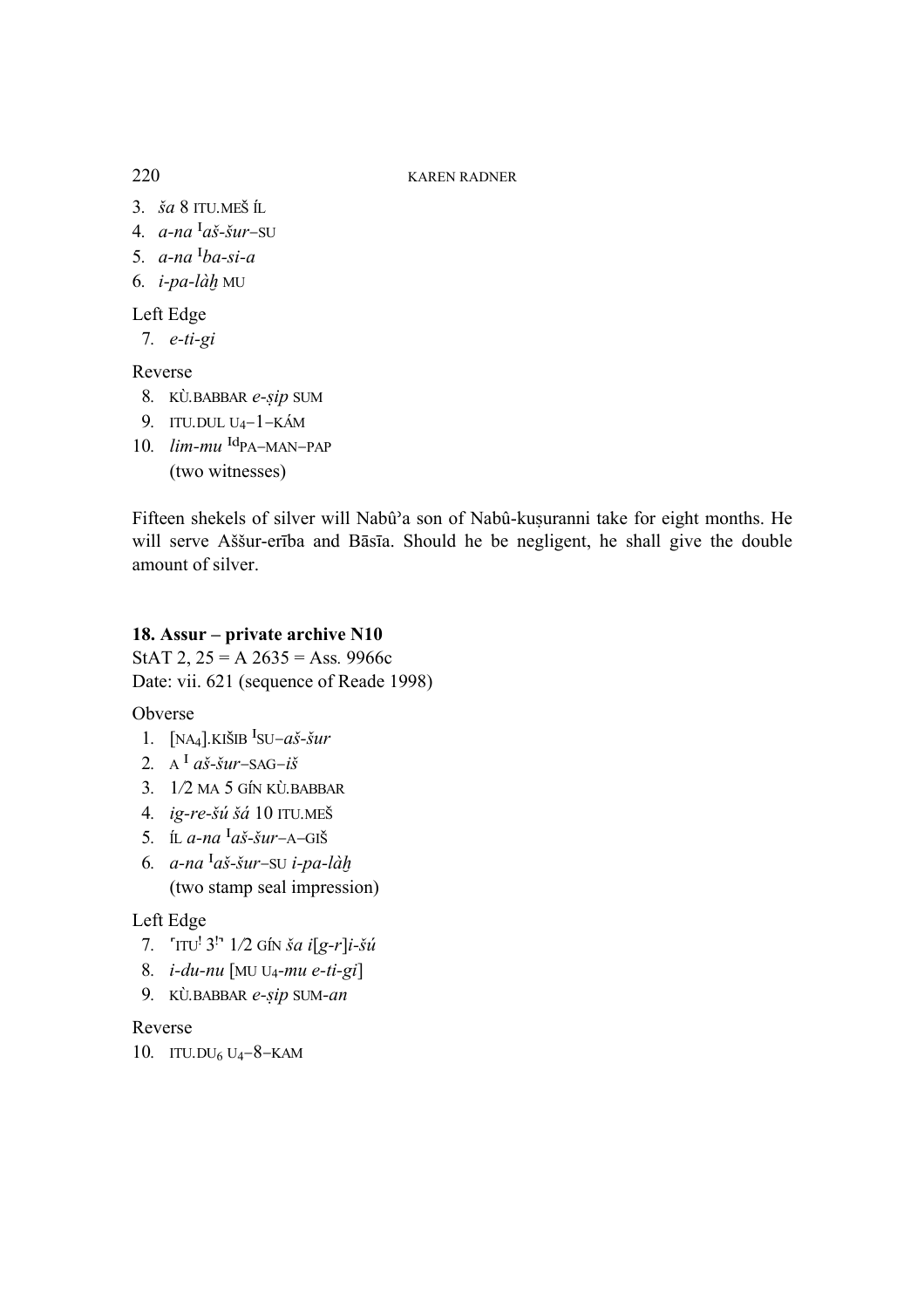11.  $[I]$ *im-mu*  $^{I}$ EN–PAP–PAP (six witnesses)

Seal of Rība-Aššur son of Aššur-rēšī-išši. 35 shekels of silver will he take as his wages for ten months. He will serve Aššur-aplu-lēšir and Aššur-erība. Each month, they will give (him) 3 1/2 shekels of his wages. Should he be negligent for even a day, he shall give the double amount of silver.

## **19. Assur – private archive N10**

StAT 2,  $26 = A 2641 = Ass. 10070$ Date: viii. 621 (sequence of Reade 1998)

Obverse

- *1. 15 GÍN [KÙ.BABBAR]*
- *2. ig-re-^ú [^á x ITU.ME&]*
- 3.  $Ia\check{s}$ - $\check{s}ur$ –TI A  $I[x \times x]$
- 4. ÍL *a-na*  $a^T a \check{s}$ - $\check{s}ur$ –[A–GIŠ]
- 5.  $\vec{u}$ <sup>-</sup> $a\check{s}$ - $\check{s}ur$ – $\vec{SU}$
- $6. \quad \hat{u}$ <sup>I</sup>ba-si-i
- 7. *i-pa-làh šum* U<sub>4</sub>-m[u]
- *8. e-te-{gi} KÙ.BABBAR*
- 9. *e-sip* SUM-an

## Reverse

- *10. ITU.APIN U4–8*
- 11. *lim-mu* <sup>I</sup>EN–PAP–PAP (four witnesses)
- 16. 2 1/2 GÍN re-he

Fifteen shekels of silver will Aššur-ballit son of PN take as his wages for  $[...]$  months. He will serve Aššur-aplu-lēšir, Aššur-erība and Bāsīa. Should he be negligent for even a day, he shall give the double amount of silver. *Date and witnesses*. (16) 2 1/2 shekels remain.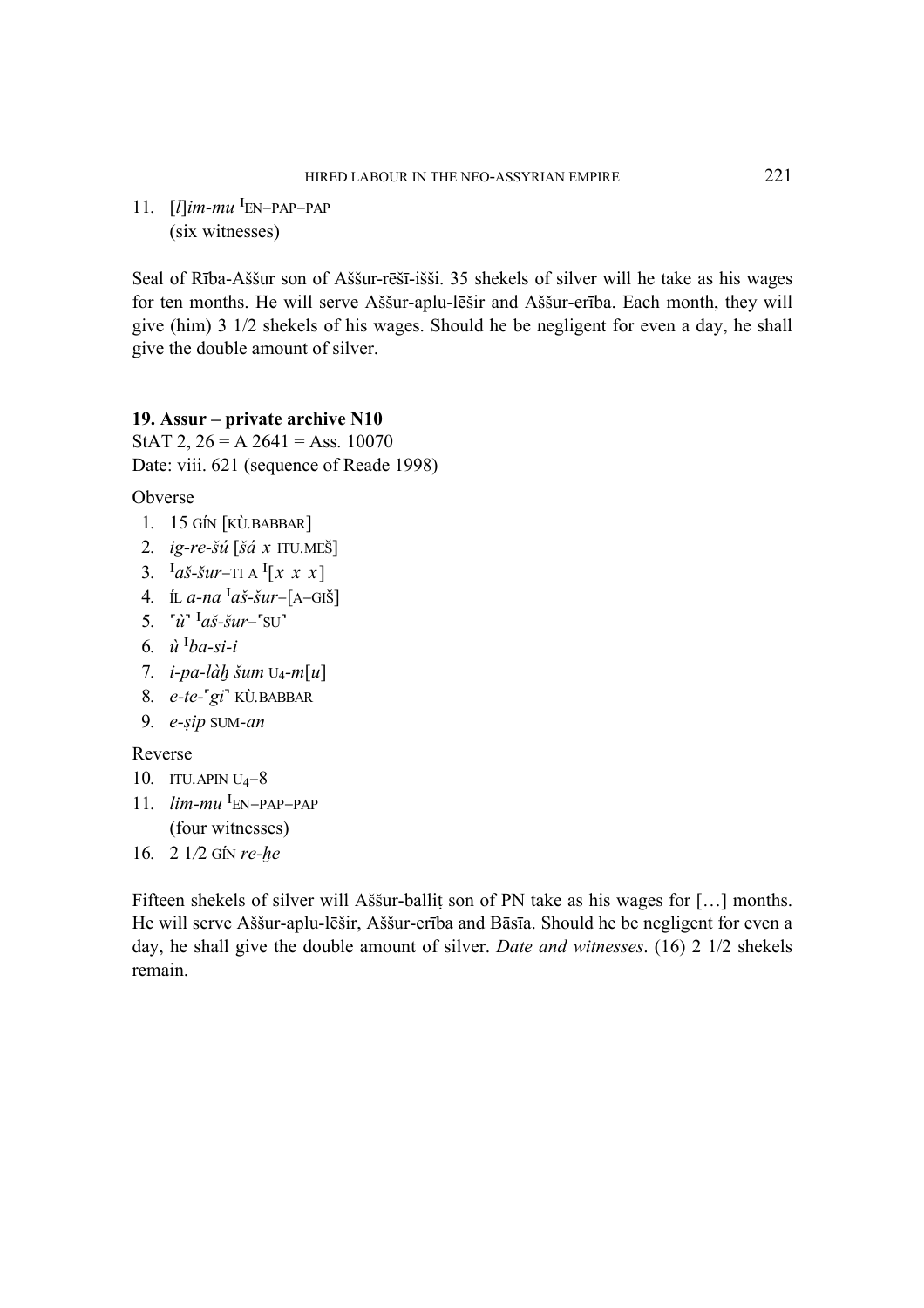## **20. Assur – private archive N10**

VAT 20385 = Ass*.* 9644d (unpublished; lines 1–2 collated by Betina Faist in April 2005)

Date: vii. 619 (sequence of Reade 1998)

Obverse

- *1. 11 1/2 GÍN KÙ.BABBAR*
- 2. *ig-re*  $\check{g}a$   $I^r$ <sup>d</sup>AG<sup> $-$ </sup>–TUKUL-ti  $[()]$
- 3.  $\check{a}a$  10 ITU.MEŠ  $\chi$ <sup>I</sup>mu-[x x (x)]
- 4. ÍL *a-na*  $a^T a \check{s}$ - $\check{s}ur$ – $A^-$ [GI $\check{s}$ ]
- 5.  $a$ -na <sup>I</sup>aš-šur–S[U *i-pal-làh*]

## Left Edge

```
6. MU U<sub>4</sub>-mu [e-te-gi e-sip SUM]
```
## Reverse

- *7. ITU.DU6 [U4–x–(KÁM)]*
- *8. lim-mu %EN–{E}*  (one witness)

11 1/2 shekels of silver, being Nabû-tukultī's wages for ten months. Mu[…] will take it. He (i.e., Nabû-tukultī) will serve Aššur-aplu-lēšir, Aššur-erība and Bāsīa. Should he be negligent for even a day, he shall give the double amount (of silver).

## **21. Assur – private archive N10**

StAT 2,  $22 + 23 = A\,2633 = Ass.9966b$ Date: viii. 619 (sequence of Reade 1998)

A: Envelope Obverse

- 1.  $[NA_4.KIŠIB<sup>T</sup>x x x]$
- 2.  $[A^{\{1}x \; x \; x]\}$
- *3. [1/2 MA.N]A 5 GÍN KÙ.BABBAR*
- 4.  $[ig-r]e-šu$ <sup>r</sup> TA\* IGI  $[a\check{s}-\check{s}ur$ –AD–GIŠ
- 5. TA\* IGI  $a\ddot{s}$ - $\ddot{s}ur$ –SU

(stamp seal impressions)

Left Edge

 *8. { ÍL}-^i 10 ITU.ME&*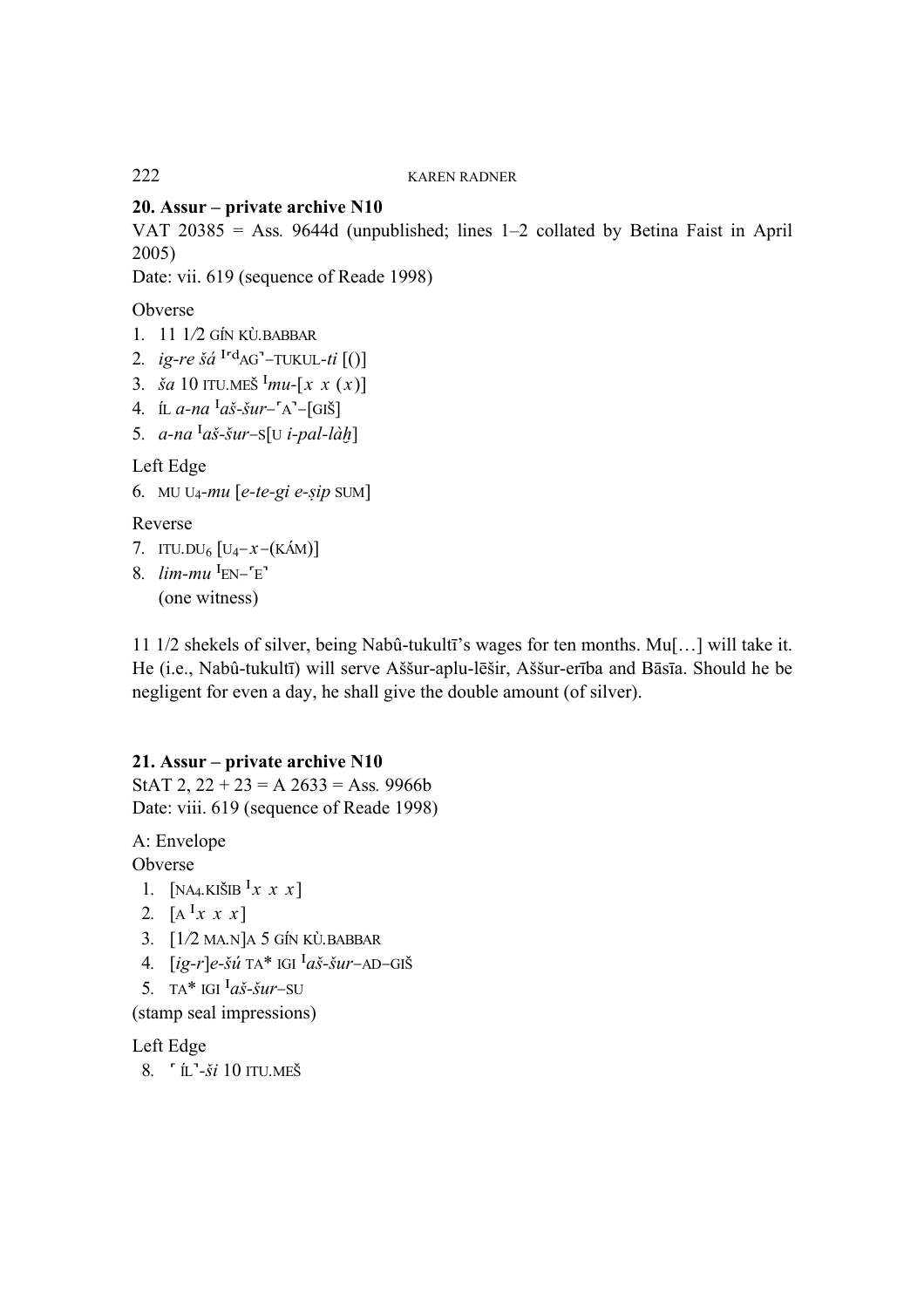- *7. [i-p]al-la~-^ú-nu*
- 8.  $[U]_4$ *-mu e-ti-r[i]*

#### Reverse

- *9. ^úm im-ti-ki*
- 10. [KÙ].BABBAR e-sip SUM-an
- *11. ITU.APIN U4–10–KAM*
- 12.  $lim-mu$ <sup>I</sup>EN–E (five witnesses)

[Seal of PN<sub>1</sub> son of PN<sub>2</sub>]. 35 shekels of silver will he take as his wages from Assur-abulēšir and Aššur-erība. He will serve them for ten months. Should a day be wasted or should he be careless, he shall give the double amount of silver.

B: Inner Tablet

Obverse

- *1. 1/2 MA 5 GÍN KÙ.BABBAR*
- *2. ig-re-^ú*
- 3. TA\* IGI  $a\check{s}$ - $\check{s}ur$ –AD–GIŠ
- 4. TA<sup>\*</sup> IGI  $\frac{I_a}{\tilde{S}-\tilde{S}}ur$ –SU
- *5. ÍL-^i 10 ITU.ME&-ni*
- *6. i-pal-là~-^ú-nu*

#### Left Edge

- *7. U4-mu e-\i-ri*
- *8. {^úm} im-ti-ki*

### Reverse

- *9. ITU.APIN U4–10–KÁM*
- 10. *lim-me* <sup>I</sup>EN–E (one witness)

35 shekels of silver will he take as his wages from A^^ur-abu-lē^ir and A^^ur-erība. He will serve them for ten months. Should a day be wasted or should he be careless, (he shall give the double amount of silver.)

#### *Notes*

According to Donbaz' rendering of the text the name of the hired worker would neither be mentioned in the envelope nor on the inner tablet — an exceedingly odd feature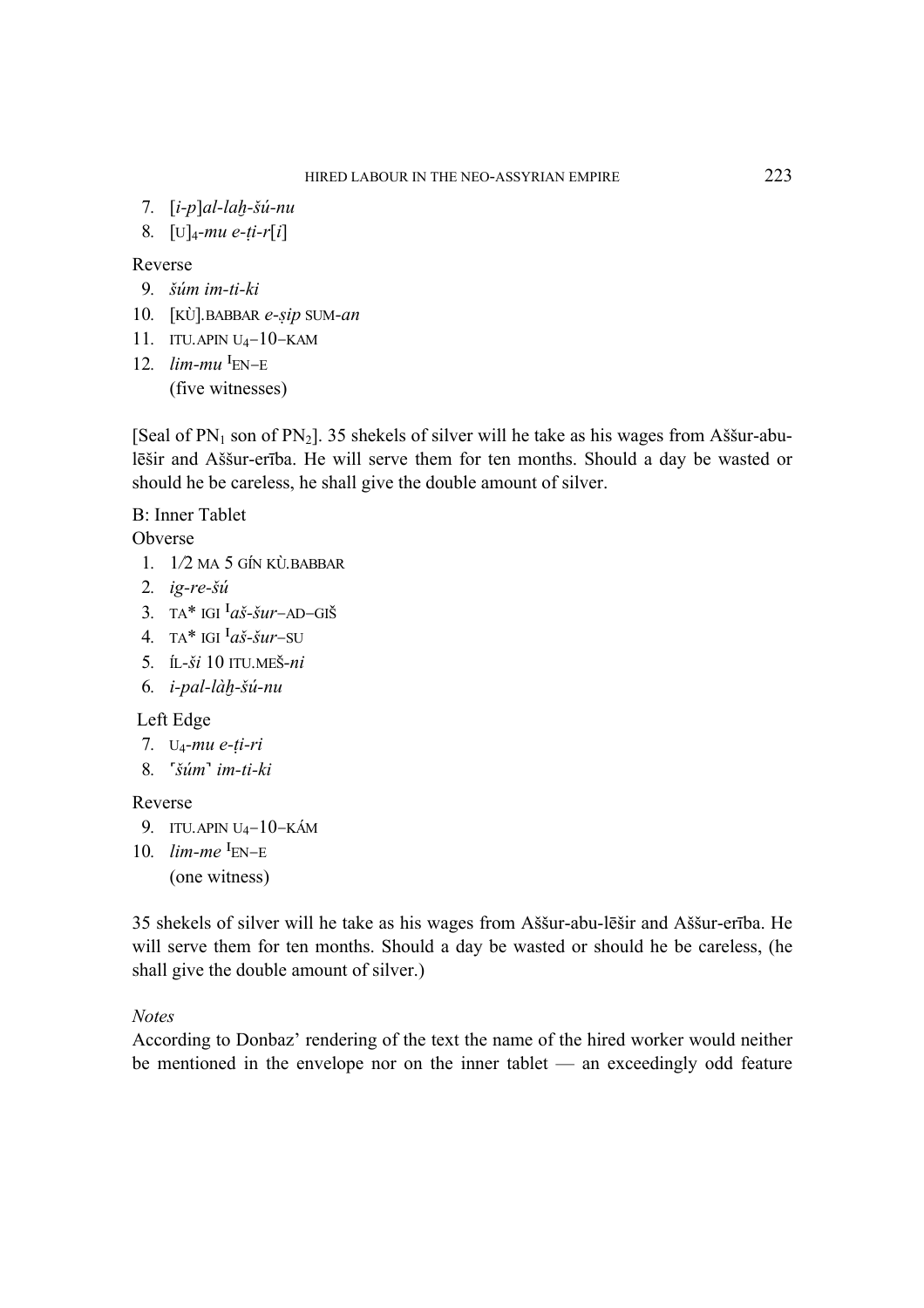which could only be explained as a scribal mistake. But it is far more likely that the name was given, at least on the envelope where it is easy to reconstruct two lines at the beginning of the text (as assumed here). The document needs collating.

## **22. Assur – private archive N10**

VAT 20397 = Ass*.* 9644m (unpublished; line 8 collated by Betina Faist in April 2005) Date: ix. 616 (sequence of Reade 1998)

Upper Edge

```
1. NA<sub>4</sub>.KIŠIB \left[ \begin{matrix} I & \tilde{a} \\ \tilde{b} & -\tilde{b} \\ \tilde{c} & \tilde{c} \end{matrix} \right]
```
Obverse

- 2. A <sup>I</sup><sup>r</sup>si<sup>3</sup>-[x x x x]
- *3. 1/2 MA [x GÍN KÙ.BABBAR]*
- 4.  $\check{a} a^{1} a \check{s} \check{s} u r^{3} [u r \mathrm{SU}^{2}]$
- 5.  $\check{a}$ <sup>I</sup>PAP– $\check{a}$ *Iam-ma*<sup>2</sup>
- 6.  $\check{a}a^{T}a\check{s}\text{-}\check{s}ur$ –AD–GIŠ

## Left Edge

- 7.  $\frac{I_a \times S_a}{\text{Var}-r\text{e}m-a-ni}$  ig-re-[ $\frac{\delta \hat{u}}{\text{Var}}$ ]
- 8.  $\check{a}$   $t \left[ up \right]-pi \check{a}$ *ú šá*  $PAP$ .MEŠ- $\check{a}$ *ú*
- *9. i-{ti}-^i \up-p[i-^ú]*

## Reverse

- *10. i-pal-là~ U4-mu e-te-{gi}*
- *11.* [ITU] *i-pal-làh šum-'ma*
- *12. [la i]-pal-'làh'* KÙ.BABBAR e-'sip' SUM-an
- *13. [a-lak-tú] ú-^e-#a ú-{^e}-ra-ba*
- *14. ITU.GAN U4–1–KÁM*

Upper Edge 15.  $\lim_{h \to \infty} \frac{d}{d} P_{A} - \frac{d}{d} P_{B} - \frac{d}{d} P_{C} - \frac{d}{d} P_{D}$ (two witnesses)

Seal of Aššur-rēmanni son of Ši $[...]$ . 30+ shekels of silver, belonging to Aššur-erība, Ahu-lamma and Aššur-abu-lēšir. Aššur-rēmanni has taken (the silver) as his wages for his *tuppu*, belonging to his brothers. He will serve for his *tuppu*. Should he be negligent for even a day, he will serve for a month (per missed working day). Should he not serve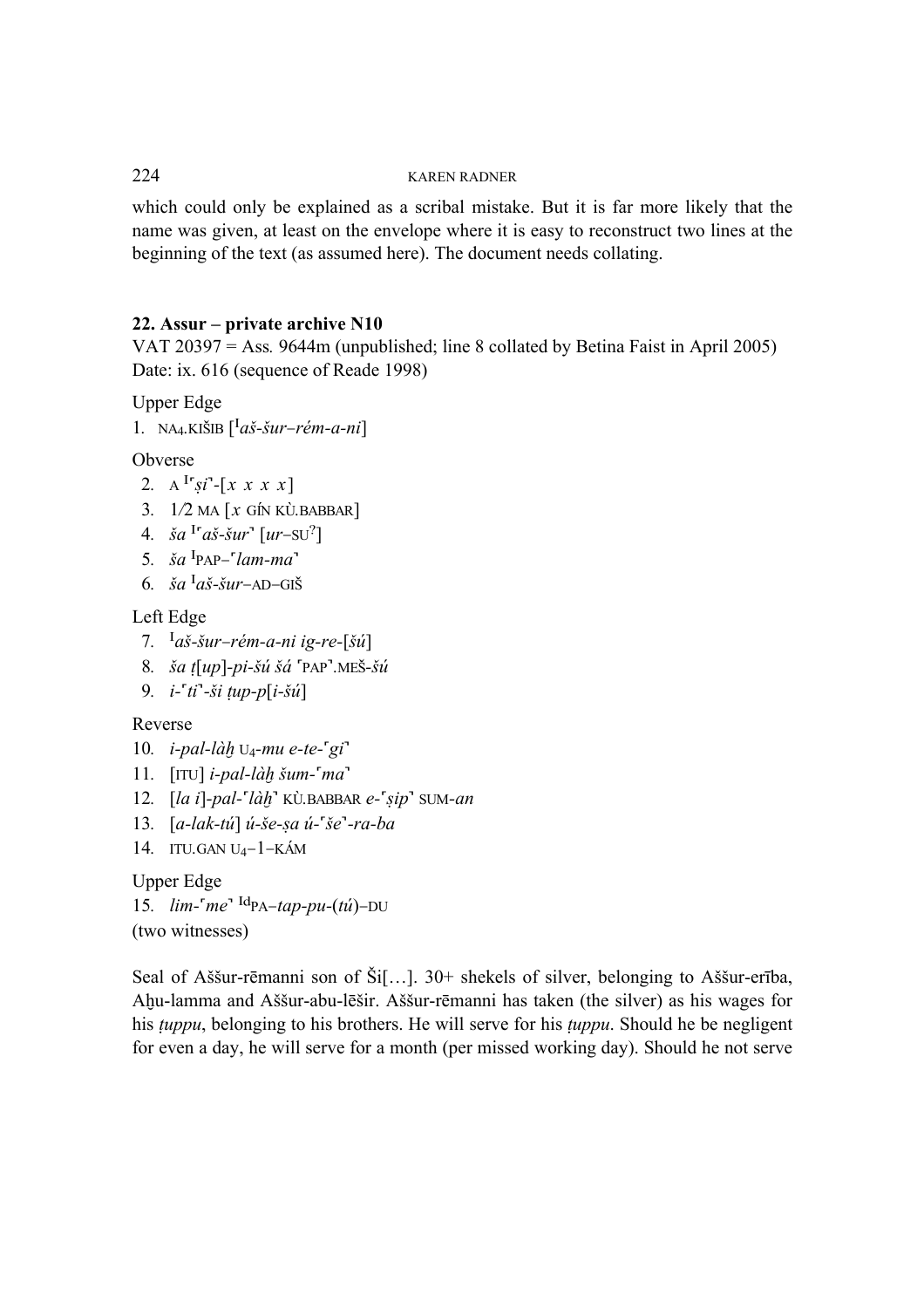(for a month per missed working day), he shall give the double amount of silver. He will make the caravan leave and enter (the foreign territory).

*Notes* 

The exact interpretation of the end of line 8 remains obscure, though the reading seems to be clear. For the clause in lines 9-12 compare no. 5, 12-15 (envelope).

## **23. Assur – private archive N31**<sup>32</sup>

StAT 2,  $202 = A$  1869 = Ass. 14671h Date: x. 622 (sequence of Reade 1998)

Obverse

- *1. {4?} 2/3 (GÍN) KÙ.BABBAR*
- 2. ig-re-šú-nu šá <sup>I</sup>aš-[šur–x x]
- 3.  $\check{a}a^{I}a\check{s}\text{-}\check{s}ur-MU-GI[N]$
- 4. TA<sup>\*  $I_{\text{IR}-a\check{S}-\check{S}ur}$  [ÍL]</sup>
- 5. 2<sup>?</sup> ITU.MEŠ <sup>*I*</sup>*aš*-[*šur–x x*]
- 6.  $[a-na^T]$ **R**– $a\check{s}$ - $\check{s}ur$

Left Edge

- *7. [i]-pal-[là~]*
- *8. [ITU].AB U4–2–[KÁM]*

Reverse

*9. lim-mu %U.U-i*  (three witnesses)

4 2/3 shekels of silver, being the wages of A^^ur-[…] and A^^ur-^umu-ukīn. They will take (the silver) from Urdu-Aššur. Aššur-[...] will serve Urdu-Aššur for two months.

32. *igrē*, "wages", are also mentioned in two more texts from the archive N31: StAT 2, 186 = A 2779 = Ass. 21506bq and StAT 2, 230 = A 1870 = Ass*.* 14671aa. However, the phrasing of these documents differs considerably from that of the texts discussed here, and as both are in a fragmentary state of preservation, with several difficulties remaining in the available editions, I refrain from making proper use of them in the present context.